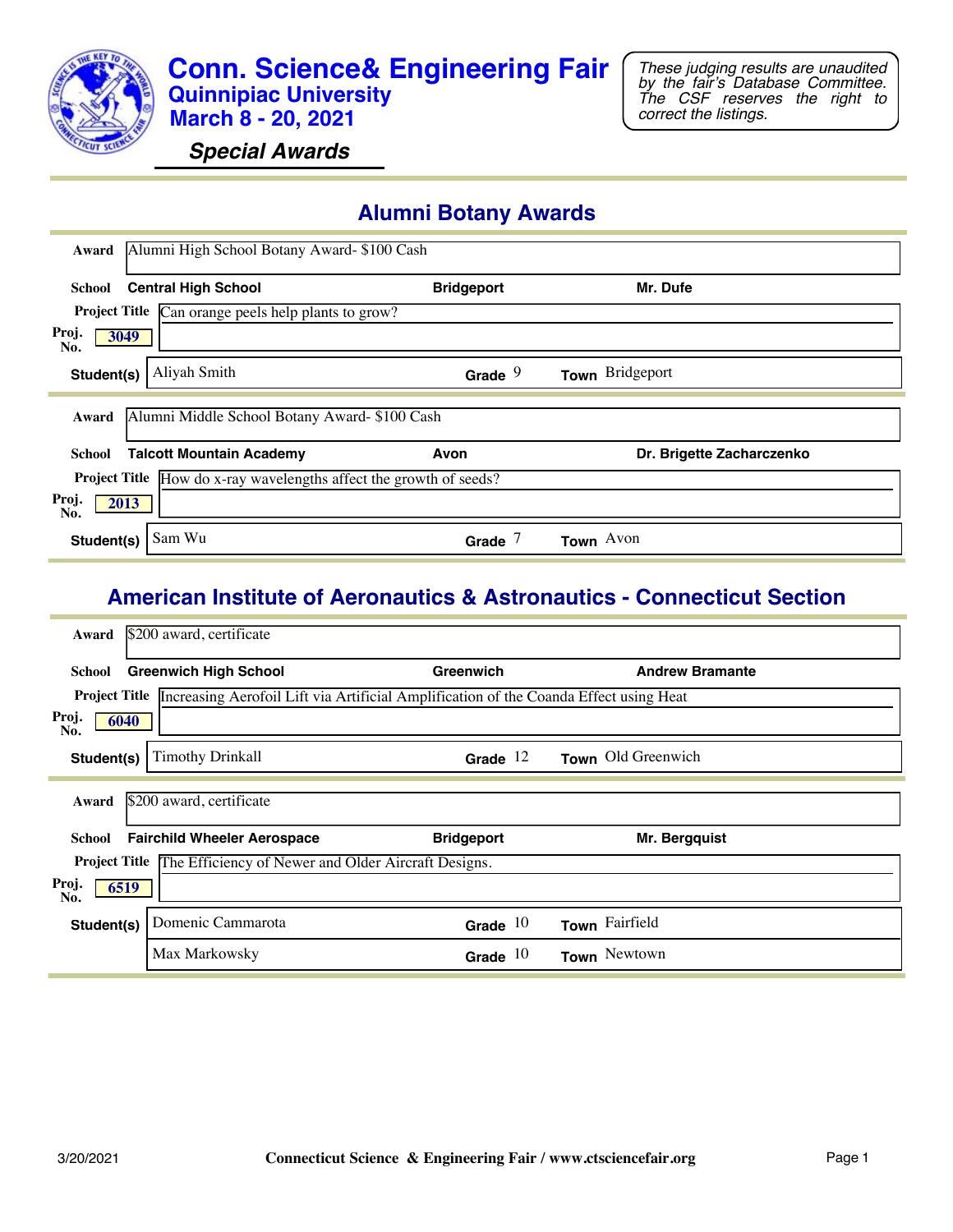# **American Meteorological Society**

| Award                | Certificate & \$25 gift card given by CSEF                                            |                  |                                                                                                                                   |
|----------------------|---------------------------------------------------------------------------------------|------------------|-----------------------------------------------------------------------------------------------------------------------------------|
| School               | <b>Fields Memorial School</b>                                                         | <b>Bozrah</b>    | <b>Evelyn Brown</b>                                                                                                               |
|                      | Project Title How efficient is aquaponics compared to traditional soil-based farming? |                  |                                                                                                                                   |
| Proj.<br>2004<br>No. |                                                                                       |                  |                                                                                                                                   |
| Student(s)           | Sarah Martin                                                                          | Grade $7$        | Town Bozrah                                                                                                                       |
| Award                | Certificate & \$25 gift card given by CSEF                                            |                  |                                                                                                                                   |
| <b>School</b>        | <b>St. Bridget School</b>                                                             | <b>Cheshire</b>  | <b>Mrs. Michelle Carroll</b>                                                                                                      |
|                      | Project Title No To Nanosilver: A Natural Approach to Nanosilver Filtration           |                  |                                                                                                                                   |
| Proj.<br>2508<br>No. |                                                                                       |                  |                                                                                                                                   |
| Student(s)           | Nilan Kathir                                                                          | Grade $8$        | Town Cheshire                                                                                                                     |
| Award                | Certificate $&$ \$25 gift card given by CSEF                                          |                  |                                                                                                                                   |
| <b>School</b>        | <b>Engineering &amp; Science University Magnet</b>                                    | <b>New Haven</b> | <b>Roger Rushworth</b>                                                                                                            |
|                      |                                                                                       |                  | Project Title EVALUATION OF A MODEL FOR URBAN VEGETATION BARRIERS' EFFECTS ON AIR POLLUTION                                       |
| Proj.<br>3069<br>No. |                                                                                       |                  |                                                                                                                                   |
| Student(s)           | Ray Nassar                                                                            | Grade $10$       | Town Milford                                                                                                                      |
| Award                | Certificate & \$25 gift card given by CSEF                                            |                  |                                                                                                                                   |
| <b>School</b>        | <b>Chiaravalle Academy</b>                                                            | <b>Enfield</b>   | <b>Tim Coleman</b>                                                                                                                |
|                      | Project Title Toilet Power: Capturing Wasted Energy From Home Fixtures                |                  |                                                                                                                                   |
| Proj.<br>4003<br>No. |                                                                                       |                  |                                                                                                                                   |
| Student(s)           | Lincoln Marshaus                                                                      | Grade $8$        | Town Suffield                                                                                                                     |
|                      | Chloe Walker                                                                          | Grade $8$        | Town Somers                                                                                                                       |
|                      | Francesca Lamattina                                                                   | Grade $8$        | Town Somers                                                                                                                       |
| Award                | Certificate $\&$ \$25 gift card given by CSEF                                         |                  |                                                                                                                                   |
| <b>School</b>        | <b>Greenwich High School</b>                                                          | Greenwich        | <b>Andrew Bramante</b>                                                                                                            |
|                      |                                                                                       |                  | <b>Project Title</b> Eco-friendly Remediation of Arsenic from Contaminated Water Resources Using Iron Fortified Spinach Roots and |
| Proj.<br>6018<br>No. | Biochar                                                                               |                  |                                                                                                                                   |
| Student(s)           | Elizabeth Wallace                                                                     | Grade $10$       | Town Greenwich                                                                                                                    |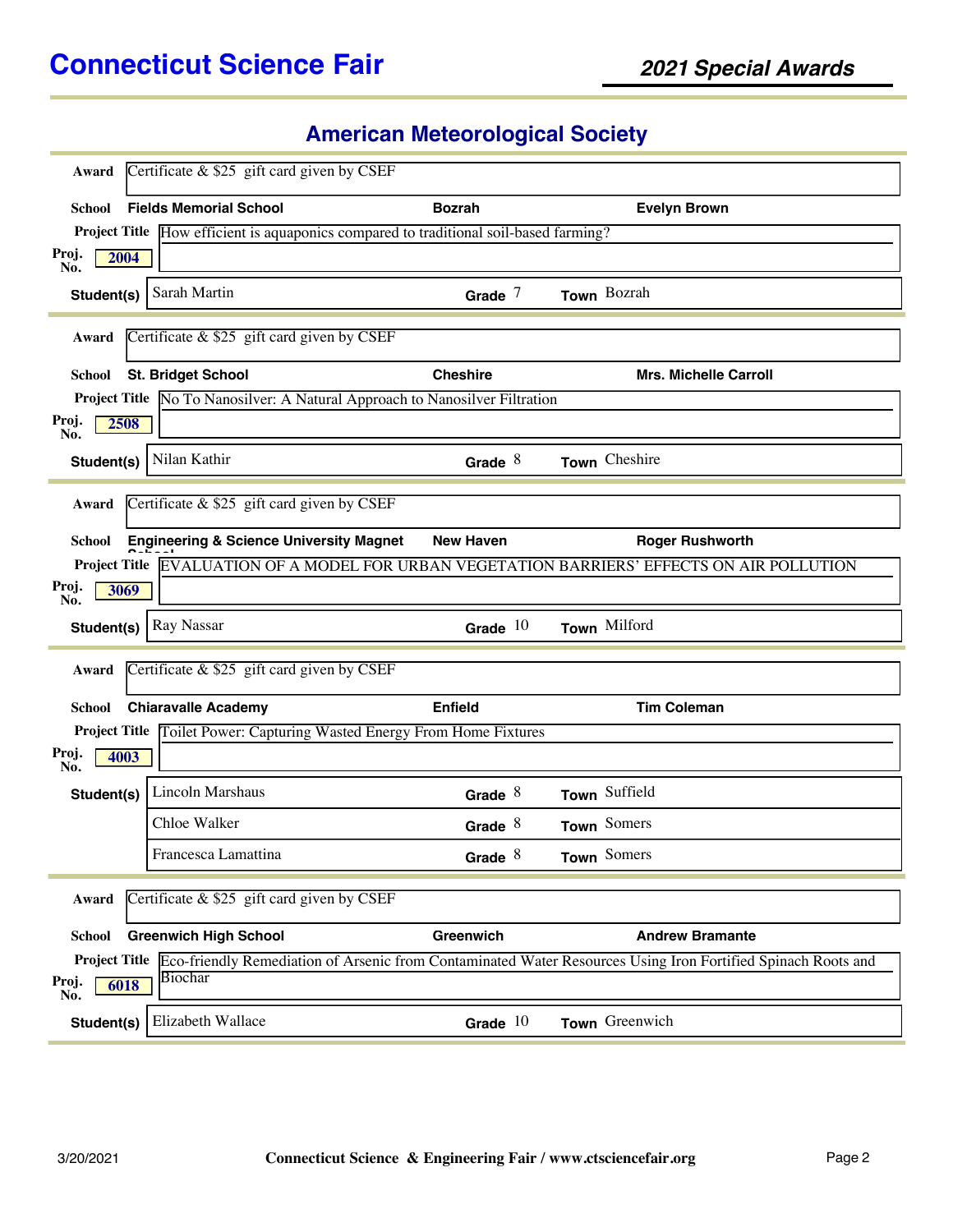|                      | <b>Award</b> Certificate $&$ \$25 gift card given by CSEF |            |                                                                                                                           |  |  |
|----------------------|-----------------------------------------------------------|------------|---------------------------------------------------------------------------------------------------------------------------|--|--|
| School               | <b>Amity Regional High School</b>                         | Woodbridge | <b>Catherine Piscitelli</b>                                                                                               |  |  |
| Proj.<br>No.<br>6039 | <b>Energy Harvesting Devices</b>                          |            | Project Title Creating a Smaller and More Portable Vertical Axis Wind Turbine to Increase Accessibility and Usage of Wind |  |  |
|                      | <b>Student(s)</b> $\vert$ Brodey Lu                       | Grade $11$ | <b>Town</b> Orange                                                                                                        |  |  |

# **American Psychological Association**

| Award         | Certificate, \$25 gift card given by CSEF                                                               |                   |                                                                                                                                     |
|---------------|---------------------------------------------------------------------------------------------------------|-------------------|-------------------------------------------------------------------------------------------------------------------------------------|
| <b>School</b> | <b>Fields Memorial School</b>                                                                           | <b>Bozrah</b>     | <b>Evelyn Brown</b>                                                                                                                 |
|               | Project Title Does personality type correlate to types of emotional responses to the Covid-19 pandemic? |                   |                                                                                                                                     |
| Proj.<br>No.  | 2504                                                                                                    |                   |                                                                                                                                     |
| Student(s)    | Kali Kapilotis                                                                                          | Grade $8$         | Town Bozrah                                                                                                                         |
| Award         | Certificate, \$25 gift card given by CSEF                                                               |                   |                                                                                                                                     |
|               |                                                                                                         |                   |                                                                                                                                     |
| School        | <b>Bridgeport Regional Aquaculture Center</b>                                                           | <b>Bridgeport</b> | <b>Mr. Kirk Shadle</b>                                                                                                              |
|               |                                                                                                         |                   | <b>Project Title</b> The Social Interactions and Learning Abilities Between Dogfish, Observed Using Two Different Methods of Target |
| Proj.<br>No.  | Training.<br>3052                                                                                       |                   |                                                                                                                                     |
| Student(s)    | Clayton Nyiri                                                                                           | Grade $12$        | Town Fairfield                                                                                                                      |
| Award         | Certificate, \$25 gift card given by CSEF                                                               |                   |                                                                                                                                     |
| <b>School</b> | <b>Sacred Heart Greenwich</b>                                                                           | Greenwich         | Joan Fei                                                                                                                            |
|               | <b>Project Title</b> Surveying Adolescent Public Opinion and Knowledge on Nuclear Energy                |                   |                                                                                                                                     |
| Proj.<br>No.  | 3054                                                                                                    |                   |                                                                                                                                     |
| Student(s)    | Emma Rose Connolly                                                                                      | Grade $12$        | Town Yonkers                                                                                                                        |

# **American Society of Safety Professionals, CT Valley Chapter**

|                      | Award \$100 grade 7-8 project |                                                                                                                            |                       |
|----------------------|-------------------------------|----------------------------------------------------------------------------------------------------------------------------|-----------------------|
| School               | Dodd Middle School            | <b>Cheshire</b>                                                                                                            | <b>Clare Gonzalez</b> |
|                      |                               | <b>Project Title</b> A Covid-19 Social Distancing Device Using a PIR Motion Sensor and a US-100 Ultrasonic Distance Sensor |                       |
| Proj.<br>No.<br>5002 |                               |                                                                                                                            |                       |
| Student(s)           | Suchita Srinivasan            | Grade                                                                                                                      | Town Cheshire, CT     |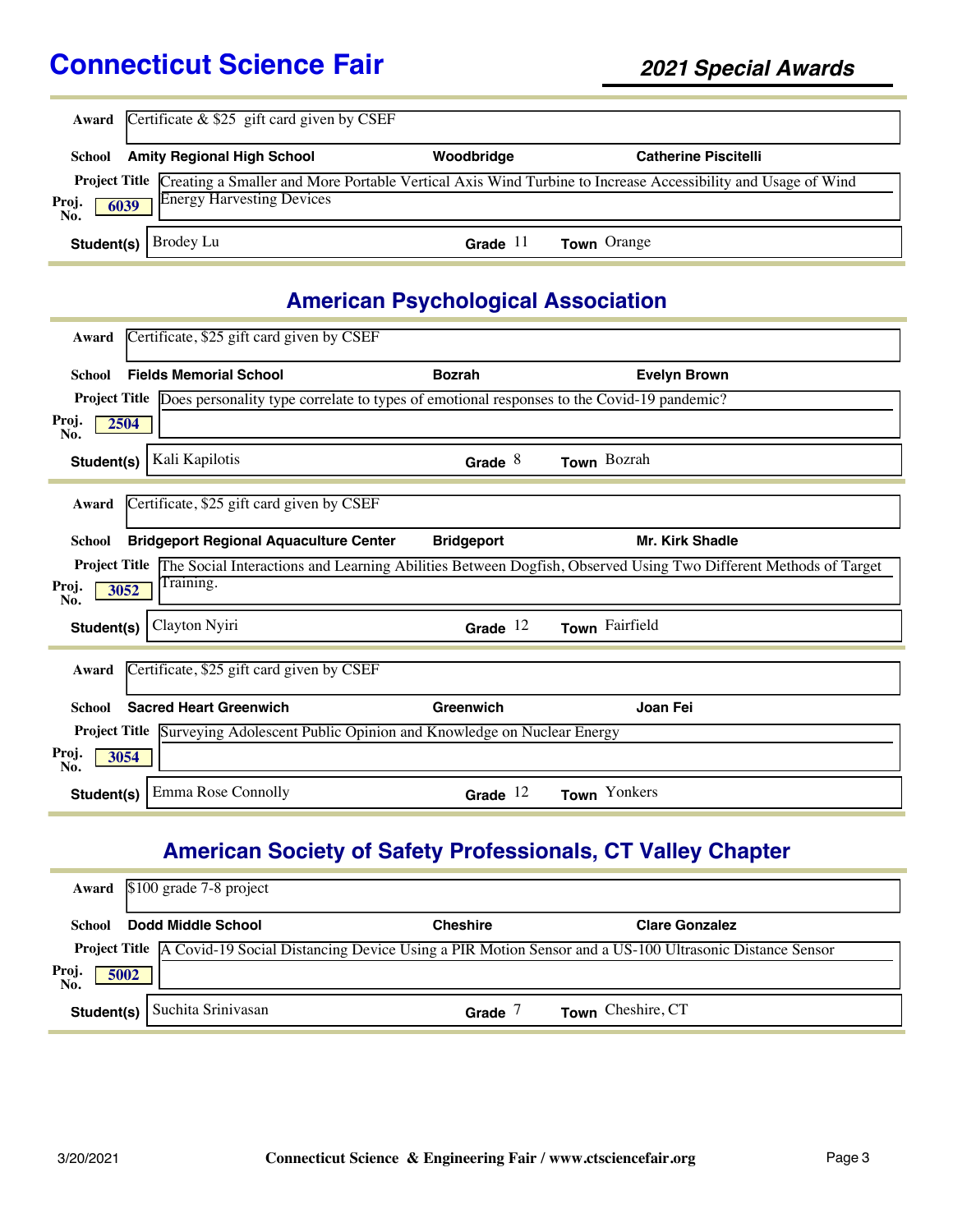| Award                | \$100 grade 7-8 project                      |                                                                                          |                                                                                                                                     |  |
|----------------------|----------------------------------------------|------------------------------------------------------------------------------------------|-------------------------------------------------------------------------------------------------------------------------------------|--|
|                      |                                              |                                                                                          |                                                                                                                                     |  |
| School               | <b>Talcott Mountain Academy</b>              | Avon                                                                                     | <b>John Pellino</b>                                                                                                                 |  |
|                      | <b>Project Title Secure Stove</b>            |                                                                                          |                                                                                                                                     |  |
| Proj.<br>5015<br>No. |                                              |                                                                                          |                                                                                                                                     |  |
| Student(s)           | Elias Starr                                  | Grade $8$                                                                                | Town AVON                                                                                                                           |  |
| Award                | \$100 grade 7-8 project                      |                                                                                          |                                                                                                                                     |  |
| School               | <b>Talcott Mountain Academy</b>              | Avon                                                                                     | Ms. Lydia Gibb                                                                                                                      |  |
| <b>Project Title</b> | Ventilation for COVID-19: What is Effective? |                                                                                          |                                                                                                                                     |  |
| Proj.<br>5506<br>No. |                                              |                                                                                          |                                                                                                                                     |  |
| Student(s)           | Ariana Pourkavoos                            | Grade $8$                                                                                | Town Avon                                                                                                                           |  |
| Award                | \$150 grade 9-12 project                     |                                                                                          |                                                                                                                                     |  |
|                      |                                              |                                                                                          |                                                                                                                                     |  |
| <b>School</b>        | <b>Sacred Heart Academy</b>                  | Hamden                                                                                   | <b>Elizabeth Christophy</b>                                                                                                         |  |
|                      |                                              | Project Title Transmission of COVID-19 Through Aerosols Spread by Musical Instruments    |                                                                                                                                     |  |
| Proj.<br>3006<br>No. |                                              |                                                                                          |                                                                                                                                     |  |
| Student(s)           | Gianna Gassira                               | Grade $10$                                                                               | Town North Branford                                                                                                                 |  |
| Award                | \$150 grade 9-12 project                     |                                                                                          |                                                                                                                                     |  |
| School               | <b>Amity Regional High School</b>            | Woodbridge                                                                               | <b>Catherine Piscitelli</b>                                                                                                         |  |
|                      |                                              |                                                                                          | <b>Project Title</b> The Manufacture and Performance Evaluation of a Locking Container to Eliminate the Distraction of Phones While |  |
| Proj.<br>No.<br>6025 | Driving                                      |                                                                                          |                                                                                                                                     |  |
| Student(s)           | Scott Lowder                                 | Grade $11$                                                                               | Town Orange                                                                                                                         |  |
| Award                | \$150 grade 9-12 project                     |                                                                                          |                                                                                                                                     |  |
| <b>School</b>        | <b>Christian Heritage School</b>             | <b>Trumbull</b>                                                                          | Dan Cote                                                                                                                            |  |
|                      |                                              | Project Title Building a Machine to Test Whether Certain Facemasks Are Protective or Not |                                                                                                                                     |  |
| Proj.<br>6060<br>No. |                                              |                                                                                          |                                                                                                                                     |  |
| Student(s)           | Maxwell Barbagallo                           | Grade $11$                                                                               | Town Sandy Hook                                                                                                                     |  |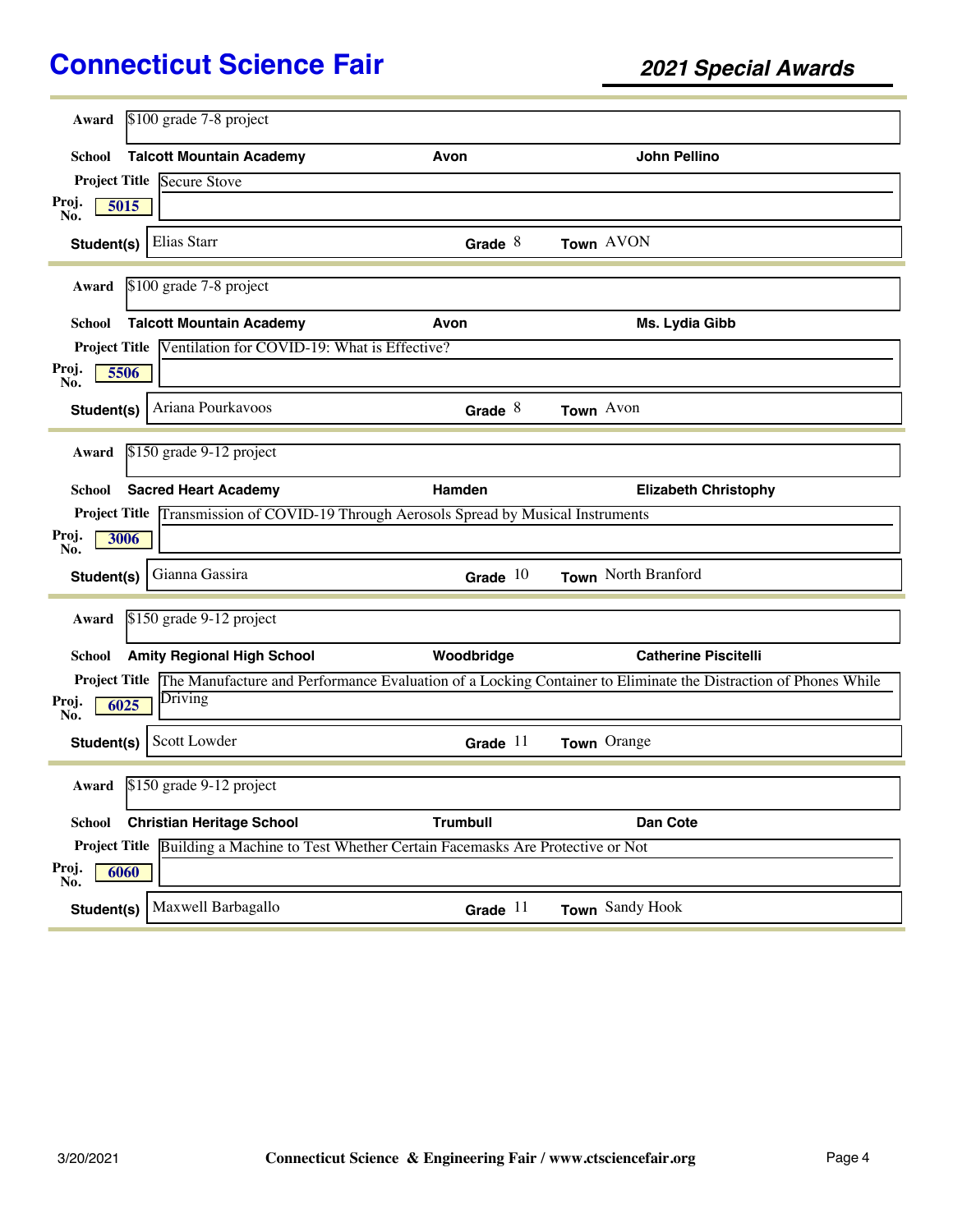# **Arthur & Ruth Mensing Award**

| Award                | Mensing Award Excellence in the Physical Sciences - \$500                      |            |                 |  |  |
|----------------------|--------------------------------------------------------------------------------|------------|-----------------|--|--|
| School               | The Loomis Chaffee School                                                      | Windsor    | Mr. Osei-Mensah |  |  |
|                      | <b>Project Title</b> Identifying the host galaxies of 2175 Å quasar absorbers. |            |                 |  |  |
| Proj.<br>No.<br>6013 |                                                                                |            |                 |  |  |
| Student(s)           | Benson Wang                                                                    | Grade $10$ | Town San Ramon  |  |  |

#### **ASM Materials Education Foundation**

| Award         | Certificate & \$25 gift card given by CSEF                                                                                 |                 |                             |
|---------------|----------------------------------------------------------------------------------------------------------------------------|-----------------|-----------------------------|
| <b>School</b> | <b>Westside Middle School Academy</b>                                                                                      | <b>Danbury</b>  | <b>Jonathan Neuhausel</b>   |
|               | <b>Project Title The Effects of Concentrations of Acetone on the Tensile Strength of Bioplastics</b>                       |                 |                             |
| Proj.<br>No.  | 5511                                                                                                                       |                 |                             |
| Student(s)    | Eric Guo                                                                                                                   | Grade $8$       | Town Danbury                |
|               |                                                                                                                            |                 |                             |
| Award         | Certificate $\&$ \$25 gift card given by CSEF                                                                              |                 |                             |
| School        | <b>Amity Regional High School</b>                                                                                          | Woodbridge      | <b>Catherine Piscitelli</b> |
|               | <b>Project Title</b> Development of a Low-Cost, Expandable Boot Aimed to Adjust to Multiple Sizes and Last Multiple Years. |                 |                             |
| Proj.<br>No.  | 6024                                                                                                                       |                 |                             |
| Student(s)    | Aditi Chalasani                                                                                                            | Grade $11$      | Town Orange                 |
|               |                                                                                                                            |                 |                             |
| Award         | Certificate $\&$ \$25 gift card given by CSEF                                                                              |                 |                             |
| <b>School</b> | <b>King School</b>                                                                                                         | <b>Stamford</b> | Victoria Schulman           |
|               | Project Title Clustering of TiMnOx XAFS Data                                                                               |                 |                             |
| Proj.<br>No.  | 6053                                                                                                                       |                 |                             |
| Student(s)    | John Russell                                                                                                               | Grade $11$      | Town Riverside              |

## **Association for Women Geoscientists**

| Award                | Certificate $\&$ \$25 gift card given by CSEF      |           |                                                                                                                                      |
|----------------------|----------------------------------------------------|-----------|--------------------------------------------------------------------------------------------------------------------------------------|
| School               | <b>Engineering &amp; Science University Magnet</b> | New Haven | <b>Roger Rushworth</b>                                                                                                               |
|                      |                                                    |           | <b>Project Title</b> Implementation of Metal-Oxide-Induced Agglomeration and Electromagnetic Filtration for Removal of Microplastics |
| Proj.<br>No.<br>5501 |                                                    |           |                                                                                                                                      |
| Student(s)           | Snigtha Mohanraj                                   | Grade $8$ | Town Ansonia                                                                                                                         |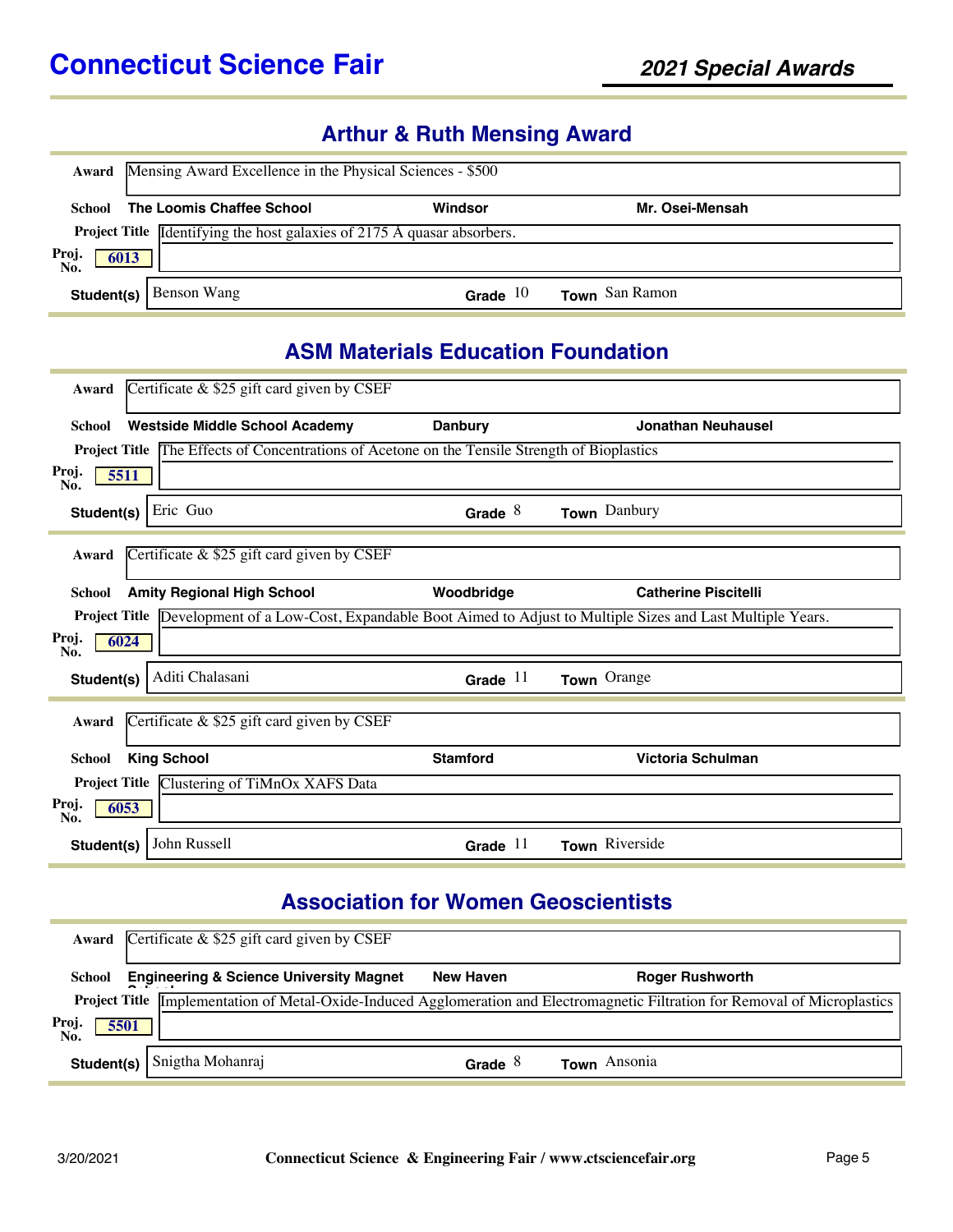| Award                | Certificate $\&$ \$25 gift card given by CSEF                                                     |            |                                                                                                                            |
|----------------------|---------------------------------------------------------------------------------------------------|------------|----------------------------------------------------------------------------------------------------------------------------|
|                      |                                                                                                   |            |                                                                                                                            |
| School               | <b>Greenwich High School</b>                                                                      | Greenwich  | <b>Andrew Bramante</b>                                                                                                     |
|                      |                                                                                                   |            | Project Title Eco-friendly Remediation of Arsenic from Contaminated Water Resources Using Iron Fortified Spinach Roots and |
| Proj.<br>6018<br>No. | Biochar                                                                                           |            |                                                                                                                            |
| Student(s)           | Elizabeth Wallace                                                                                 | Grade $10$ | Town Greenwich                                                                                                             |
| Award                | Certificate $&$ \$25 gift card given by CSEF                                                      |            |                                                                                                                            |
| School               | <b>Greens Farms Academy</b>                                                                       | Westport   | <b>Mathieu Freeman</b>                                                                                                     |
| <b>Project Title</b> | The Effect of pH on Chlorophyll-a Concentration and the Net Primary Productivity of Phytoplankton |            |                                                                                                                            |
| Proj.<br>6026<br>No. |                                                                                                   |            |                                                                                                                            |
| Student(s)           | Lucy Nelson                                                                                       | Grade $12$ | Westport<br><b>Town</b>                                                                                                    |

## **Astronomical Society of Greater Hartford - The Charles Hammond Award for**

| Award                | Junior Project-\$100, subscription to Sky and Telescope, ASGH membership and meeting invitation |                                                                                                              |                     |  |  |
|----------------------|-------------------------------------------------------------------------------------------------|--------------------------------------------------------------------------------------------------------------|---------------------|--|--|
| School               | <b>Hopkins School</b>                                                                           | <b>New Haven</b>                                                                                             | Dr. Phillip Stewart |  |  |
|                      |                                                                                                 | <b>Project Title The Core of Neptune: Discovery of the First Sub-Neptune Planet with a Stripped Envelope</b> |                     |  |  |
| Proj.<br>6092<br>No. |                                                                                                 |                                                                                                              |                     |  |  |
| Student(s)           | David Zhou                                                                                      | Grade $12$                                                                                                   | Town WESTPORT       |  |  |
| Award                | Senior Project-\$150, subscription to Sky and Telescope, ASGH membership and meeting invitation |                                                                                                              |                     |  |  |
| School               | <b>Sacred Heart Greenwich</b>                                                                   | Greenwich                                                                                                    | Joan Fei            |  |  |
|                      | <b>Project Title</b> Uncovering Abnormalities in Asteroids Using Asteroid Occultation           |                                                                                                              |                     |  |  |
| Proj.<br>6003<br>No. |                                                                                                 |                                                                                                              |                     |  |  |
|                      | Katherine May<br>Student(s)                                                                     | Grade $10$                                                                                                   | Town Wilton         |  |  |

# **Banning Family Life Science Award**

|                     | Award For excellence in invasive species research, \$100 cash |           |                                                                                                                               |  |  |
|---------------------|---------------------------------------------------------------|-----------|-------------------------------------------------------------------------------------------------------------------------------|--|--|
| School              | <b>Canton High School</b><br>Marsha Jorgensen<br>Canton       |           |                                                                                                                               |  |  |
| Proj<br>3044<br>No. | (Rudbeckia hirta)                                             |           | Project Title Allelopathic Effects of Invasive Species Garlic Mustard (Alliaria petiolata) on Germination of Black Eyed Susan |  |  |
| Student(s)          | Lauren Marze                                                  | Grade $9$ | <b>Town</b> Canton                                                                                                            |  |  |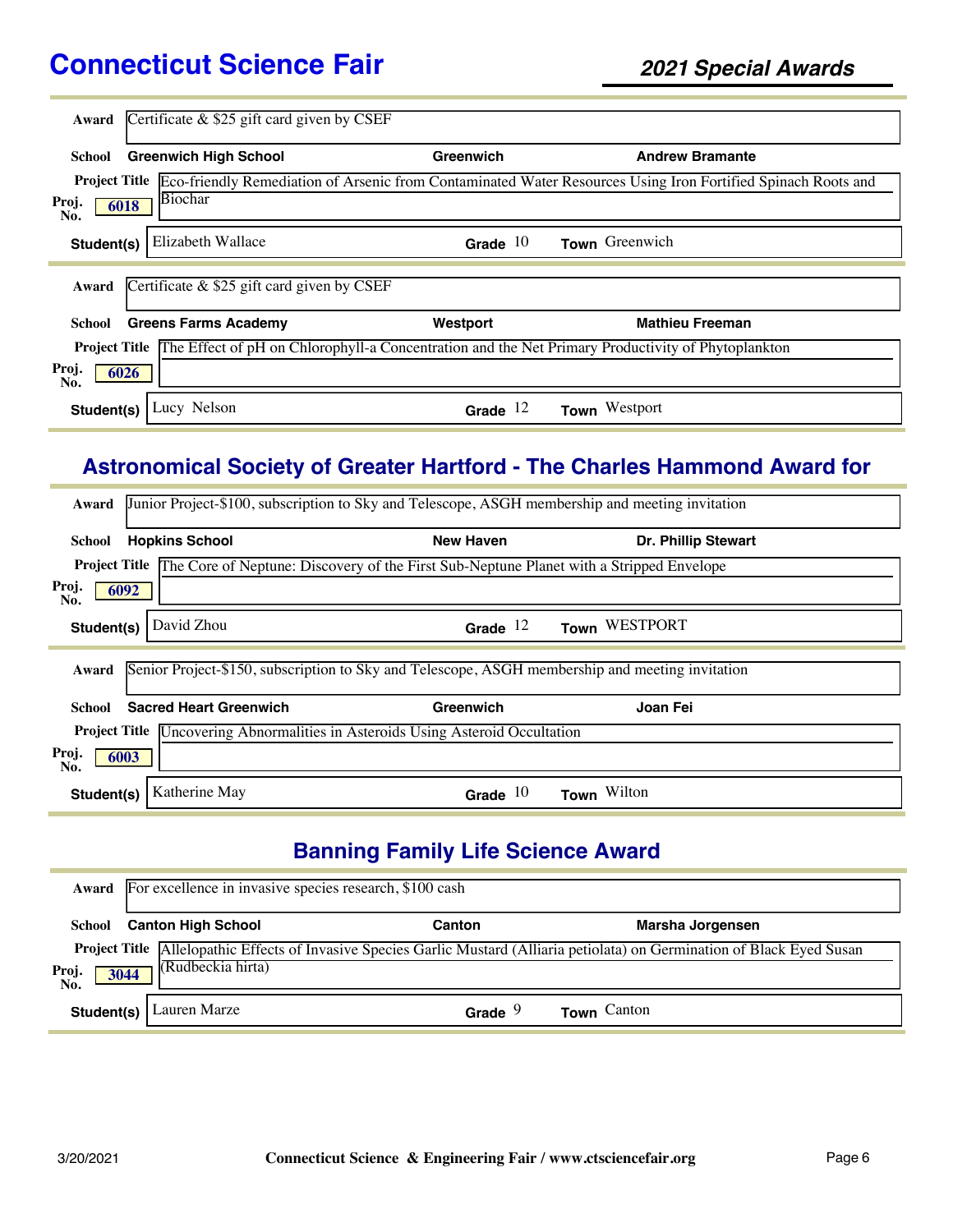# **Biophysical Society**

|                      | <b>Award</b> Biophysics Award-\$100 |            |                                                                                                                                   |
|----------------------|-------------------------------------|------------|-----------------------------------------------------------------------------------------------------------------------------------|
| School               | <b>Greenwich High School</b>        | Greenwich  | <b>Andrew Bramante</b>                                                                                                            |
| Proj.<br>No.<br>3037 | Marker for Hazardous PM2.5 Exposure |            | <b>Project Title</b> Rapid, Noninvasive, Fluorescence-Based Detection for Elevated Levels of Nitric Oxide in Exhaled Breath, As a |
| Student(s)           | Ambika Grover                       | Grade $10$ | Town Riverside                                                                                                                    |

#### **Broadcom MASTERS**

| Invitation to compete in Broadcom MASTERS<br>Award |                                                                                                      |                 |                              |  |
|----------------------------------------------------|------------------------------------------------------------------------------------------------------|-----------------|------------------------------|--|
| School                                             | <b>Chiaravalle Academy</b>                                                                           | <b>Enfield</b>  | Mr.Coleman                   |  |
|                                                    | Project Title Agricultural Plants reaction to Climate Change                                         |                 |                              |  |
| Proj.<br>1004<br>No.                               |                                                                                                      |                 |                              |  |
| Student(s)                                         | Maya Serrano                                                                                         | Grade $8$       | Town Somers                  |  |
|                                                    | Joella Asapokhai                                                                                     | Grade $8$       | Town South Windsor           |  |
|                                                    | Alexandria Croal                                                                                     | Grade $8$       | Town Enfield                 |  |
| Award                                              | Invitation to compete in Broadcom MASTERS                                                            |                 |                              |  |
| School                                             | <b>Westside Middle School Academy</b>                                                                | <b>Danbury</b>  | <b>Jon Neuhausel</b>         |  |
|                                                    | Project Title The Effect of Bee Box Volume Size on Temperature and Humidity of a Wintering Bee Hive. |                 |                              |  |
| Proj.<br>2007<br>No.                               |                                                                                                      |                 |                              |  |
| Student(s)                                         | Luca LaRosa                                                                                          | Grade $7$       | Town Danbury                 |  |
| Award                                              | Invitation to compete in Broadcom MASTERS                                                            |                 |                              |  |
| School                                             | <b>Westside Middle School Academy</b>                                                                | <b>Danbury</b>  | <b>Jonathan Neuhausel</b>    |  |
|                                                    | Project Title The Effect of UV Light on Bacteria From a Horse BIt                                    |                 |                              |  |
| Proj.<br>2011<br>No.                               |                                                                                                      |                 |                              |  |
| Student(s)                                         | Sophia Blumenreich                                                                                   | Grade $7$       | Town Danbury                 |  |
| Invitation to compete in Broadcom MASTERS<br>Award |                                                                                                      |                 |                              |  |
| School                                             | <b>St. Bridget School</b>                                                                            | <b>Cheshire</b> | <b>Mrs. Michelle Carroll</b> |  |
|                                                    | Project Title No To Nanosilver: A Natural Approach to Nanosilver Filtration                          |                 |                              |  |
| Proj.<br>2508<br>No.                               |                                                                                                      |                 |                              |  |
| Student(s)                                         | Nilan Kathir                                                                                         | Grade $8$       | Town Cheshire                |  |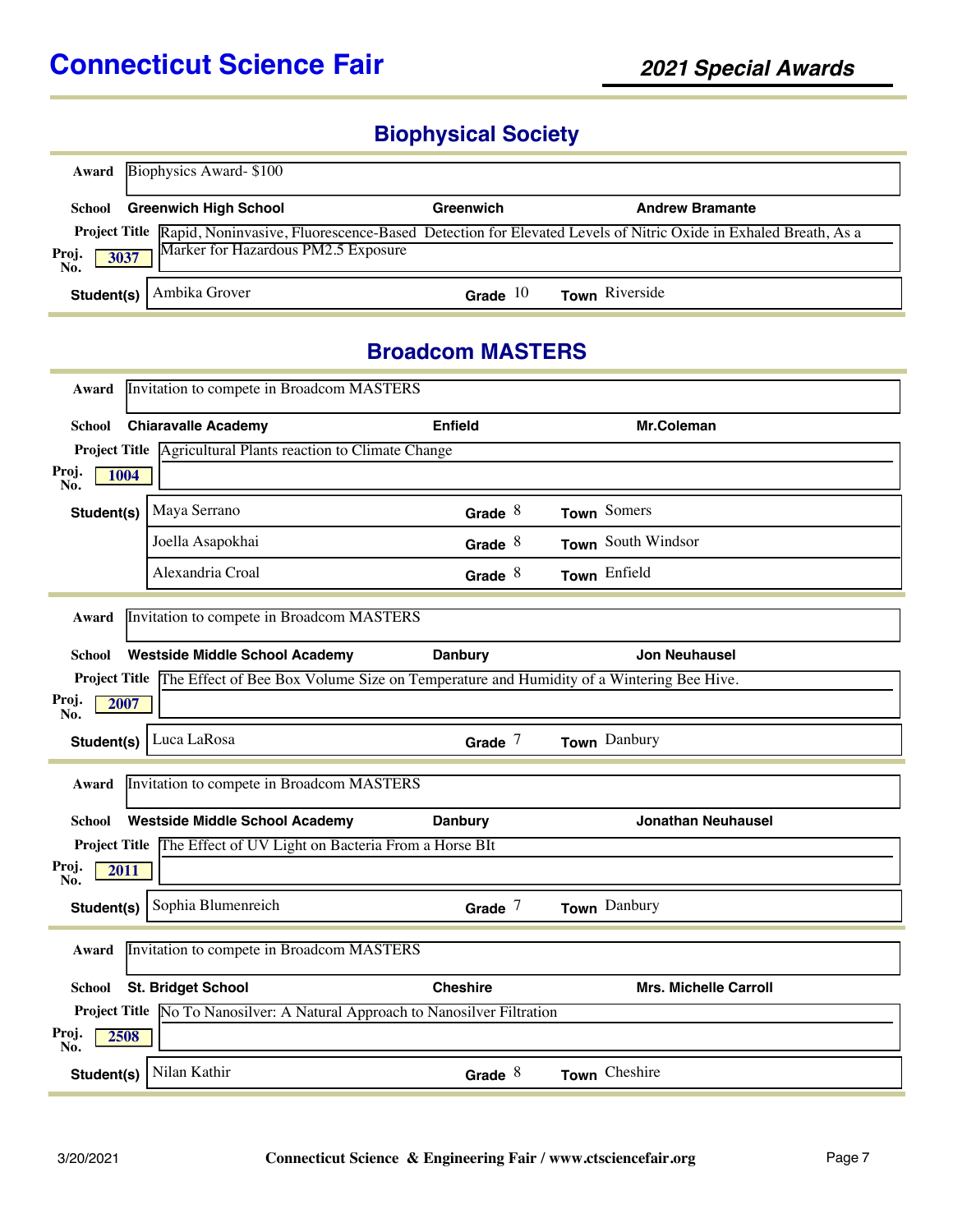| Award                | Invitation to compete in Broadcom MASTERS                                            |                  |                                                                                                                     |  |
|----------------------|--------------------------------------------------------------------------------------|------------------|---------------------------------------------------------------------------------------------------------------------|--|
| School               | <b>Eastern Middle School</b>                                                         | <b>Riverside</b> | Ms. lannacone                                                                                                       |  |
|                      | Project Title Can trust kill? Covid-19 and Social Capital                            |                  |                                                                                                                     |  |
| Proj.<br>2519        |                                                                                      |                  |                                                                                                                     |  |
| No.                  |                                                                                      |                  |                                                                                                                     |  |
| Student(s)           | Zara Haque                                                                           | Grade $8$        | Town Riverside                                                                                                      |  |
| Award                | Invitation to compete in Broadcom MASTERS                                            |                  |                                                                                                                     |  |
| <b>School</b>        | <b>Chiaravalle Academy</b>                                                           | <b>Enfield</b>   | <b>Tim Coleman</b>                                                                                                  |  |
|                      | Project Title Toilet Power: Capturing Wasted Energy From Home Fixtures               |                  |                                                                                                                     |  |
| Proj.<br>4003        |                                                                                      |                  |                                                                                                                     |  |
| No.                  |                                                                                      |                  |                                                                                                                     |  |
| Student(s)           | Lincoln Marshaus                                                                     | Grade $8$        | Town Suffield                                                                                                       |  |
|                      | Chloe Walker                                                                         | Grade $8$        | Town Somers                                                                                                         |  |
|                      | Francesca Lamattina                                                                  | Grade $8$        | Town Somers                                                                                                         |  |
| Award                | Invitation to compete in Broadcom MASTERS                                            |                  |                                                                                                                     |  |
|                      |                                                                                      |                  |                                                                                                                     |  |
|                      |                                                                                      |                  |                                                                                                                     |  |
| <b>School</b>        | <b>Dodd Middle School</b>                                                            | <b>Cheshire</b>  | <b>Clare Gonzalez</b>                                                                                               |  |
|                      |                                                                                      |                  | Project Title A Covid-19 Social Distancing Device Using a PIR Motion Sensor and a US-100 Ultrasonic Distance Sensor |  |
| Proj.<br>5002<br>No. |                                                                                      |                  |                                                                                                                     |  |
| Student(s)           | Suchita Srinivasan                                                                   | Grade $7$        | Town Cheshire, CT                                                                                                   |  |
|                      |                                                                                      |                  |                                                                                                                     |  |
| Award                | Invitation to compete in Broadcom MASTERS                                            |                  |                                                                                                                     |  |
| <b>School</b>        | <b>Westside Middle School Academy</b>                                                | <b>Danbury</b>   | <b>Jonathan Neuhausel</b>                                                                                           |  |
|                      | Project Title <i>Using Snell's Law to Calculate Index of Refraction of Solutions</i> |                  |                                                                                                                     |  |
| Proj.<br>5009<br>No. |                                                                                      |                  |                                                                                                                     |  |
| Student(s)           | Sydney Borst                                                                         | Grade $7$        | Town Danbury                                                                                                        |  |
|                      |                                                                                      |                  |                                                                                                                     |  |
| Award                | Invitation to compete in Broadcom MASTERS                                            |                  |                                                                                                                     |  |
| <b>School</b>        | <b>Talcott Mountain Academy</b>                                                      | Avon             | <b>John Pellino</b>                                                                                                 |  |
|                      | <b>Project Title Tennis Ball Disinfector</b>                                         |                  |                                                                                                                     |  |
| Proj.<br>5014<br>No. |                                                                                      |                  |                                                                                                                     |  |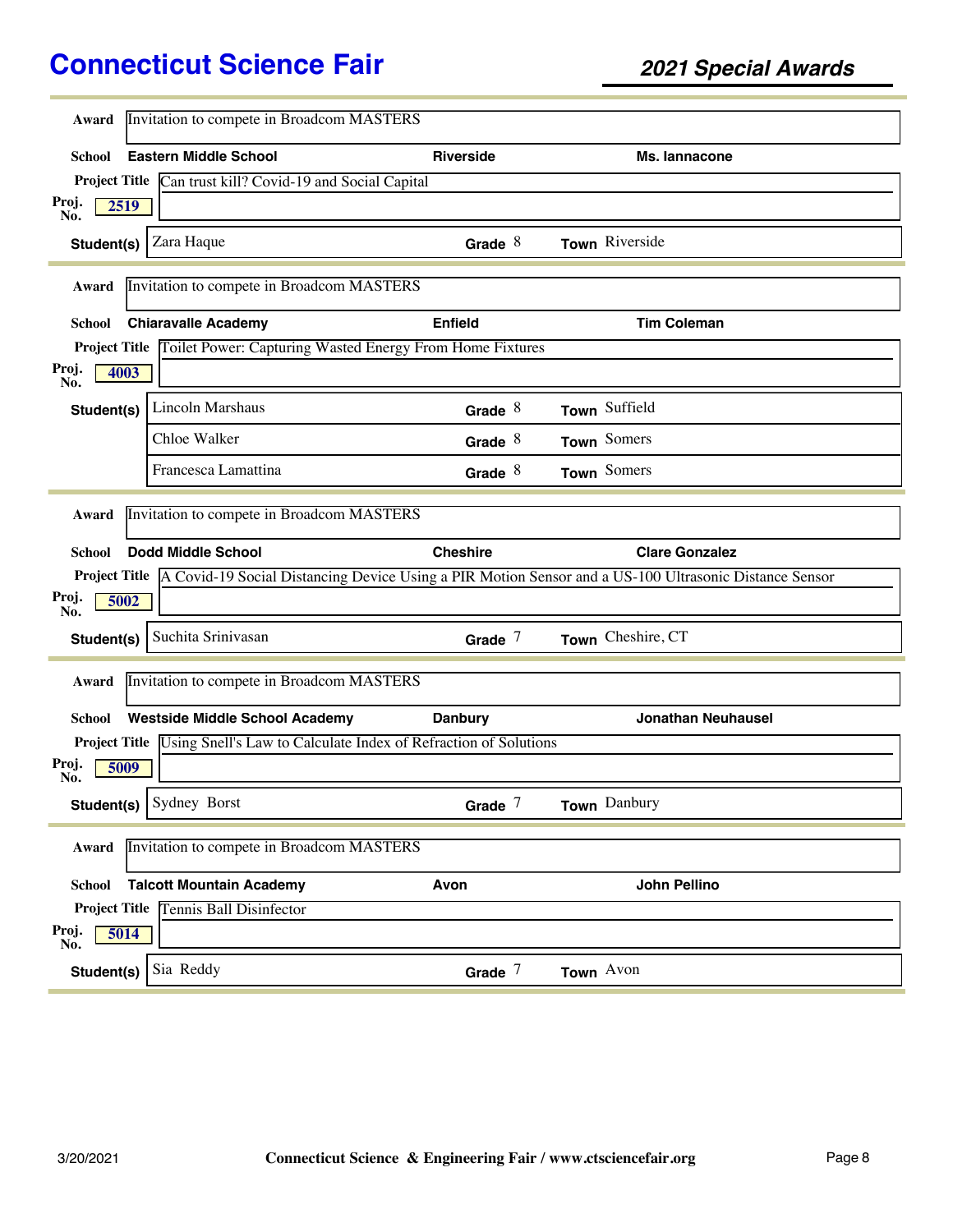| Award                                                                       | Invitation to compete in Broadcom MASTERS                                                |                   |                                                                                                                               |  |
|-----------------------------------------------------------------------------|------------------------------------------------------------------------------------------|-------------------|-------------------------------------------------------------------------------------------------------------------------------|--|
|                                                                             |                                                                                          | Avon              | John Pellino                                                                                                                  |  |
| School                                                                      | <b>Talcott Mountain Academy</b>                                                          |                   |                                                                                                                               |  |
|                                                                             | <b>Project Title Secure Stove</b>                                                        |                   |                                                                                                                               |  |
| Proj.<br>5015<br>No.                                                        |                                                                                          |                   |                                                                                                                               |  |
| Student(s)                                                                  | Elias Starr                                                                              | Grade $8$         | Town AVON                                                                                                                     |  |
| Award                                                                       | Invitation to compete in Broadcom MASTERS                                                |                   |                                                                                                                               |  |
| School                                                                      | <b>Engineering &amp; Science University Magnet</b>                                       | <b>New Haven</b>  | <b>Roger Rushworth</b>                                                                                                        |  |
|                                                                             |                                                                                          |                   | Project Title Implementation of Metal-Oxide-Induced Agglomeration and Electromagnetic Filtration for Removal of Microplastics |  |
| Proj.<br>5501                                                               |                                                                                          |                   |                                                                                                                               |  |
| No.<br>Student(s)                                                           | Snigtha Mohanraj                                                                         | Grade $8$         | Town Ansonia                                                                                                                  |  |
|                                                                             |                                                                                          |                   |                                                                                                                               |  |
| Award                                                                       | Invitation to compete in Broadcom MASTERS                                                |                   |                                                                                                                               |  |
| School                                                                      | <b>Interdistrict Discovery Magnet</b>                                                    | <b>Bridgeport</b> | <b>Helena Coatsworth</b>                                                                                                      |  |
|                                                                             | <b>Project Title Crystal Current</b>                                                     |                   |                                                                                                                               |  |
| Proj.<br>5508<br>No.                                                        |                                                                                          |                   |                                                                                                                               |  |
| Student(s)                                                                  | Arden Mauborgne                                                                          | Grade $8$         | Town Easton                                                                                                                   |  |
| Award                                                                       | Invitation to compete in Broadcom MASTERS                                                |                   |                                                                                                                               |  |
|                                                                             |                                                                                          |                   |                                                                                                                               |  |
| <b>School</b>                                                               | <b>Chiaravalle Academy</b>                                                               | Enfield           | Mr. Timothy Coleman                                                                                                           |  |
|                                                                             | Project Title Can Diodes Be Used to Reduce the Negative Impacts of Road Salt on Streams? |                   |                                                                                                                               |  |
| Proj.<br>5513<br>No.                                                        |                                                                                          |                   |                                                                                                                               |  |
| Student(s)                                                                  | <b>Abigail Quinby</b>                                                                    | Grade $8$         | Town Windsor                                                                                                                  |  |
| Invitation to compete in Broadcom MASTERS for 1st - 4th MS winners<br>Award |                                                                                          |                   |                                                                                                                               |  |
| <b>School</b>                                                               | <b>Bi-Cultural Hebrew Academy</b>                                                        | <b>Stamford</b>   | <b>Christopher Graseck</b>                                                                                                    |  |
|                                                                             | Project Title Studying Four Climate Change Factors that Impact Plant Growth              |                   |                                                                                                                               |  |
| Proj.<br>1006<br>No.                                                        |                                                                                          |                   |                                                                                                                               |  |
| Student(s)                                                                  | David Isaacs                                                                             | Grade $7$         | Town Stamford                                                                                                                 |  |
|                                                                             | Gabriel Haron                                                                            | Grade $7$         | Town Stamford                                                                                                                 |  |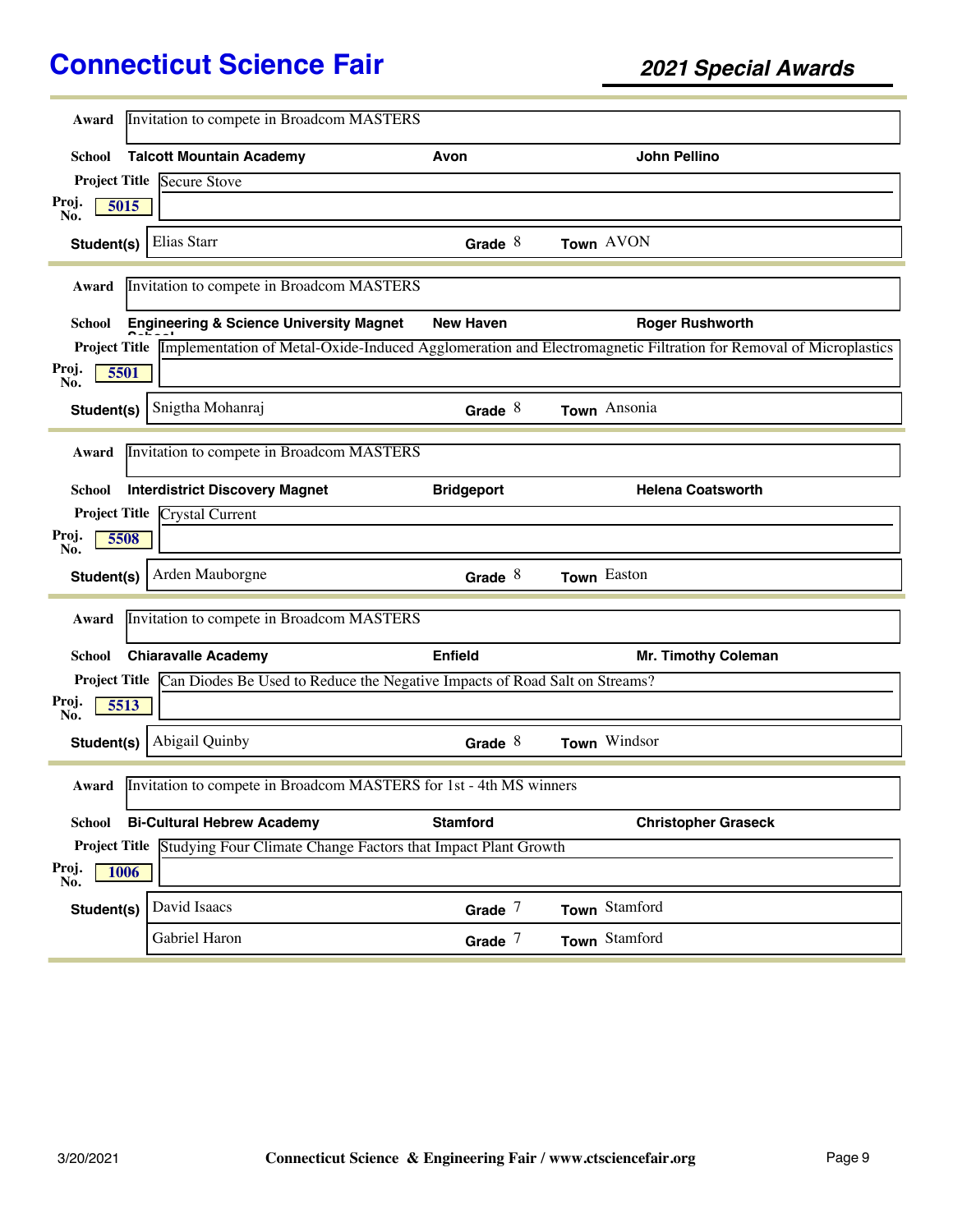# **Connecticut Association of Physics Teachers**

|                      | Award \$100 Senior project                                                                                 |            |                        |
|----------------------|------------------------------------------------------------------------------------------------------------|------------|------------------------|
| School               | <b>Greenwich High School</b>                                                                               | Greenwich  | <b>Andrew Bramante</b> |
|                      | <b>Project Title</b> Increasing Aerofoil Lift via Artificial Amplification of the Coanda Effect using Heat |            |                        |
| Proj.<br>No.<br>6040 |                                                                                                            |            |                        |
| Student(s)           | Timothy Drinkall                                                                                           | Grade $12$ | Town Old Greenwich     |

#### **Connecticut College-Physics, Astronomy, & Geophysics Dept.**

| Junior Award: Certificate, & teeshirt & \$25 Amazon Card from CSEF<br>Award                         |                |                        |  |  |
|-----------------------------------------------------------------------------------------------------|----------------|------------------------|--|--|
| <b>Westside Middle School Academy</b><br>School                                                     | <b>Danbury</b> | Jonathan Neuhausel     |  |  |
| <b>Project Title</b> Using Snell's Law to Calculate Index of Refraction of Solutions                |                |                        |  |  |
| Proj.<br>5009<br>No.                                                                                |                |                        |  |  |
| Sydney Borst<br>Student(s)                                                                          | Grade $7$      | Town Danbury           |  |  |
| Senior Award: Certificate, & teeshirt & \$25 Amazon Card from CSEF<br>Award                         |                |                        |  |  |
|                                                                                                     |                |                        |  |  |
| <b>Greenwich High School</b><br>School                                                              | Greenwich      | <b>Andrew Bramante</b> |  |  |
| Project Title Increasing Aerofoil Lift via Artificial Amplification of the Coanda Effect using Heat |                |                        |  |  |
| Proj.<br>6040<br>No.                                                                                |                |                        |  |  |

# **Connecticut Invention Convention "Next Step Inventors"**

| Next Step Inventor Trophy & Invitation to compete at the 2020 Invention Convention, May 2<br>Award                         |                                                                                           |                             |  |  |
|----------------------------------------------------------------------------------------------------------------------------|-------------------------------------------------------------------------------------------|-----------------------------|--|--|
| <b>Suffield High School</b><br>School                                                                                      | <b>Suffield</b>                                                                           | <b>Melanie Brown</b>        |  |  |
| <b>Project Title</b> Utilization of Self-Sanitizing Hydraulic Arm for Reduction of Illness Transmission                    |                                                                                           |                             |  |  |
| Proj.<br>6007<br>No.                                                                                                       |                                                                                           |                             |  |  |
| Haley Young<br>Student(s)                                                                                                  | Grade $12$                                                                                | Town West Suffield          |  |  |
| Award                                                                                                                      | Next Step Inventor Trophy & Invitation to compete at the 2020 Invention Convention, May 2 |                             |  |  |
| <b>Amity Regional High School</b><br>School                                                                                | Woodbridge                                                                                | <b>Catherine Piscitelli</b> |  |  |
| <b>Project Title</b> Development of a Low-Cost, Expandable Boot Aimed to Adjust to Multiple Sizes and Last Multiple Years. |                                                                                           |                             |  |  |
| Proj.<br>6024<br>No.                                                                                                       |                                                                                           |                             |  |  |
| Aditi Chalasani<br>Student(s)                                                                                              | Grade $11$                                                                                | Town Orange                 |  |  |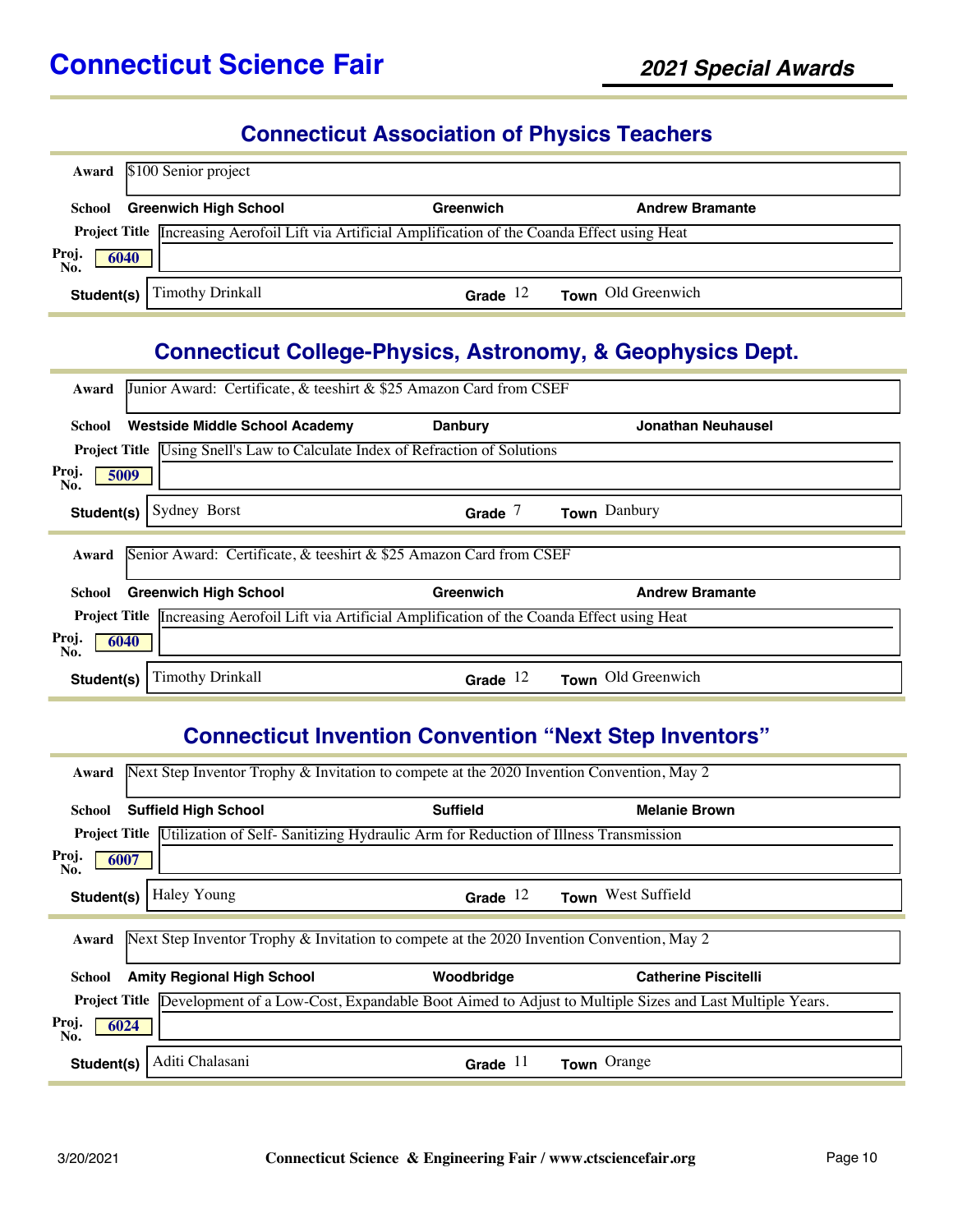| Award                                                                                              | Next Step Inventor Trophy & Invitation to compete at the 2020 Invention Convention, May 2 |                 |                                                                                                                                           |  |
|----------------------------------------------------------------------------------------------------|-------------------------------------------------------------------------------------------|-----------------|-------------------------------------------------------------------------------------------------------------------------------------------|--|
| School                                                                                             | <b>Amity Regional High School</b>                                                         | Woodbridge      | <b>Catherine Piscitelli</b>                                                                                                               |  |
| <b>Project Title</b>                                                                               | Driving                                                                                   |                 | The Manufacture and Performance Evaluation of a Locking Container to Eliminate the Distraction of Phones While                            |  |
| Proj.<br>No.                                                                                       | 6025                                                                                      |                 |                                                                                                                                           |  |
| Student(s)                                                                                         | Scott Lowder                                                                              | Grade $11$      | Town Orange                                                                                                                               |  |
| Award                                                                                              | Next Step Inventor Trophy & Invitation to compete at the 2020 Invention Convention, May 2 |                 |                                                                                                                                           |  |
| School                                                                                             | <b>Amity Regional High School</b>                                                         | Woodbridge      | <b>Catherine Piscitelli</b>                                                                                                               |  |
| <b>Project Title</b>                                                                               | <b>Energy Harvesting Devices</b>                                                          |                 | Creating a Smaller and More Portable Vertical Axis Wind Turbine to Increase Accessibility and Usage of Wind                               |  |
| Proj.<br>No.                                                                                       | 6039                                                                                      |                 |                                                                                                                                           |  |
| Student(s)                                                                                         | <b>Brodey Lu</b>                                                                          | Grade $11$      | Town Orange                                                                                                                               |  |
| Award                                                                                              | Next Step Inventor Trophy & Invitation to compete at the 2020 Invention Convention, May 2 |                 |                                                                                                                                           |  |
| School                                                                                             | <b>Amity Regional High School</b>                                                         | Woodbridge      | <b>Catherine Piscitelli</b>                                                                                                               |  |
| <b>Project Title</b>                                                                               | <b>Engine Aircraft</b>                                                                    |                 | Designing a Ground Collision Avoidance System to Inhibit Controlled Flight Into Terrain Accidents For Single                              |  |
| Proj.<br>No.                                                                                       | 6057                                                                                      |                 |                                                                                                                                           |  |
| Student(s)                                                                                         | Mason Beaudette                                                                           | Grade $11$      | Town Orange                                                                                                                               |  |
| Next Step Inventor Trophy & Invitation to compete at the 2020 Invention Convention, May 2<br>Award |                                                                                           |                 |                                                                                                                                           |  |
| School                                                                                             | <b>Cheshire High School</b>                                                               | <b>Cheshire</b> | <b>Julie Barker</b>                                                                                                                       |  |
|                                                                                                    | temperature variance and heat index of its environment.                                   |                 | <b>Project Title</b> VISTA: a device that measures temperature and humidity levels, by using a complex set of algorithms to calculate the |  |
| Proj.<br>No.                                                                                       | 6064                                                                                      |                 |                                                                                                                                           |  |
| Student(s)                                                                                         | Sagarika Srinivasan                                                                       | Grade $10$      | Town Cheshire                                                                                                                             |  |

# **Connecticut Science Supervisors Association**

|                      | Award \$125 for a high school project |            |                                                                                                                            |
|----------------------|---------------------------------------|------------|----------------------------------------------------------------------------------------------------------------------------|
| School               | <b>Greenwich High School</b>          | Greenwich  | <b>Andrew Bramante</b>                                                                                                     |
| Proj.<br>No.<br>3037 | Marker for Hazardous PM2.5 Exposure   |            | Project Title Rapid, Noninvasive, Fluorescence-Based Detection for Elevated Levels of Nitric Oxide in Exhaled Breath, As a |
| Student(s)           | Ambika Grover                         | Grade $10$ | Town Riverside                                                                                                             |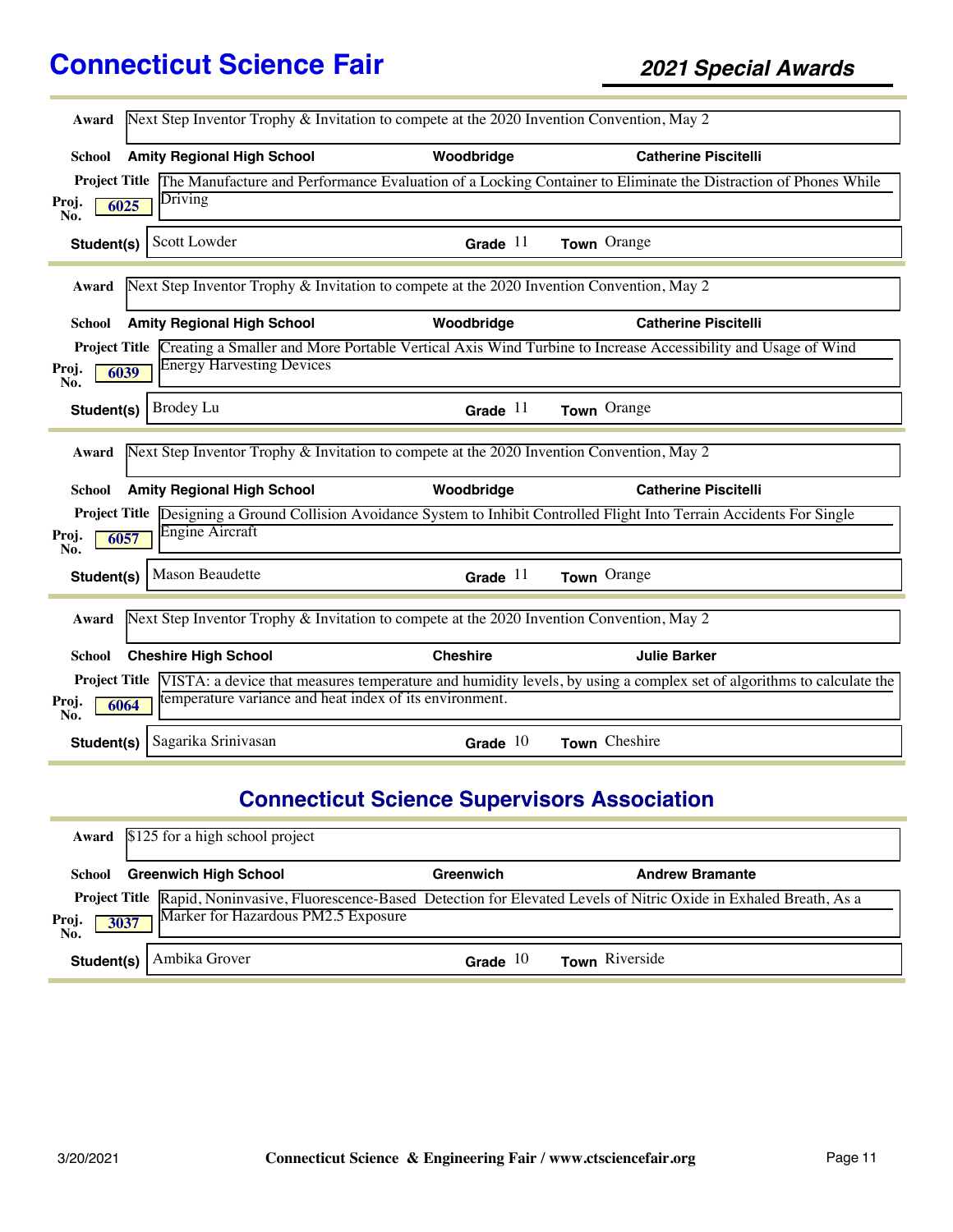|                      | <b>Award</b> \$125 for a middle school project                                   |                 |                    |  |
|----------------------|----------------------------------------------------------------------------------|-----------------|--------------------|--|
| School               | <b>Environmental Sciences Magnet School</b>                                      | <b>Hartford</b> | <b>MS. HAYS</b>    |  |
| <b>Project Title</b> | Dog-Be Gone-Plastic: An evaluation of dog waste bag materials and biodegradation |                 |                    |  |
| Proj.<br>2511<br>No. |                                                                                  |                 |                    |  |
| Student(s) $ $       | Patroklos Pitsoulis                                                              | Grade $8$       | Town EAST HARTFORD |  |

#### **Constellation, an Exelon Company**

| 1st: \$100.00 Cash - Grade 7 - 8: For Excellence in clean renewable / sustainable energy<br>Award |                                                                                                         |                |                                                                                                             |  |
|---------------------------------------------------------------------------------------------------|---------------------------------------------------------------------------------------------------------|----------------|-------------------------------------------------------------------------------------------------------------|--|
| School                                                                                            | <b>Chiaravalle Academy</b>                                                                              | <b>Enfield</b> | <b>Tim Coleman</b>                                                                                          |  |
|                                                                                                   | Project Title Toilet Power: Capturing Wasted Energy From Home Fixtures                                  |                |                                                                                                             |  |
| Proj.<br>No.<br>4003                                                                              |                                                                                                         |                |                                                                                                             |  |
| Student(s)                                                                                        | Lincoln Marshaus                                                                                        | Grade $8$      | Town Suffield                                                                                               |  |
|                                                                                                   | Chloe Walker                                                                                            | Grade $8$      | Town Somers                                                                                                 |  |
|                                                                                                   | Francesca Lamattina                                                                                     | Grade $8$      | Town Somers                                                                                                 |  |
| Award                                                                                             | 1st: \$150.00 Cash - Grade 9 - 12: For Excellence in clean renewable / sustainable energy               |                |                                                                                                             |  |
| School                                                                                            | <b>Amity Regional High School</b>                                                                       | Woodbridge     | <b>Catherine Piscitelli</b>                                                                                 |  |
| <b>Project Title</b>                                                                              |                                                                                                         |                | Creating a Smaller and More Portable Vertical Axis Wind Turbine to Increase Accessibility and Usage of Wind |  |
| Proj.<br>6039<br>No.                                                                              | <b>Energy Harvesting Devices</b>                                                                        |                |                                                                                                             |  |
| Student(s)                                                                                        | Brodey Lu                                                                                               | Grade $11$     | Town Orange                                                                                                 |  |
| Award                                                                                             | 2nd: \$100.00 Cash - Grade 9 - 12: For Excellence in clean renewable / sustainable energy               |                |                                                                                                             |  |
| School                                                                                            | <b>Brunswick School</b>                                                                                 | Greenwich      | <b>Dana Montanez</b>                                                                                        |  |
|                                                                                                   | <b>Project Title</b> An Investigation of Current-Powered, Aquatic Turbines as Alternative Energy Source |                |                                                                                                             |  |
| Proj.<br>6516<br>No.                                                                              |                                                                                                         |                |                                                                                                             |  |
| Student(s)                                                                                        | <b>Teddy Danforth</b>                                                                                   | Grade $10$     | Town Greenwich                                                                                              |  |
|                                                                                                   | Trip Williams                                                                                           | Grade $10$     | Town Greenwich                                                                                              |  |
| 2nd: \$50.00 Cash - Grade 7 - 8: For Excellence in clean renewable / sustainable energy<br>Award  |                                                                                                         |                |                                                                                                             |  |
| School                                                                                            | <b>Westside Middle School Academy</b>                                                                   | <b>Danbury</b> | <b>Jon Neuhausel</b>                                                                                        |  |
|                                                                                                   | Project Title Thermoelastic energy generation using variable temperature gradients                      |                |                                                                                                             |  |
| Proj.<br>5006<br>No.                                                                              |                                                                                                         |                |                                                                                                             |  |
| Student(s)                                                                                        | Kiran Suri                                                                                              | Grade $7$      | Town Danbury                                                                                                |  |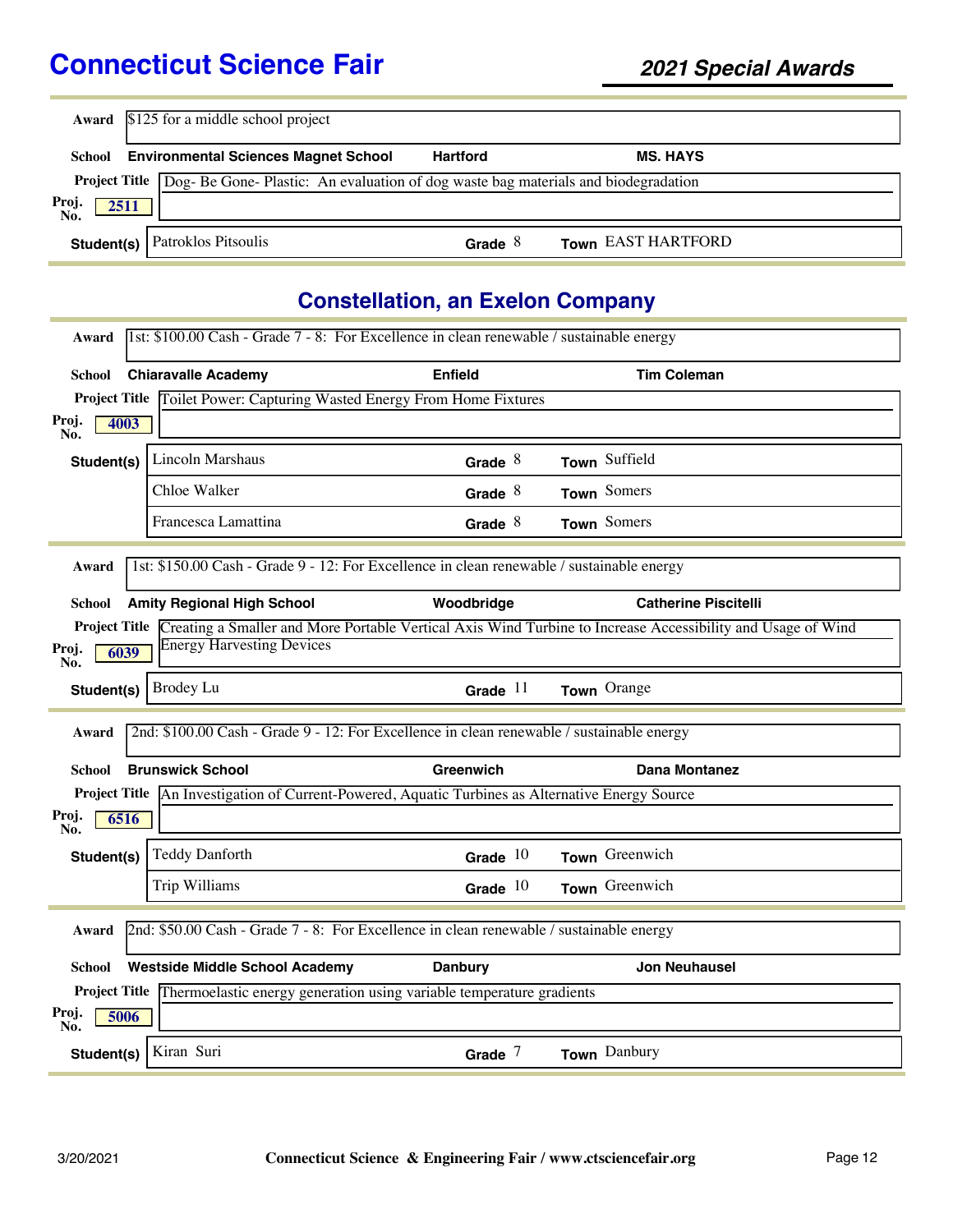# **CT Architecture Foundation - The William M. Mack, AIA Award**

| Award                |                                                                      |               | \$250 Gift Certificate to Barnes and Noble from the Connecticut Architecture Foundation, William M. Mack, AIA Award. |
|----------------------|----------------------------------------------------------------------|---------------|----------------------------------------------------------------------------------------------------------------------|
| School               | <b>Fields Memorial School</b>                                        | <b>Bozrah</b> | Mrs. Brown                                                                                                           |
|                      | <b>Project Title Electrical Testing Board For Energy Consumption</b> |               |                                                                                                                      |
| Proj.<br>5007<br>No. |                                                                      |               |                                                                                                                      |
| Student(s)           | Andrew Pagnotta                                                      | Grade $7$     | Town Bozrah                                                                                                          |
| Award                |                                                                      |               | \$250 Gift Certificate to Barnes and Noble from the Connecticut Architecture Foundation, William M. Mack, AIA Award. |
| School               | <b>Amity Regional High School</b>                                    | Woodbridge    | <b>Catherine Piscitelli</b>                                                                                          |
| <b>Project Title</b> |                                                                      |               | Creating a Smaller and More Portable Vertical Axis Wind Turbine to Increase Accessibility and Usage of Wind          |
| Proj.<br>6039<br>No. | <b>Energy Harvesting Devices</b>                                     |               |                                                                                                                      |
| Student(s)           | Brodey Lu                                                            | Grade $11$    | Town Orange                                                                                                          |

#### **Demos R Us Award**

| Award                                                                                           | \$150 Cash Award-- Clear Execution of Research-7th Grade                             |                |                            |  |
|-------------------------------------------------------------------------------------------------|--------------------------------------------------------------------------------------|----------------|----------------------------|--|
| School                                                                                          | Westside Middle School Academy                                                       | <b>Danbury</b> | Jonathan Neuhausel         |  |
|                                                                                                 | <b>Project Title</b> Using Snell's Law to Calculate Index of Refraction of Solutions |                |                            |  |
| Proj.<br>No.                                                                                    | 5009                                                                                 |                |                            |  |
| Student(s)                                                                                      | Sydney Borst                                                                         | Grade $7$      | Town Danbury               |  |
|                                                                                                 |                                                                                      |                |                            |  |
| Award                                                                                           | \$200 Cash Award- Clear Execution of Research-8th Grade                              |                |                            |  |
| School                                                                                          | <b>Chiaravalle Academy</b>                                                           | <b>Enfield</b> | <b>Mr. Timothy Coleman</b> |  |
| <b>Project Title</b> Can Diodes Be Used to Reduce the Negative Impacts of Road Salt on Streams? |                                                                                      |                |                            |  |
| Proj.<br>No.                                                                                    | 5513                                                                                 |                |                            |  |
| Student(s)                                                                                      | Abigail Quinby                                                                       | Grade $8$      | Town Windsor               |  |

## **Dreams Unlimited Award**

| Award               | \$100 Cash Award + Certificate to each student                                                           |                   |                       |  |  |
|---------------------|----------------------------------------------------------------------------------------------------------|-------------------|-----------------------|--|--|
| School              | <b>Saint Bernard School</b>                                                                              | <b>Uncasville</b> | Nicole Nelson         |  |  |
|                     | <b>Project Title</b> The Hat and the Mouse: A Practical Hands-Free Method to Control a Personal Computer |                   |                       |  |  |
| Proj<br>6087<br>No. |                                                                                                          |                   |                       |  |  |
|                     | <b>Student(s)</b> $\vert$ Payton Noe                                                                     | Grade $10$        | <b>Town</b> East Lyme |  |  |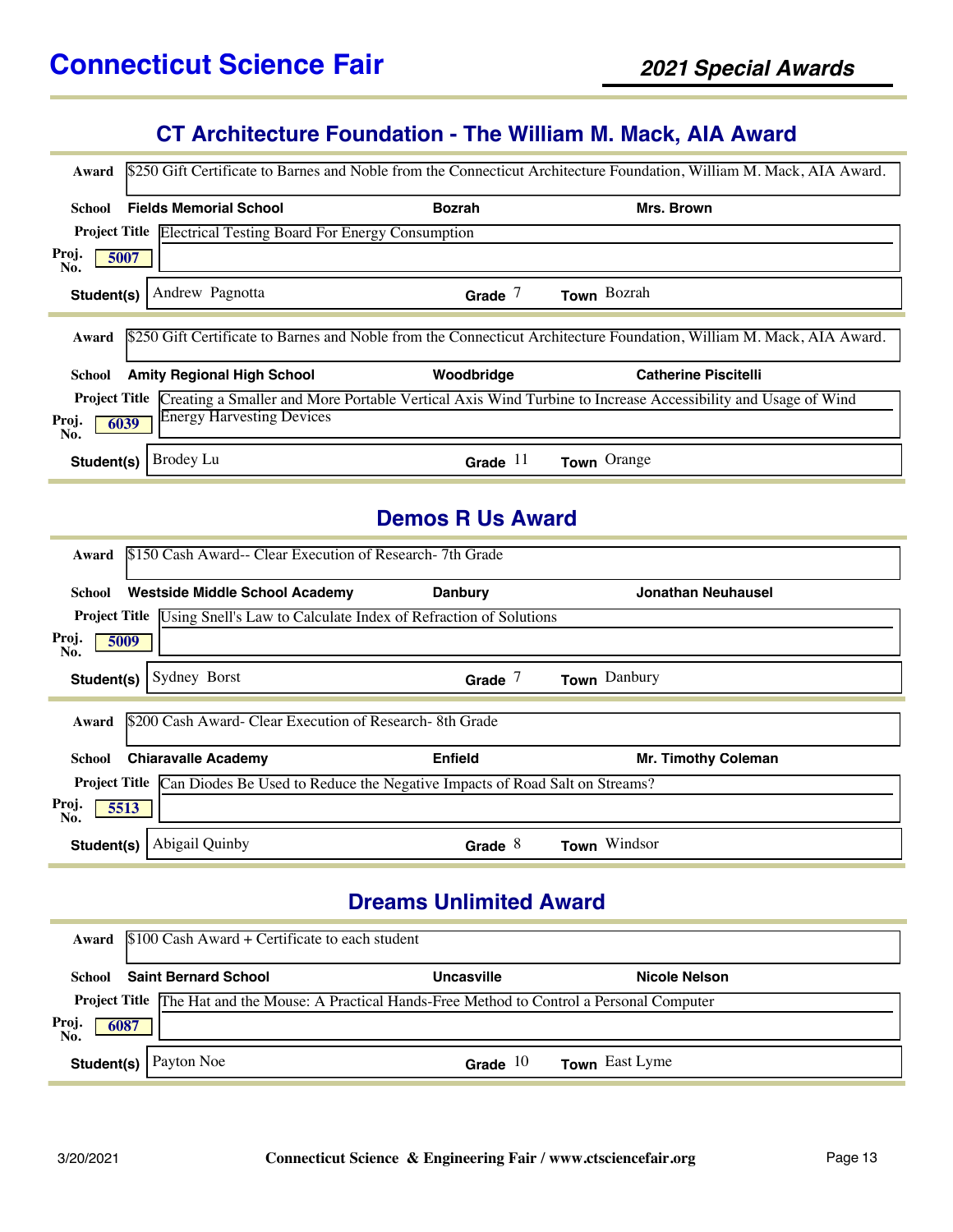#### **Environmental / Energy Award- Urban Public School Award**

| Award                | Environmental / Energy Award- Urban Public School Award - \$431.40 |                  |                                                                                                                               |  |  |  |
|----------------------|--------------------------------------------------------------------|------------------|-------------------------------------------------------------------------------------------------------------------------------|--|--|--|
| School               | <b>Engineering &amp; Science University Magnet</b>                 | <b>New Haven</b> | <b>Roger Rushworth</b>                                                                                                        |  |  |  |
|                      |                                                                    |                  | Project Title Implementation of Metal-Oxide-Induced Agglomeration and Electromagnetic Filtration for Removal of Microplastics |  |  |  |
| Proj.<br>5501<br>No. |                                                                    |                  |                                                                                                                               |  |  |  |
| Student(s)           | Snigtha Mohanraj                                                   | Grade $8$        | Town Ansonia                                                                                                                  |  |  |  |

# **Fox Pest Control Award for Environmental Management**

|                      | Award \$150 Cash for Excellence in Environmental Management |                                                                    |                   |  |  |
|----------------------|-------------------------------------------------------------|--------------------------------------------------------------------|-------------------|--|--|
| School               | <b>Guilford High School</b>                                 | Guilford                                                           | Dr. James Carlson |  |  |
|                      |                                                             | Project Title Developing a More Consistent Renewable Energy Source |                   |  |  |
| Proj.<br>No.<br>6023 |                                                             |                                                                    |                   |  |  |
|                      | <b>Student(s)</b>   Michael Neiss                           | Grade $10$                                                         | Town Guilford     |  |  |

#### **Frank J. Link Family Award for Energy Related Research**

| Frank J. Link Award for Energy Related Research - \$50<br>Award                                                                     |               |                             |  |  |
|-------------------------------------------------------------------------------------------------------------------------------------|---------------|-----------------------------|--|--|
| <b>Fields Memorial School</b><br>School                                                                                             | <b>Bozrah</b> | Mrs. Brown                  |  |  |
| <b>Electrical Testing Board For Energy Consumption</b><br><b>Project Title</b>                                                      |               |                             |  |  |
| Proj.<br>5007<br>No.                                                                                                                |               |                             |  |  |
| Andrew Pagnotta<br>Student(s)                                                                                                       | Grade $7$     | Town Bozrah                 |  |  |
| Frank J. Link Award for Energy Related Research - \$50<br>Award                                                                     |               |                             |  |  |
| <b>Amity Regional High School</b><br>School                                                                                         | Woodbridge    | <b>Catherine Piscitelli</b> |  |  |
| Creating a Smaller and More Portable Vertical Axis Wind Turbine to Increase Accessibility and Usage of Wind<br><b>Project Title</b> |               |                             |  |  |
| <b>Energy Harvesting Devices</b><br>Proj.<br>6039<br>No.                                                                            |               |                             |  |  |
| Brodey Lu<br>Student(s)                                                                                                             | Grade $11$    | Town Orange                 |  |  |

## **Fred Olender Urban School Challenge Award**

| Award                | \$250 Cash Award for HS student in USC school      |                  |                                                                                                                            |  |  |
|----------------------|----------------------------------------------------|------------------|----------------------------------------------------------------------------------------------------------------------------|--|--|
| School               | <b>Engineering &amp; Science University Magnet</b> | <b>New Haven</b> | <b>Roger Rushworth</b>                                                                                                     |  |  |
|                      |                                                    |                  | Project Title Gravity-Assisted Energy Conversion: Improving the Feasibility of Mechanically Powered Electricity Generators |  |  |
| Proj.<br>No.<br>6032 |                                                    |                  |                                                                                                                            |  |  |
| Student(s)           | Aiman-Imran Anuar                                  | Grade $11$       | <b>Town</b> West Haven                                                                                                     |  |  |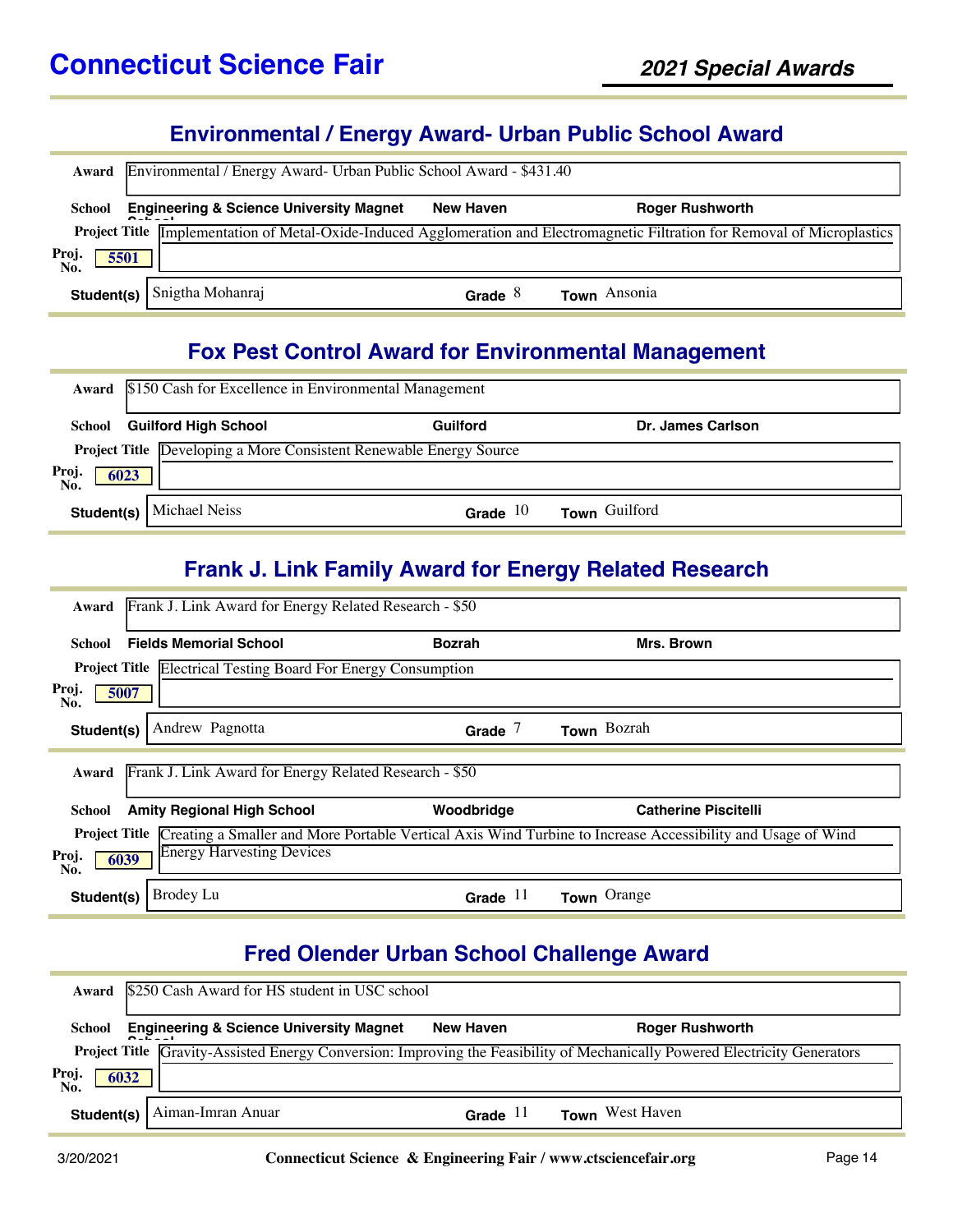# **GENIUS Olympiad**

| <b>GENIUS Olympiad Competition for 1st Place HS Environmental Project</b><br>Award                                                                                                   |                                                                                                                             |                   |                                                                                                                                                         |  |
|--------------------------------------------------------------------------------------------------------------------------------------------------------------------------------------|-----------------------------------------------------------------------------------------------------------------------------|-------------------|---------------------------------------------------------------------------------------------------------------------------------------------------------|--|
| <b>School</b>                                                                                                                                                                        | <b>Greenwich High School</b>                                                                                                | Greenwich         | <b>Andrew Bramante</b>                                                                                                                                  |  |
|                                                                                                                                                                                      | <b>Project Title</b> Low-Pressure Application of Metal Nanoparticles to Soybean Seeds to Provide Increased                  |                   |                                                                                                                                                         |  |
| Proj.<br>3025<br>No.                                                                                                                                                                 | Resistance to Fusarium virguliforme                                                                                         |                   |                                                                                                                                                         |  |
| Student(s)                                                                                                                                                                           | Uma Pendkar                                                                                                                 | Grade $12$        | Town Old Greenwich                                                                                                                                      |  |
| Award                                                                                                                                                                                | <b>GENIUS Olympiad Competition for 1st Place Technical High School</b>                                                      |                   |                                                                                                                                                         |  |
| School                                                                                                                                                                               | <b>Norwich Technical High School</b>                                                                                        | <b>Norwich</b>    | <b>Aleatha Pelloni</b>                                                                                                                                  |  |
|                                                                                                                                                                                      | Project Title Converting Natural Byproducts Into Soil Compost For Crops Using The Bokashi Method                            |                   |                                                                                                                                                         |  |
| Proj.<br>3509<br>No.                                                                                                                                                                 |                                                                                                                             |                   |                                                                                                                                                         |  |
| Student(s)                                                                                                                                                                           | Luis Salazar                                                                                                                | Grade $11$        | Town Willimantic                                                                                                                                        |  |
|                                                                                                                                                                                      | Nina Mendez                                                                                                                 | Grade $11$        | Town Sterling                                                                                                                                           |  |
|                                                                                                                                                                                      | Gabriella Fedus                                                                                                             | Grade $11$        | Town Oakdale                                                                                                                                            |  |
| Award<br><b>School</b><br>Proj.<br>5501                                                                                                                                              | GENIUS Olympiad Competition for Highest Placing USC 8th grade Project<br><b>Engineering &amp; Science University Magnet</b> | <b>New Haven</b>  | <b>Roger Rushworth</b><br>Project Title Implementation of Metal-Oxide-Induced Agglomeration and Electromagnetic Filtration for Removal of Microplastics |  |
| No.<br>Student(s)                                                                                                                                                                    | Snigtha Mohanraj                                                                                                            | Grade $8$         | Town Ansonia                                                                                                                                            |  |
| Award                                                                                                                                                                                | GENIUS Olympiad Competition for HS Environmental, Energy, Ecology, or Biodiversity Project                                  |                   |                                                                                                                                                         |  |
| School                                                                                                                                                                               | <b>Bridgeport Regional Aquaculture Center</b>                                                                               | <b>Bridgeport</b> | <b>Kirk Shadle</b>                                                                                                                                      |  |
| Proj.<br>3089<br>No.                                                                                                                                                                 | Hydrolysis                                                                                                                  |                   | <b>Project Title</b> Determining the Efficacy of Zingiber Officinale to Promote the Degradation of Bioplastics Through Amylase                          |  |
|                                                                                                                                                                                      | Student(s) Sienna Matregrano                                                                                                | Grade $12$        | Town Fairfield                                                                                                                                          |  |
| <b>GENIUS Olympiad Competition for1st Place HS Future Sustainability</b><br>Award                                                                                                    |                                                                                                                             |                   |                                                                                                                                                         |  |
| <b>School</b>                                                                                                                                                                        | <b>Brunswick School</b>                                                                                                     | Greenwich         | Dana Montanez                                                                                                                                           |  |
| <b>Project Title</b> Recirculating Shower Filtration System: Utilizing Natural, Cost-Efficient, and Effective Materials to Consolidate The<br>Purification of Water<br>Proj.<br>6501 |                                                                                                                             |                   |                                                                                                                                                         |  |
| No.<br>Student(s)                                                                                                                                                                    | <b>Myles Spiess</b>                                                                                                         | Grade $11$        | Town Old Greenwich                                                                                                                                      |  |
|                                                                                                                                                                                      | Nicholas Altman                                                                                                             | Grade $11$        | Town Mount Kisco                                                                                                                                        |  |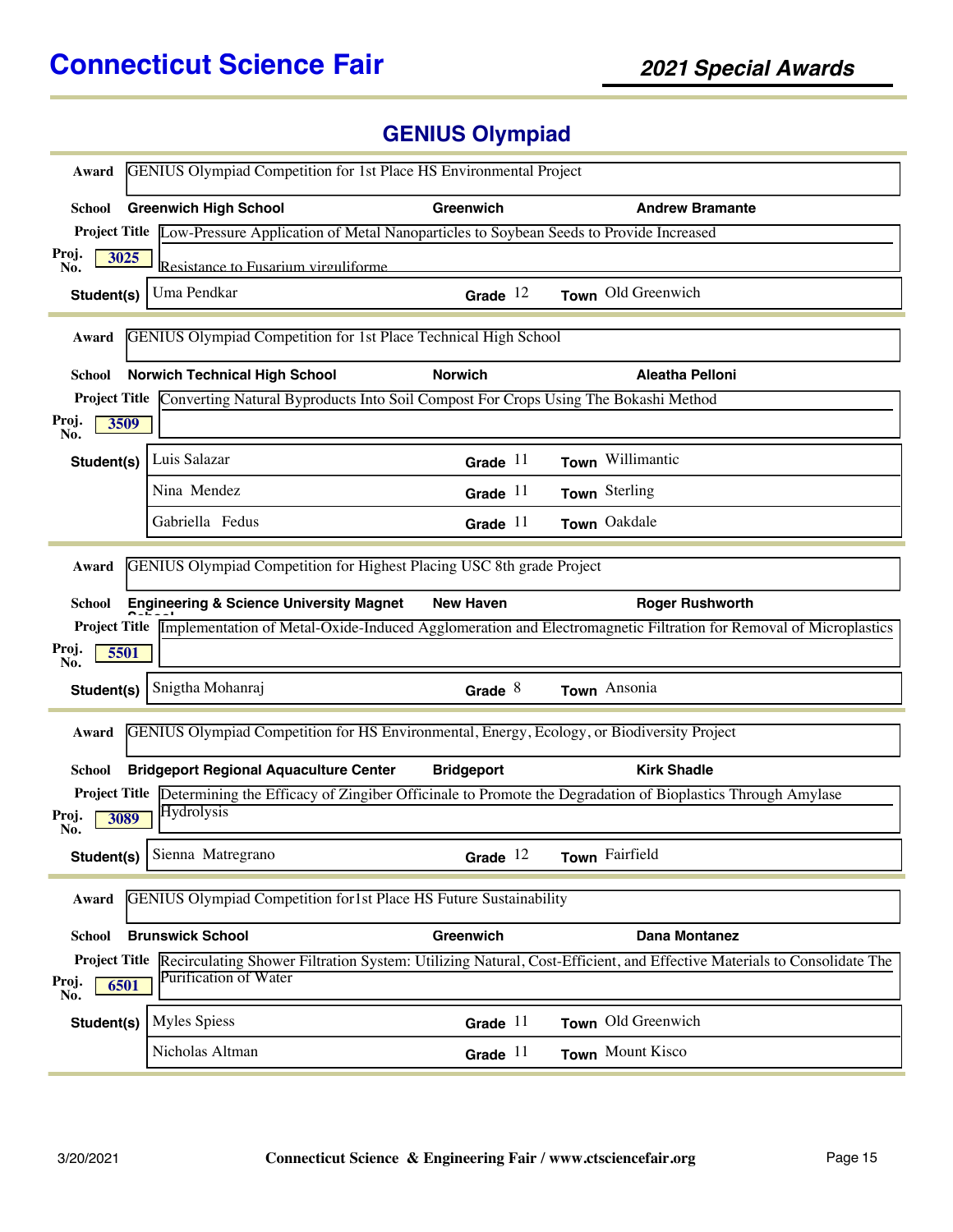# **Geology/Historic Project of Merit Award**

|                      | <b>Award</b> $$100$ or 2 x \$50 - Earth Science - Field work with Geologic or historic value |       |                           |  |  |  |
|----------------------|----------------------------------------------------------------------------------------------|-------|---------------------------|--|--|--|
|                      | <b>School</b> Talcott Mountain Academy<br>Lydia Gibb<br>Avon                                 |       |                           |  |  |  |
|                      | Project Title Bedrock vs. Trees: Is There A Connection?                                      |       |                           |  |  |  |
| Proj.<br>No.<br>2015 |                                                                                              |       |                           |  |  |  |
| Student(s)           | Aarna Panigrahi                                                                              | Grade | <b>Town</b> West Hartford |  |  |  |

#### **IEEE, Connecticut Section**

| Award                | \$100 Honorable Mention           |                                                                                      |                                                                                                                            |  |
|----------------------|-----------------------------------|--------------------------------------------------------------------------------------|----------------------------------------------------------------------------------------------------------------------------|--|
| School               | Dodd Middle School                | <b>Cheshire</b>                                                                      | <b>Clare Gonzalez</b>                                                                                                      |  |
|                      |                                   |                                                                                      | Project Title A Covid-19 Social Distancing Device Using a PIR Motion Sensor and a US-100 Ultrasonic Distance Sensor        |  |
| Proj.<br>5002<br>No. |                                   |                                                                                      |                                                                                                                            |  |
| Student(s)           | Suchita Srinivasan                | Grade $7$                                                                            | Town Cheshire, CT                                                                                                          |  |
| Award                | \$100 Honorable Mention           |                                                                                      |                                                                                                                            |  |
| <b>School</b>        | <b>Talcott Mountain Academy</b>   | Avon                                                                                 | <b>John Pellino</b>                                                                                                        |  |
|                      | <b>Project Title Secure Stove</b> |                                                                                      |                                                                                                                            |  |
| Proj.<br>5015<br>No. |                                   |                                                                                      |                                                                                                                            |  |
| Student(s)           | Elias Starr                       | Grade $8$                                                                            | Town AVON                                                                                                                  |  |
| Award                | \$100 Honorable Mention           |                                                                                      |                                                                                                                            |  |
|                      |                                   |                                                                                      |                                                                                                                            |  |
| School               | <b>Amity Regional High School</b> | Woodbridge                                                                           | <b>Catherine Piscitelli</b>                                                                                                |  |
|                      | <b>Engine Aircraft</b>            |                                                                                      | Project Title Designing a Ground Collision Avoidance System to Inhibit Controlled Flight Into Terrain Accidents For Single |  |
| Proj.<br>6057<br>No. |                                   |                                                                                      |                                                                                                                            |  |
| Student(s)           | <b>Mason Beaudette</b>            | Grade $11$                                                                           | Town Orange                                                                                                                |  |
| Award                | \$100 Honorable Mention           |                                                                                      |                                                                                                                            |  |
| School               | <b>Kent School</b>                | Kent                                                                                 | <b>Jesse Klingebiel</b>                                                                                                    |  |
|                      |                                   | Project Title Exoskeleton Hand Based on MMG Signals for Partially Paralyzed Patients |                                                                                                                            |  |
| Proj.<br>6072<br>No. |                                   |                                                                                      |                                                                                                                            |  |
| Student(s)           | Siyi Lu                           | Grade $10$                                                                           | Town Kent                                                                                                                  |  |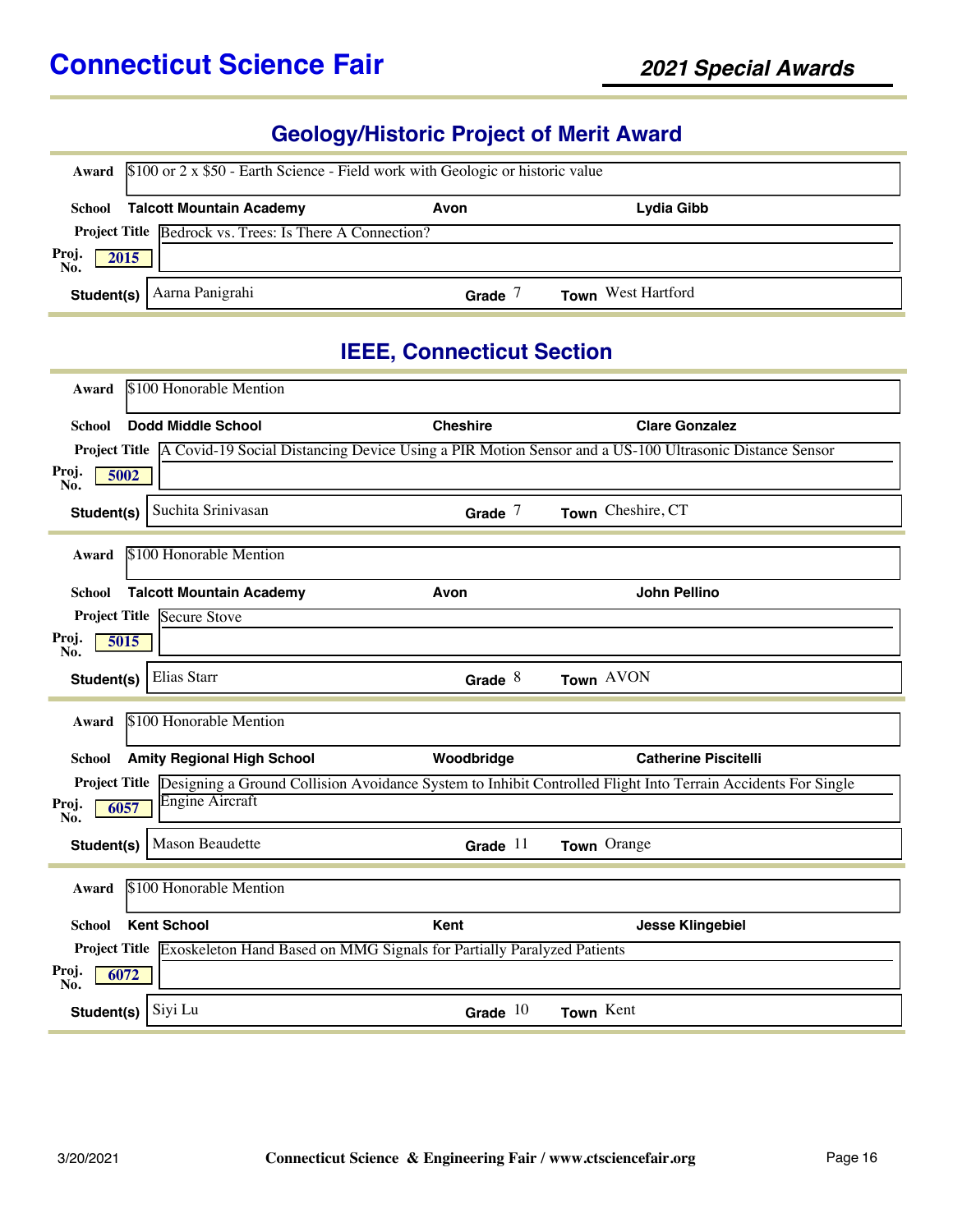| Award                | \$100 Honorable Mention                   |                  |                                                                                                                                   |
|----------------------|-------------------------------------------|------------------|-----------------------------------------------------------------------------------------------------------------------------------|
| <b>School</b>        | <b>Hopkins School</b>                     | <b>New Haven</b> | <b>Nathaniel Peters</b>                                                                                                           |
|                      |                                           |                  | Project Title Developing Tetherless Motion Tracking System for Wandering Insects Using an Omni-directional Servosphere Robot      |
| Proj.<br>6076<br>No. |                                           |                  |                                                                                                                                   |
| Student(s)           | Nicholas Lee                              | Grade $10$       | Town Trumbull                                                                                                                     |
| Award                | \$250 Honors Award -Senior                |                  |                                                                                                                                   |
| <b>School</b>        | <b>Choate Rosemary Hall</b>               | Wallingford      | Kyle Di Tieri                                                                                                                     |
|                      |                                           |                  | <b>Project Title</b> Development of an autonomously driving robot which can remotely scan body temperature to screen for COVID-19 |
| Proj.<br>6063<br>No. |                                           |                  |                                                                                                                                   |
| Student(s)           | Ryan Kim                                  | Grade $10$       | Town Wallingford                                                                                                                  |
| Award                | \$250 Honors Award -Junior                |                  |                                                                                                                                   |
| School               | <b>St. Michael School</b>                 | <b>Pawcatuck</b> | <b>Anna-Helene Grossomanides</b>                                                                                                  |
|                      | Project Title Remote Learning on a Budget |                  |                                                                                                                                   |
| Proj.<br>5008<br>No. |                                           |                  |                                                                                                                                   |
| Student(s)           | Joseph Benin                              | Grade $7$        | Town Pawcatuck                                                                                                                    |

# **Institute of Food Technologists, Nutmeg Section**

| $$100$ award + invitation to Awards Night Dinner with guest<br>Award |                                                                                                            |                 |                        |  |
|----------------------------------------------------------------------|------------------------------------------------------------------------------------------------------------|-----------------|------------------------|--|
| School                                                               | <b>Greenwich High School</b>                                                                               | Greenwich       | <b>Andrew Bramante</b> |  |
|                                                                      | <b>Project Title</b> Low-Pressure Application of Metal Nanoparticles to Soybean Seeds to Provide Increased |                 |                        |  |
| Proj.<br>3025<br>No.                                                 | Resistance to Fusarium virouliforme.                                                                       |                 |                        |  |
| Student(s)                                                           | Uma Pendkar                                                                                                | Grade $12$      | Town Old Greenwich     |  |
| Award                                                                | $$150$ award + invitation to Awards Night Dinner with guest                                                |                 |                        |  |
| School                                                               | <b>Suffield High School</b>                                                                                | <b>Suffield</b> | <b>Melanie Brown</b>   |  |
|                                                                      | <b>Project Title Creating Energy with Household Food Waste</b>                                             |                 |                        |  |
| Proj.<br>3513<br>No.                                                 |                                                                                                            |                 |                        |  |
| Student(s)                                                           | John-Henry Burke                                                                                           | Grade $11$      | Town Suffield          |  |
|                                                                      | Isabella Hinkle                                                                                            | Grade $11$      | Town Suffield          |  |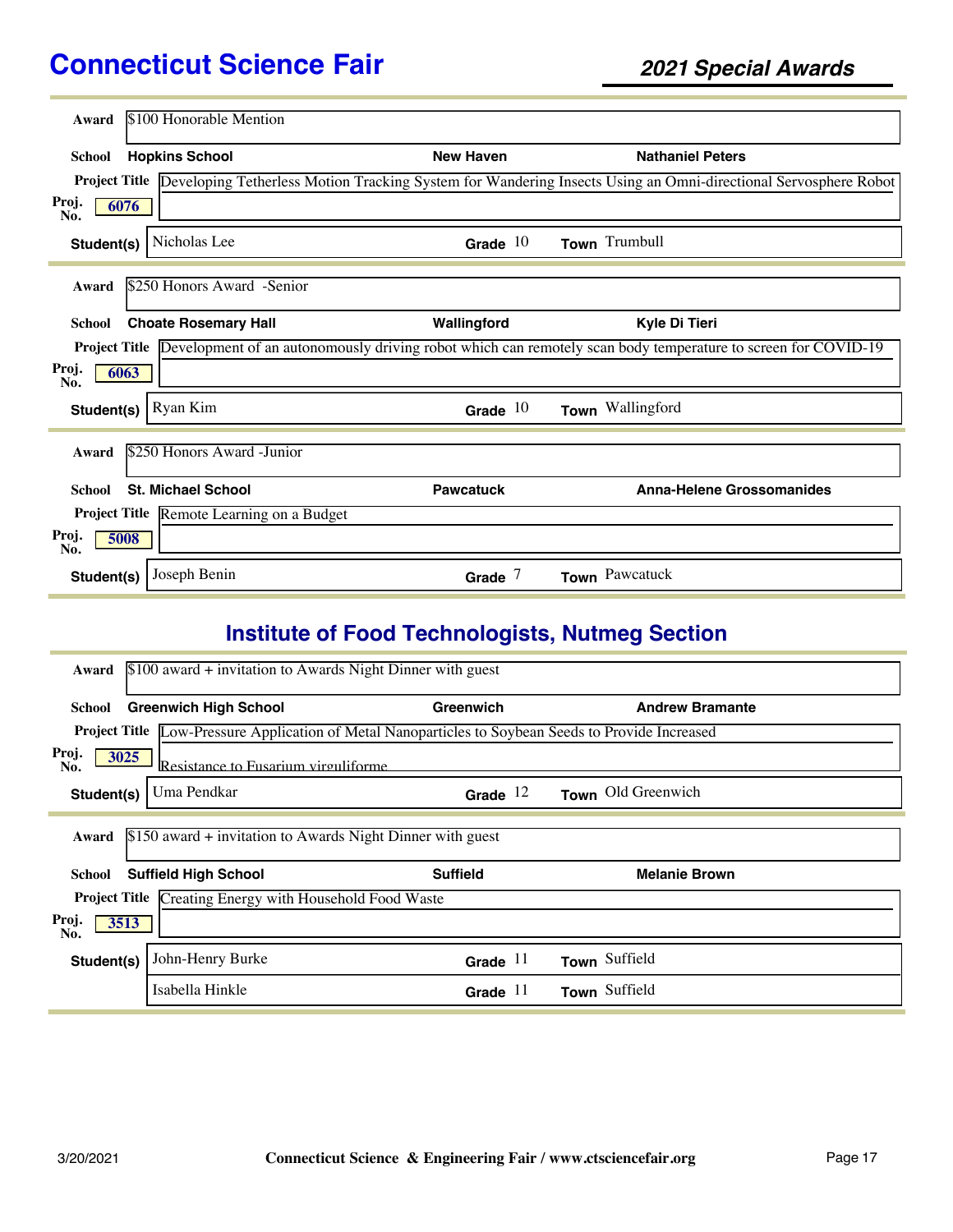| Award                | $$50$ award + invitation to Awards Night Dinner with guest |                                                                                    |                              |
|----------------------|------------------------------------------------------------|------------------------------------------------------------------------------------|------------------------------|
| School               | <b>Sacred Heart Greenwich</b>                              | Greenwich                                                                          | <b>Alycia Crane</b>          |
| <b>Project Title</b> |                                                            | Testing for Arsenic Contamination in Well, Municipal, and Agricultural Sources     |                              |
| Proj.<br>3039<br>No. |                                                            |                                                                                    |                              |
| Student(s)           | Sam Novak                                                  | Grade $12$                                                                         | Town stamford                |
|                      |                                                            | <b>J.A. Augustine Award</b>                                                        |                              |
| Award                | \$100 for excellence in biology                            |                                                                                    |                              |
| School               | <b>St. Bridget School</b>                                  | <b>Cheshire</b>                                                                    | <b>Mrs. Michelle Carroll</b> |
|                      |                                                            | <b>Project Title</b> No To Nanosilver: A Natural Approach to Nanosilver Filtration |                              |
| Proj.<br>2508<br>No. |                                                            |                                                                                    |                              |
| Student(s)           | Nilan Kathir                                               | Grade $8$                                                                          | Town Cheshire                |

|                      | Award \$100 for excellence in physical sciences |            |                                                                                                                                   |
|----------------------|-------------------------------------------------|------------|-----------------------------------------------------------------------------------------------------------------------------------|
| School               | <b>Greenwich High School</b>                    | Greenwich  | <b>Andrew Bramante</b>                                                                                                            |
|                      | Biochar                                         |            | <b>Project Title</b> Eco-friendly Remediation of Arsenic from Contaminated Water Resources Using Iron Fortified Spinach Roots and |
| Proj.<br>No.<br>6018 |                                                 |            |                                                                                                                                   |
| Student(s)           | Elizabeth Wallace                               | Grade $10$ | Town Greenwich                                                                                                                    |

## **John S. Kendall Memorial Awards**

| Award                | \$300 John S. Kendall Award for Excellence In Mechanical Engineering - Middle School |            |                                                                                                            |
|----------------------|--------------------------------------------------------------------------------------|------------|------------------------------------------------------------------------------------------------------------|
| School               | <b>Talcott Mountain Academy</b>                                                      | Avon       | John Pellino                                                                                               |
|                      | <b>Project Title Secure Stove</b>                                                    |            |                                                                                                            |
| Proj.<br>5015<br>No. |                                                                                      |            |                                                                                                            |
| Student(s)           | Elias Starr                                                                          | Grade $8$  | Town AVON                                                                                                  |
| Award                | \$500 John S. Kendall Award for Excellence In Mechanical Engineering - High School   |            |                                                                                                            |
| School               | <b>Brunswick School</b>                                                              | Greenwich  | Dana Montanez                                                                                              |
| <b>Project Title</b> |                                                                                      |            | Harnessing and Repurposing Processing Heat Gradient Produced by a Computer to Reduce the Battery Lost to a |
| Proj.<br>6512<br>No. | Cooling Fan                                                                          |            |                                                                                                            |
| Student(s)           | Gregory Kapp                                                                         | Grade $11$ | Town Greenwich                                                                                             |
|                      | Michael Montgomery                                                                   | Grade $11$ | Town Greenwich                                                                                             |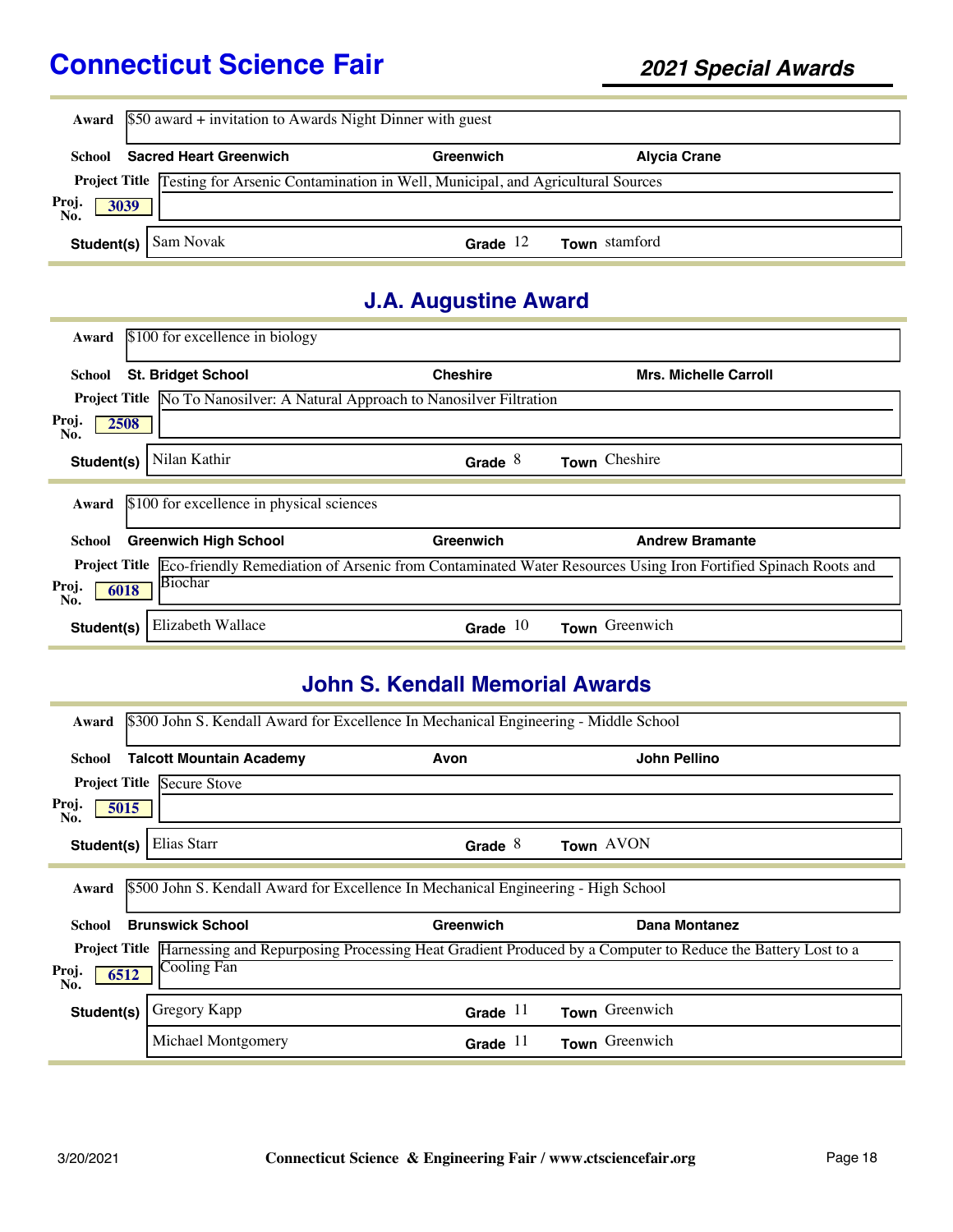#### **Jon Chapitis Memorial Award**

| John Chapitis Spirit of Innovation Award - HS \$200<br>Award                                                         |                   |                                                                                                              |
|----------------------------------------------------------------------------------------------------------------------|-------------------|--------------------------------------------------------------------------------------------------------------|
| <b>Engineering &amp; Science University Magnet</b><br>School                                                         | <b>New Haven</b>  | <b>Roger Rushworth</b>                                                                                       |
| <b>Project Title</b>                                                                                                 |                   | Gravity-Assisted Energy Conversion: Improving the Feasibility of Mechanically Powered Electricity Generators |
| Proj.<br>6032<br>No.                                                                                                 |                   |                                                                                                              |
| Aiman-Imran Anuar<br>Student(s)                                                                                      | Grade $11$        | Town West Haven                                                                                              |
| John Chapitis Spirit of Innovation Award - MS \$100<br>Award                                                         |                   |                                                                                                              |
| <b>Newtown High School</b><br>School                                                                                 | <b>Sandy Hook</b> | <b>Timothy DeJulio</b>                                                                                       |
| Accessible program and system to accurately align a star tracking mount using a DSLR camera.<br><b>Project Title</b> |                   |                                                                                                              |
| Proj.<br>6005<br>No.                                                                                                 |                   |                                                                                                              |
| Sam Staubly<br>Student(s)                                                                                            | Grade $11$        | Town Newtown                                                                                                 |

## **Jon Stone Memorial Award**

| Award                | Jon Stone Award for Innovative Engineering-\$100                                                        |                  |                    |
|----------------------|---------------------------------------------------------------------------------------------------------|------------------|--------------------|
| School               | <b>St. Michael School</b>                                                                               | <b>Pawcatuck</b> | Anna Grossomanides |
|                      | Project Title Are All Masks Equal?                                                                      |                  |                    |
| Proj.<br>5509<br>No. |                                                                                                         |                  |                    |
| Student(s)           | Katelyn Cadmus                                                                                          | Grade $8$        | Town Pawcatuck     |
|                      |                                                                                                         |                  |                    |
| Award                | Jon Stone Award for Innovative Engineering-\$100                                                        |                  |                    |
| <b>School</b>        | <b>Brunswick School</b>                                                                                 | Greenwich        | Dana Montanez      |
|                      | <b>Project Title</b> Designing a Data-collecting Robotic System to Negate the Effects of Eutrophication |                  |                    |
| Proj.<br>6034<br>No. |                                                                                                         |                  |                    |
| Student(s)           | Ryan Kulsakdinun                                                                                        | Grade $10$       | Town Armonk        |

## **Kathleen & David Smith Awards**

|                      | Award Kathleen & David Smith Award for Innovative Concept - \$100                                |            |                     |  |
|----------------------|--------------------------------------------------------------------------------------------------|------------|---------------------|--|
|                      | <b>School Kent School</b>                                                                        | Kent       | <b>Kevin Saxton</b> |  |
|                      | <b>Project Title Wildlife Recognition from Camera Trap Data using Computer Vision Algorithms</b> |            |                     |  |
| Proj.<br>No.<br>6075 |                                                                                                  |            |                     |  |
| Student(s)           | Yuanqin (Albert) Dai                                                                             | Grade $11$ | <b>Town</b> Newton  |  |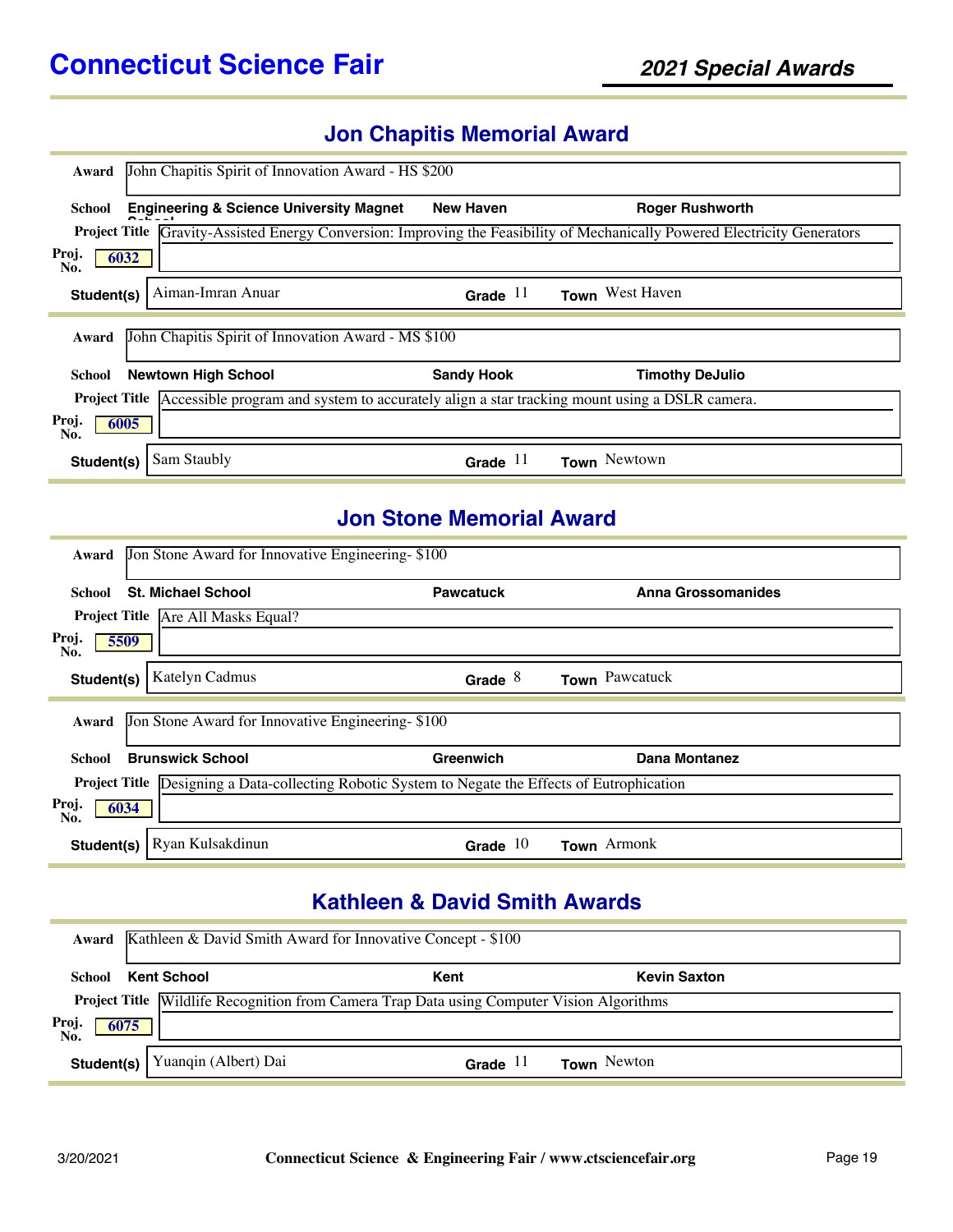|                      | <b>Award</b> Kathleen & David Smith Award for Laser Application - \$100 |                   |                                                                                                                                    |  |
|----------------------|-------------------------------------------------------------------------|-------------------|------------------------------------------------------------------------------------------------------------------------------------|--|
| <b>School</b>        | <b>Bridgeport Regional Aquaculture Center</b>                           | <b>Bridgeport</b> | <b>Kirk Shadle</b>                                                                                                                 |  |
| Proj.<br>No.<br>3067 | Formation                                                               |                   | <b>Project Title</b> Determining the Proliferation of Cellular Oxidative Stress through Blue Light Induced Reactive Oxygen Species |  |
| Student(s) $ $       | Gabriella Silva                                                         | 12<br>Grade       | Town Bridgeport                                                                                                                    |  |

#### **Lemelson Early Inventor Award**

| Award                | Certificate $\&$ \$100 cash award from Lemelson Foundation                               |                |                     |
|----------------------|------------------------------------------------------------------------------------------|----------------|---------------------|
| School               | <b>Westside Middle School Academy</b>                                                    | <b>Danbury</b> | Jonathan Neuhausel  |
|                      | Project Title The Benefits of Debris Deflectors on Preventing Debris Buildup in Culverts |                |                     |
| Proj.<br>4002<br>No. |                                                                                          |                |                     |
| Student(s)           | David Thomas                                                                             | Grade $8$      | Town Danbury        |
|                      | Cody Zhu                                                                                 | Grade          | <b>Town</b> Danbury |

#### **Lunch with a Patent Attorney**

| Award                                                                                                                             |            |                        |
|-----------------------------------------------------------------------------------------------------------------------------------|------------|------------------------|
| <b>Greenwich High School</b><br>School                                                                                            | Greenwich  | <b>Andrew Bramante</b> |
| Project Title <b>Inhibition of Covid-19 Respiratory Complications Via an R-954 Peptide Bradykinin 1 Receptor Antagonist</b>       |            |                        |
| Proj.<br>3107<br>No.                                                                                                              |            |                        |
| Ella Moore<br>Student(s)                                                                                                          | Grade $11$ | Town Greenwich         |
| Lunch with a Patent Attorney<br>Award                                                                                             |            |                        |
| <b>Greenwich High School</b><br>School                                                                                            | Greenwich  | <b>Andrew Bramante</b> |
| <b>Project Title</b> Rapid, Noninvasive, Fluorescence-Based Detection for Elevated Levels of Nitric Oxide in Exhaled Breath, As a |            |                        |
| Marker for Hazardous PM2.5 Exposure<br>Proj.<br>3037<br>No.                                                                       |            |                        |
| Ambika Grover<br>Student(s)                                                                                                       | Grade $10$ | Town Riverside         |

# **Maplesoft Awards for Applied Mathematics and Modeling**

|                      | <b>Award</b> Maple software - For Excellence in Mathematics |            |                                                                                                                                |  |
|----------------------|-------------------------------------------------------------|------------|--------------------------------------------------------------------------------------------------------------------------------|--|
| School               | <b>Brunswick School</b>                                     | Greenwich  | Dana Montanez                                                                                                                  |  |
| Proj.<br>6044<br>No. | Environment                                                 |            | Project Title Towards Clean Energy via Radioactivity: An Investigation of the Dissipation of Electrons in an Ultra High Vacuum |  |
|                      | <b>Student(s)</b>   Luke Apostolides                        | Grade $11$ | Town Greenwich                                                                                                                 |  |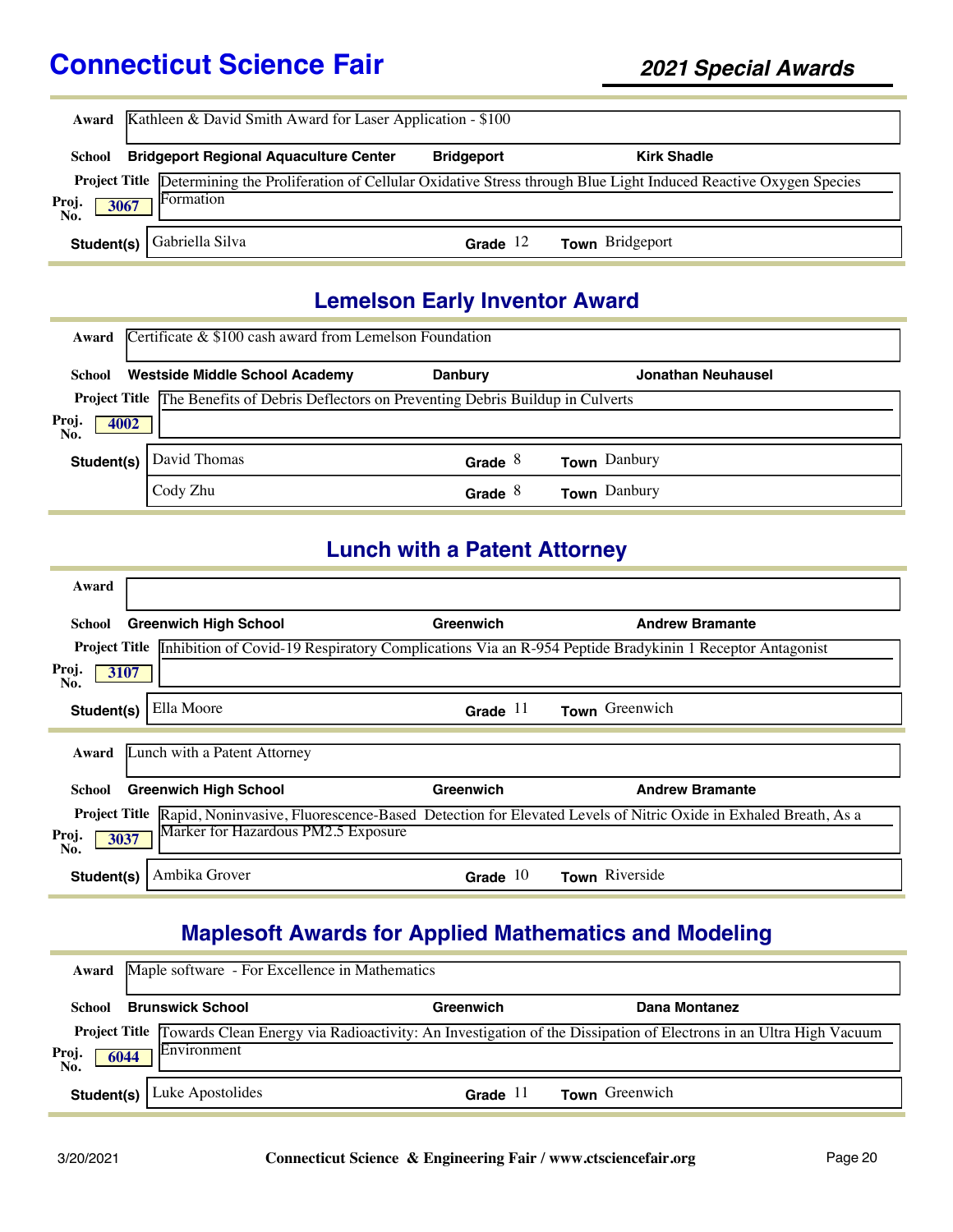|                      | <b>Award</b> Maple software - For Excellence in Mathematics |                  |                                                                                                                                         |  |
|----------------------|-------------------------------------------------------------|------------------|-----------------------------------------------------------------------------------------------------------------------------------------|--|
| School               | <b>Engineering &amp; Science University Magnet</b>          | <b>New Haven</b> | <b>Roger Rushworth</b>                                                                                                                  |  |
| Proj.<br>No.<br>6066 | Valued Functions Projected onto Natural Space               |                  | <b>Project Title</b> Natural Function Restrictions, Identities, and Properties to Determine Finite Cardinalities of Solutions for Real- |  |
|                      | <b>Student(s)</b> Praneeth Chitirala                        | Grade $10$       | <b>Town</b> Milford                                                                                                                     |  |

## **MIT Club of Hartford K-12 Initiative**

| Award                |                                                                      | For excellence in science & technology of energy related research, high school, \$100 cash award   |                                                                                                                                  |
|----------------------|----------------------------------------------------------------------|----------------------------------------------------------------------------------------------------|----------------------------------------------------------------------------------------------------------------------------------|
| School               | <b>Amity Regional High School</b>                                    | Woodbridge                                                                                         | <b>Catherine Piscitelli</b>                                                                                                      |
|                      |                                                                      |                                                                                                    | <b>Project Title</b> Creating a Smaller and More Portable Vertical Axis Wind Turbine to Increase Accessibility and Usage of Wind |
| Proj.<br>6039<br>No. | <b>Energy Harvesting Devices</b>                                     |                                                                                                    |                                                                                                                                  |
| Student(s)           | Brodey Lu                                                            | Grade $11$                                                                                         | Town Orange                                                                                                                      |
|                      |                                                                      |                                                                                                    |                                                                                                                                  |
| Award                |                                                                      | For excellence in science & technology of energy related research, middle school, \$100 cash award |                                                                                                                                  |
| School               | <b>Fields Memorial School</b>                                        | <b>Bozrah</b>                                                                                      | Mrs. Brown                                                                                                                       |
|                      | <b>Project Title Electrical Testing Board For Energy Consumption</b> |                                                                                                    |                                                                                                                                  |
| Proj.<br>5007<br>No. |                                                                      |                                                                                                    |                                                                                                                                  |

# **Mu Alpha Theta**

| Award                | Certificate, \$25 gift card given by CSEF                                            |                 |                                                                                                           |
|----------------------|--------------------------------------------------------------------------------------|-----------------|-----------------------------------------------------------------------------------------------------------|
| School               | <b>Guilford High School</b>                                                          | <b>Guilford</b> | <b>Luke Rosnick</b>                                                                                       |
| <b>Project Title</b> | Assessing the relationship between COVID-19 prevalence and optimal pool testing size |                 |                                                                                                           |
| Proj.<br>6001<br>No. |                                                                                      |                 |                                                                                                           |
| Student(s)           | Jerry Li                                                                             | Grade $11$      | Town Guilford                                                                                             |
| Award                | Certificate, \$25 gift card given by CSEF                                            |                 |                                                                                                           |
| School               | <b>East Lyme High School</b>                                                         | East Lyme       | <b>Frederic Clark</b>                                                                                     |
| <b>Project Title</b> |                                                                                      |                 | Examining the Relationship Between Labor Cost and Firm Strategy Through Mixed Methods Content Analysis on |
| Proj.<br>6065<br>No. | Panel Data and SEC Filings                                                           |                 |                                                                                                           |
| Student(s)           | Aditya Kabra                                                                         | Grade $11$      | Town Niantic                                                                                              |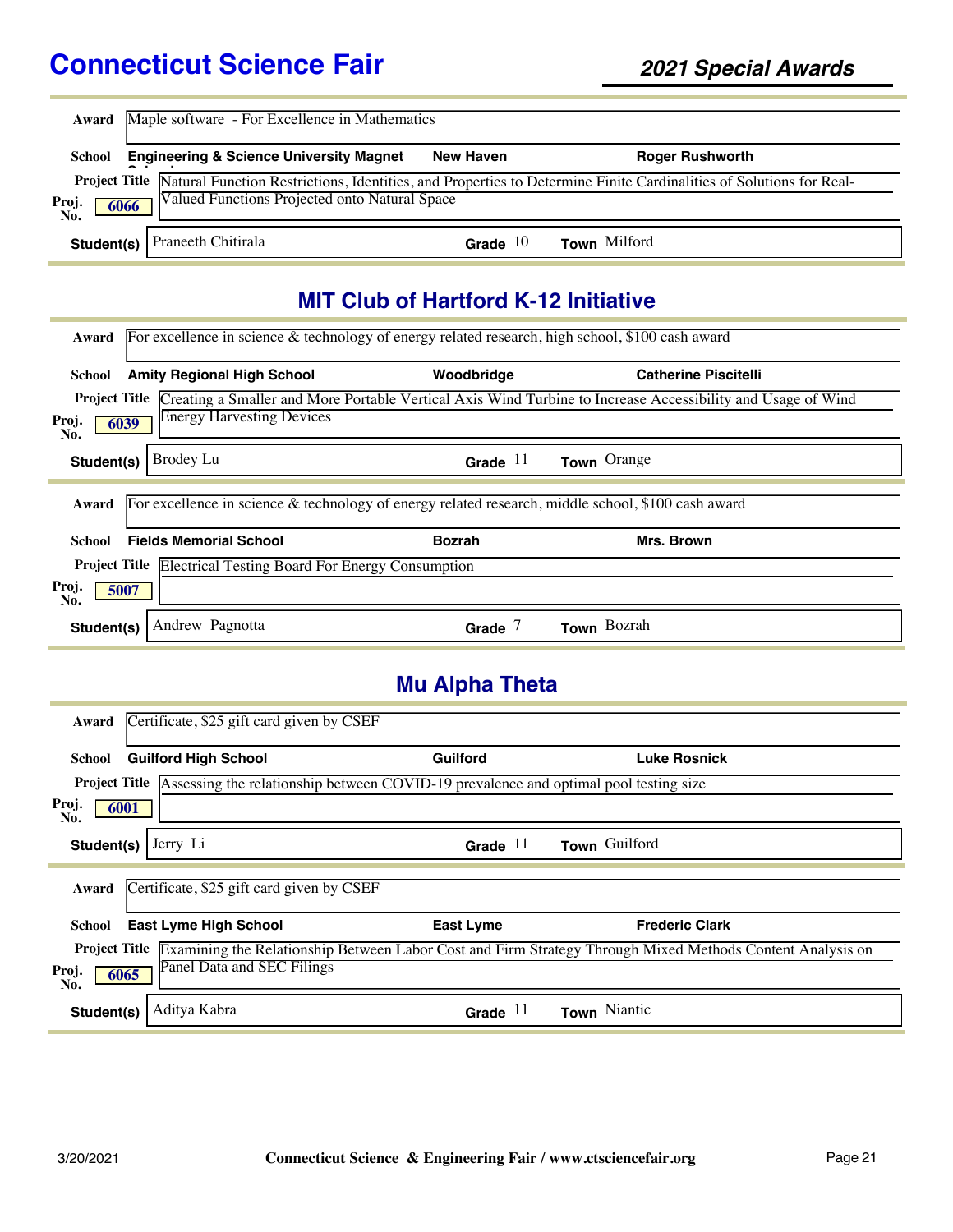|                      | Award Certificate, \$25 gift card given by CSEF    |                  |                                                                                                                                         |  |  |  |
|----------------------|----------------------------------------------------|------------------|-----------------------------------------------------------------------------------------------------------------------------------------|--|--|--|
| School               | <b>Engineering &amp; Science University Magnet</b> | <b>New Haven</b> | <b>Roger Rushworth</b>                                                                                                                  |  |  |  |
| Proj.<br>6066<br>No. | Valued Functions Projected onto Natural Space      |                  | <b>Project Title Matural Function Restrictions, Identities, and Properties to Determine Finite Cardinalities of Solutions for Real-</b> |  |  |  |
|                      | <b>Student(s)</b> Praneeth Chitirala               | Grade $10$       | Town Milford                                                                                                                            |  |  |  |

## **NASA EARTH System Science Award**

| Award                | Certificate and \$25 gift card given by CSEF                                |                       |                                                                                                         |
|----------------------|-----------------------------------------------------------------------------|-----------------------|---------------------------------------------------------------------------------------------------------|
| School               | <b>Bi-Cultural Hebrew Academy</b>                                           | <b>Stamford</b>       | <b>Christopher Graseck</b>                                                                              |
|                      | Project Title Studying Four Climate Change Factors that Impact Plant Growth |                       |                                                                                                         |
| Proj.<br>1006<br>No. |                                                                             |                       |                                                                                                         |
| Student(s)           | David Isaacs                                                                | Grade $7$             | Town Stamford                                                                                           |
|                      | Gabriel Haron                                                               | Grade $7$             | Town Stamford                                                                                           |
| Award                | Certificate and \$25 gift card given by CSEF                                |                       |                                                                                                         |
| School               | <b>Fishers Island School</b>                                                | <b>Fishers Island</b> | <b>Carol Giles</b>                                                                                      |
|                      | Project Title Exploring Earthworm Ecotypes: Carbon Source or Sink?          |                       |                                                                                                         |
| Proj.<br>3009<br>No. |                                                                             |                       |                                                                                                         |
| Student(s)           | Lillian Kane                                                                | Grade $12$            | Town Groton                                                                                             |
| Award                | Certificate and \$25 gift card given by CSEF                                |                       |                                                                                                         |
| School               | <b>Joel Barlow High School</b>                                              | Redding               | <b>Paul Testa</b>                                                                                       |
| <b>Project Title</b> |                                                                             |                       | The Effect of Various Ammonium Nitrate Concentrations on Rates of Transpiration in Phaseolus lunatus to |
| Proj.<br>6048<br>No. | Ameliorate Drought Tolerance                                                |                       |                                                                                                         |
| Student(s)           | Reed Cooper                                                                 | Grade $11$            | Town Easton                                                                                             |

# **National Center for Inquiry Learning**

|                      | Award Danielle & Maggie Award for Imagination - MS \$100                              |               |                     |  |
|----------------------|---------------------------------------------------------------------------------------|---------------|---------------------|--|
| School               | <b>Fields Memorial School</b>                                                         | <b>Bozrah</b> | <b>Evelyn Brown</b> |  |
|                      | Project Title How efficient is aquaponics compared to traditional soil-based farming? |               |                     |  |
| Proj.<br>No.<br>2004 |                                                                                       |               |                     |  |
| Student(s)           | Sarah Martin                                                                          | Grade         | Town Bozrah         |  |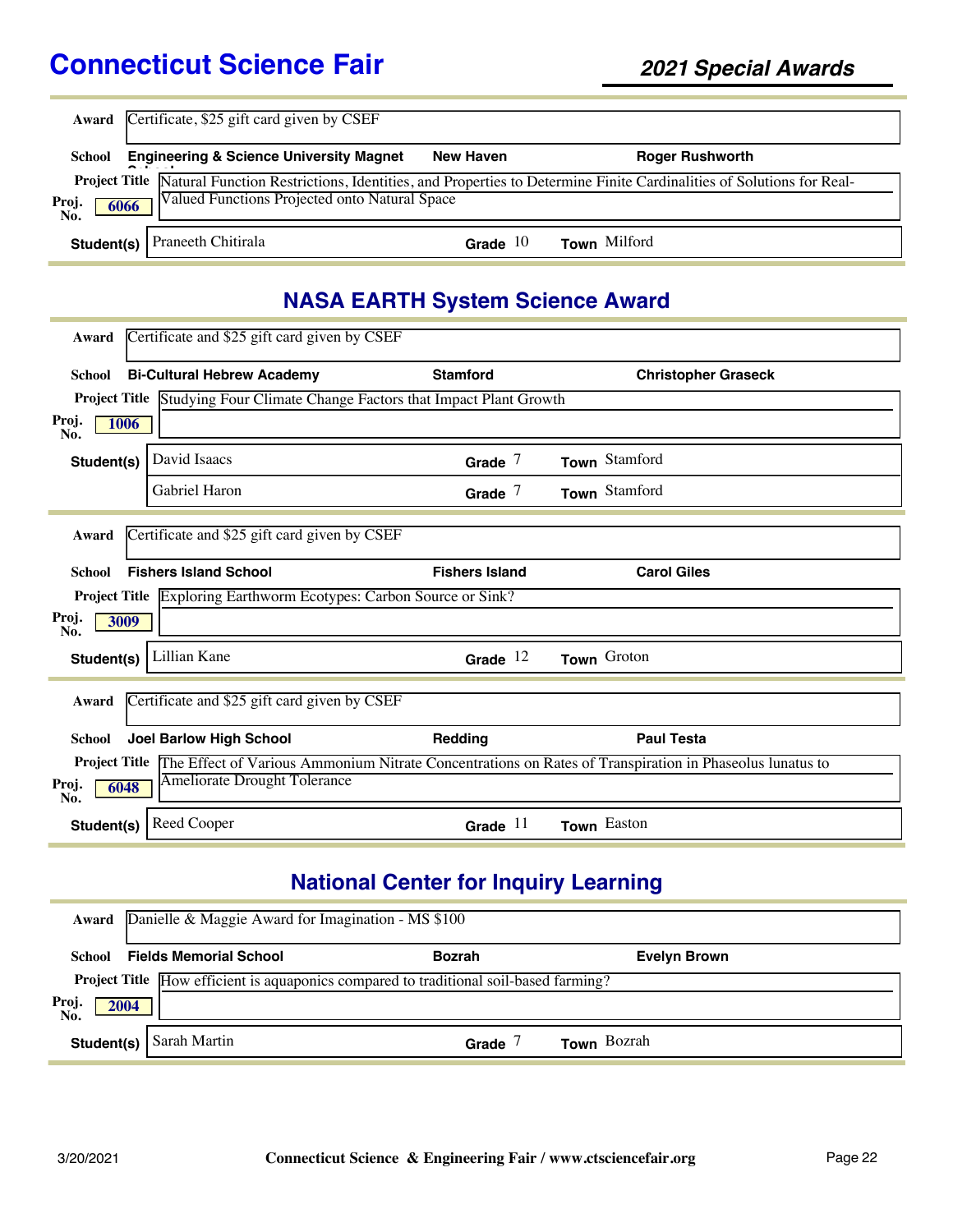| Award                | Danielle & Maggie Award for Imagination - MS \$100                                                          |                |                     |  |  |
|----------------------|-------------------------------------------------------------------------------------------------------------|----------------|---------------------|--|--|
| School               | <b>Westside Middle School Academy</b>                                                                       | <b>Danbury</b> | Jon Neuhausel       |  |  |
|                      | <b>Project Title The Effect of Bee Box Volume Size on Temperature and Humidity of a Wintering Bee Hive.</b> |                |                     |  |  |
| Proj.<br>2007<br>No. |                                                                                                             |                |                     |  |  |
| Student(s) $\vert$   | Luca LaRosa                                                                                                 | Grade          | <b>Town</b> Danbury |  |  |

# **National Oceanic and Atmospheric Administration**

| Award                | Certificate and \$25 gift card given by CSEF                                              |                   |                                                                                                            |
|----------------------|-------------------------------------------------------------------------------------------|-------------------|------------------------------------------------------------------------------------------------------------|
| <b>School</b>        | <b>Multicultural Magnet School</b>                                                        | <b>Bridgeport</b> | <b>Corina Starn</b>                                                                                        |
|                      | Project Title Microplastic Concentration in Four Harbor Locations in Fairfield County, CT |                   |                                                                                                            |
| Proj.<br>No.         | 2517                                                                                      |                   |                                                                                                            |
| Student(s)           | Sofia Atehortua                                                                           | Grade $8$         | Town Bridgeport                                                                                            |
| Award                | Certificate and \$25 gift card given by CSEF                                              |                   |                                                                                                            |
| <b>School</b>        | <b>Guilford High School</b>                                                               | Guilford          | Dr. James Carlson                                                                                          |
|                      | Project Title Developing a More Consistent Renewable Energy Source                        |                   |                                                                                                            |
| Proj.<br>No.         | 6023                                                                                      |                   |                                                                                                            |
| Student(s)           | <b>Michael Neiss</b>                                                                      | Grade $10$        | Town Guilford                                                                                              |
| Award                | Certificate and \$25 gift card given by CSEFF                                             |                   |                                                                                                            |
| <b>School</b>        | <b>Greenwich High School</b>                                                              | Greenwich         | <b>Andrew Bramante</b>                                                                                     |
| <b>Project Title</b> |                                                                                           |                   | Design of a MFe2O4/Bentonite/Graphite Coated Polyurethane Sponge for Economical and Eco-Friendly Oil Spill |
| Proj.<br>No.         | Recovery<br>6058                                                                          |                   |                                                                                                            |
| Student(s)           | Autumn Kim                                                                                | Grade $12$        | Town Greenwich                                                                                             |

# **NYUC Pony Club Equine Award**

|              | Award \$100 Cash Award or excellence in equine studies                   |                |                     |  |  |
|--------------|--------------------------------------------------------------------------|----------------|---------------------|--|--|
| School       | <b>Westside Middle School Academy</b>                                    | <b>Danbury</b> | Jonathan Neuhausel  |  |  |
|              | <b>Project Title</b> The Effect of UV Light on Bacteria From a Horse BIt |                |                     |  |  |
| Proj.<br>No. | 2011                                                                     |                |                     |  |  |
| Student(s)   | Sophia Blumenreich                                                       | Grade          | <b>Town</b> Danbury |  |  |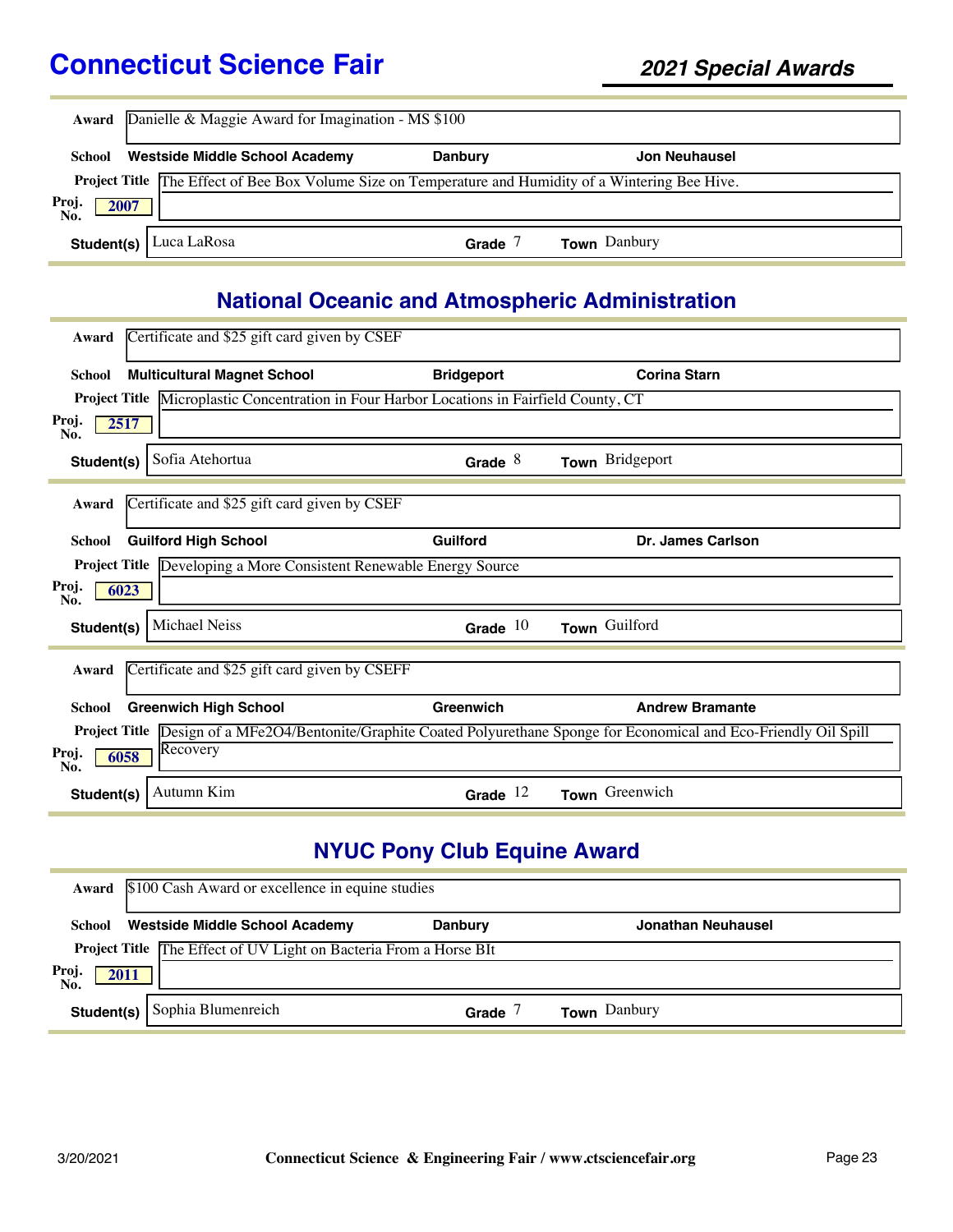# **Office of Naval Research- U.S. Navy / U.S. Marine Corps**

|                      | High School- Certificate, \$75.00 gift card given by ONR                                            |                  |                                                                                                                                   |
|----------------------|-----------------------------------------------------------------------------------------------------|------------------|-----------------------------------------------------------------------------------------------------------------------------------|
| Award                |                                                                                                     |                  |                                                                                                                                   |
| School               | <b>Greens Farms Academy</b>                                                                         | Westport         | <b>Mathieu Freeman</b>                                                                                                            |
|                      | Project Title The Fabrication of a Cost-Effective Paper LIB with Increased Voltage and Longevity    |                  |                                                                                                                                   |
| Proj.<br>6021<br>No. |                                                                                                     |                  |                                                                                                                                   |
| Student(s)           | Jackson Rassias                                                                                     | Grade $12$       | Town Fairfield                                                                                                                    |
| Award                | High School- Certificate, \$75.00 gift card given by ONR                                            |                  |                                                                                                                                   |
| School               | <b>Greenwich High School</b>                                                                        | Greenwich        | <b>Andrew Bramante</b>                                                                                                            |
|                      | Project Title Increasing Aerofoil Lift via Artificial Amplification of the Coanda Effect using Heat |                  |                                                                                                                                   |
| Proj.<br>6040<br>No. |                                                                                                     |                  |                                                                                                                                   |
| Student(s)           | <b>Timothy Drinkall</b>                                                                             | Grade $12$       | Town Old Greenwich                                                                                                                |
| Award                | High School- Certificate, \$75.00 gift card given by ONR                                            |                  |                                                                                                                                   |
| School               | <b>Fairfield College Preparatory School</b>                                                         | <b>Fairfield</b> | <b>Anthony Dotolo</b>                                                                                                             |
| <b>Project Title</b> | Natural Lubricant Substitute for Railroad Applications.                                             |                  |                                                                                                                                   |
| Proj.<br>6042<br>No. |                                                                                                     |                  |                                                                                                                                   |
| Student(s)           | David Boudreau                                                                                      | Grade $11$       | Town Ansonia                                                                                                                      |
| Award                | High School- Certificate, \$75.00 gift card given by ONR                                            |                  |                                                                                                                                   |
|                      |                                                                                                     |                  |                                                                                                                                   |
| School               | <b>Greenwich High School</b>                                                                        | Greenwich        | <b>Andrew Bramante</b>                                                                                                            |
|                      |                                                                                                     |                  | Project Title Design of a MFe2O4/Bentonite/Graphite Coated Polyurethane Sponge for Economical and Eco-Friendly Oil Spill          |
| Proj.<br>6058<br>No. | Recovery                                                                                            |                  |                                                                                                                                   |
| Student(s)           | Autumn Kim                                                                                          | Grade $12$       | Town Greenwich                                                                                                                    |
| Award                | High School- Certificate, \$75.00 gift card given by ONR                                            |                  |                                                                                                                                   |
| School               | <b>Choate Rosemary Hall</b>                                                                         | Wallingford      | Kyle Di Tieri                                                                                                                     |
|                      |                                                                                                     |                  | <b>Project Title</b> Development of an autonomously driving robot which can remotely scan body temperature to screen for COVID-19 |
| Proj.<br>6063<br>No. |                                                                                                     |                  |                                                                                                                                   |
| Student(s)           | Ryan Kim                                                                                            | Grade $10$       | Town Wallingford                                                                                                                  |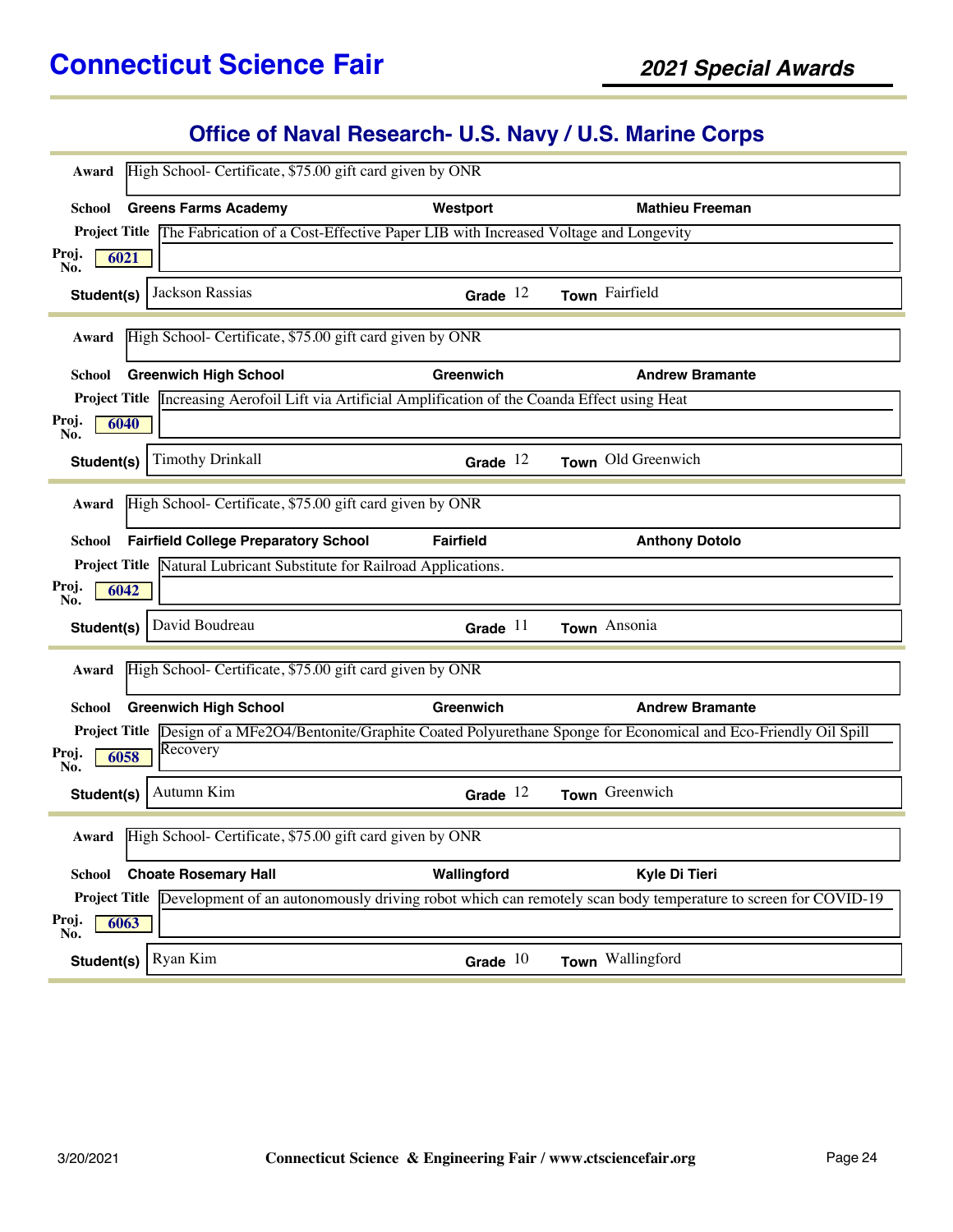| Award        | High School- Certificate, \$75.00 gift card given by ONR                                          |                   |                                                                                                                          |
|--------------|---------------------------------------------------------------------------------------------------|-------------------|--------------------------------------------------------------------------------------------------------------------------|
|              |                                                                                                   |                   |                                                                                                                          |
| School       | <b>Greenwich High School</b>                                                                      | Greenwich         | <b>Andrew Bramante</b>                                                                                                   |
|              |                                                                                                   |                   | Project Title Design of a Wearable, Self-Powered, and Supercapacitor Energy-Storing Biosensor for Non-invasive Real Time |
| Proj.<br>No. | Blood Alcohol Monitoring via Sweat<br>6070                                                        |                   |                                                                                                                          |
| Student(s)   | Madeline Minichetti                                                                               | Grade $10$        | Town Greenwich                                                                                                           |
| Award        | High School- Certificate, \$75.00 gift card given by ONR                                          |                   |                                                                                                                          |
| School       | <b>Saint Bernard School</b>                                                                       | <b>Uncasville</b> | <b>Nicole Nelson</b>                                                                                                     |
|              | Project Title The Hat and the Mouse: A Practical Hands-Free Method to Control a Personal Computer |                   |                                                                                                                          |
| Proj.<br>No. | 6087                                                                                              |                   |                                                                                                                          |
| Student(s)   | Payton Noe                                                                                        | Grade $10$        | Town East Lyme                                                                                                           |
| Award        | Middle School- Certificate, \$25 gift card given by CSEF                                          |                   |                                                                                                                          |
| School       | <b>Dodd Middle School</b>                                                                         | <b>Cheshire</b>   | <b>Clare Gonzalez</b>                                                                                                    |
|              |                                                                                                   |                   | Project Title A Covid-19 Social Distancing Device Using a PIR Motion Sensor and a US-100 Ultrasonic Distance Sensor      |
| Proj.<br>No. | 5002                                                                                              |                   |                                                                                                                          |
| Student(s)   | Suchita Srinivasan                                                                                | Grade $7$         | Town Cheshire, CT                                                                                                        |
| Award        | Middle School- Certificate, \$25 gift card given by CSEF                                          |                   |                                                                                                                          |
| School       | <b>Westside Middle School Academy</b>                                                             | <b>Danbury</b>    | <b>Jonathan Neuhausel</b>                                                                                                |
|              | Project Title Using Snell's Law to Calculate Index of Refraction of Solutions                     |                   |                                                                                                                          |
| Proj.<br>No. | 5009                                                                                              |                   |                                                                                                                          |
| Student(s)   | Sydney Borst                                                                                      | Grade $7$         | Town Danbury                                                                                                             |
| Award        | Middle School- Certificate, \$25 gift card given by CSEF                                          |                   |                                                                                                                          |
| School       | <b>St. Michael School</b>                                                                         | <b>Pawcatuck</b>  | <b>Anna Grossomanides</b>                                                                                                |
|              | Project Title How much water can a Solar-powered water desalination unit produce?                 |                   |                                                                                                                          |
| Proj.<br>No. | 5505                                                                                              |                   |                                                                                                                          |
| Student(s)   | Cameron Cornelius                                                                                 | Grade $8$         | Town Bradford                                                                                                            |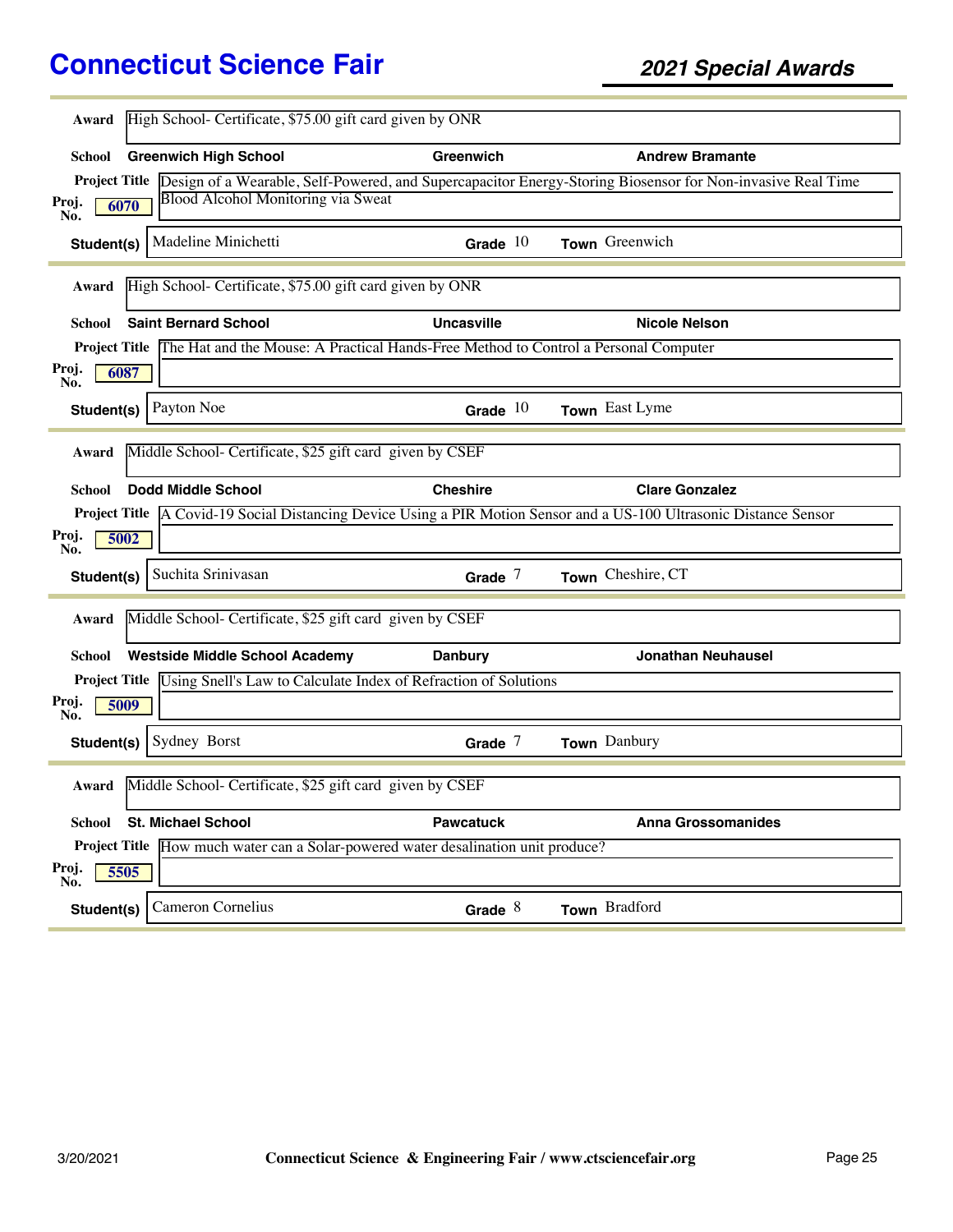# **Project Oceanology**

| Award                                                                                                                                   | Individual - 1 Ocean Camp slot + T-Shirt & cap, First Place Junior                               |                   |                     |  |  |
|-----------------------------------------------------------------------------------------------------------------------------------------|--------------------------------------------------------------------------------------------------|-------------------|---------------------|--|--|
| School                                                                                                                                  | <b>Multicultural Magnet School</b>                                                               | <b>Bridgeport</b> | <b>Corina Starn</b> |  |  |
|                                                                                                                                         | <b>Project Title Microplastic Concentration in Four Harbor Locations in Fairfield County, CT</b> |                   |                     |  |  |
| Proj.<br>2517<br>No.                                                                                                                    |                                                                                                  |                   |                     |  |  |
| Student(s)                                                                                                                              | Sofia Atehortua                                                                                  | Grade $8$         | Town Bridgeport     |  |  |
| Award                                                                                                                                   | Individual - 1 Ocean Camp slot + T-Shirt & cap, First Place Senior                               |                   |                     |  |  |
| School                                                                                                                                  | <b>Sacred Heart Greenwich</b>                                                                    | Greenwich         | Joan Fei            |  |  |
| Testing an Activated Carbon Cloth Filter to Reduce the Prevalence of Phosphates and Nitrates in the Long Island<br><b>Project Title</b> |                                                                                                  |                   |                     |  |  |
| Sound<br>Proj.<br>6041<br>No.                                                                                                           |                                                                                                  |                   |                     |  |  |
| Student(s)                                                                                                                              | Abby Barnett                                                                                     | -11<br>Grade      | Town Darien         |  |  |

# **Regeneron Biomedical Science Award**

| Award             | Certificate & \$500.00 cash  |            |                                                                                                                       |
|-------------------|------------------------------|------------|-----------------------------------------------------------------------------------------------------------------------|
| School            | <b>Greenwich High School</b> | Greenwich  | <b>Mr. Andrew Bramante</b>                                                                                            |
| Proj.<br>3111     | Dressing                     |            | Project Title Prolonged, Smart Treatment of Multi-Drug Resistant Bacteria of Chronic Wounds via an EGCG-AgNP HydroMed |
| No.<br>Student(s) | Yurika Sakai                 | Grade $10$ | Town Greenwich                                                                                                        |

# **Ricoh Americas Corporation**

| Award                | Certificate, \$25 gift card given by CSEF                    |                |                    |  |  |
|----------------------|--------------------------------------------------------------|----------------|--------------------|--|--|
| School               | <b>Chiaravalle Academy</b>                                   | <b>Enfield</b> | Mr.Coleman         |  |  |
|                      | Project Title Agricultural Plants reaction to Climate Change |                |                    |  |  |
| Proj.<br>1004<br>No. |                                                              |                |                    |  |  |
| Student(s)           | Maya Serrano                                                 | Grade $8$      | Town Somers        |  |  |
|                      | Joella Asapokhai                                             | Grade $8$      | Town South Windsor |  |  |
|                      | Alexandria Croal                                             | Grade $8$      | Town Enfield       |  |  |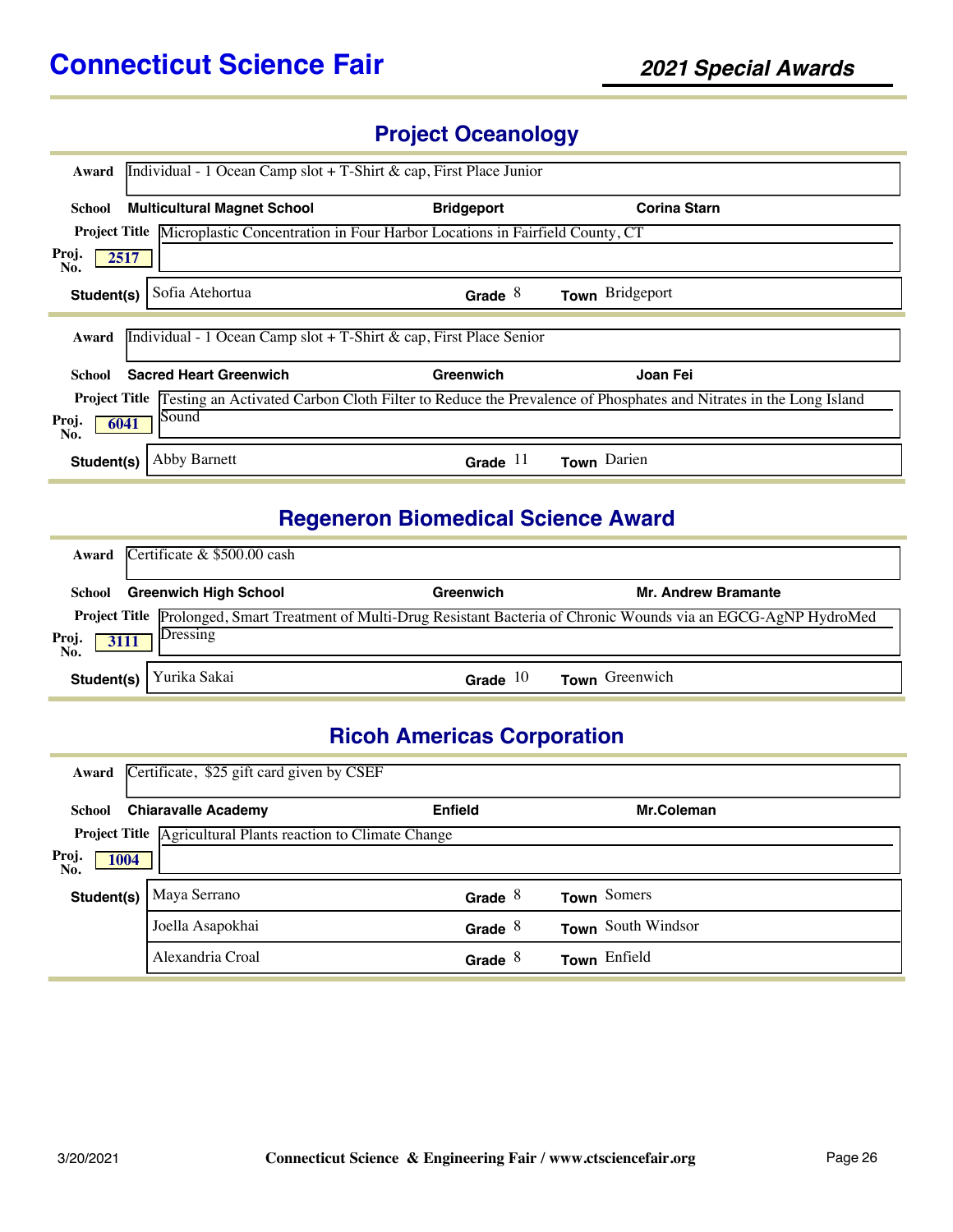| Award                             | Certificate, \$25 gift card given by CSEF                                              |                |                      |  |
|-----------------------------------|----------------------------------------------------------------------------------------|----------------|----------------------|--|
| School                            | <b>Westside Middle School Academy</b>                                                  | <b>Danbury</b> | <b>Jon Neuhausel</b> |  |
| <b>Project Title</b>              | The Effect of Bee Box Volume Size on Temperature and Humidity of a Wintering Bee Hive. |                |                      |  |
| Proj.<br>2007<br>No.              |                                                                                        |                |                      |  |
| Student(s)                        | Luca LaRosa                                                                            | Grade $7$      | Town Danbury         |  |
| Award                             | Certificate, \$25 gift card given by CSEF                                              |                |                      |  |
| School                            | <b>Bethel High School</b>                                                              | <b>Bethel</b>  | <b>Raymond Turek</b> |  |
|                                   | <b>Project Title The Effect of Nondiscrimination Legislation on LGBT Students</b>      |                |                      |  |
| Proj.<br>$\overline{30}19$<br>No. |                                                                                        |                |                      |  |
| Student(s)                        | Sophie Morris                                                                          | Grade $12$     | Town Bethel          |  |

#### **Robert Francoeur Memorial Award**

| Award        | Creative or innovative project in engineering or computer science by female students - \$200 |                                                                                              |                                                                                                                            |  |  |
|--------------|----------------------------------------------------------------------------------------------|----------------------------------------------------------------------------------------------|----------------------------------------------------------------------------------------------------------------------------|--|--|
| School       | Dodd Middle School                                                                           | <b>Cheshire</b>                                                                              | <b>Clare Gonzalez</b>                                                                                                      |  |  |
|              |                                                                                              |                                                                                              | <b>Project Title</b> A Covid-19 Social Distancing Device Using a PIR Motion Sensor and a US-100 Ultrasonic Distance Sensor |  |  |
| Proj.<br>No. | 5002                                                                                         |                                                                                              |                                                                                                                            |  |  |
| Student(s)   | Suchita Srinivasan                                                                           | Grade $7$                                                                                    | Town Cheshire, CT                                                                                                          |  |  |
|              |                                                                                              |                                                                                              |                                                                                                                            |  |  |
| Award        |                                                                                              | Creative or innovative project in engineering or computer science by female students - \$200 |                                                                                                                            |  |  |
| School       | <b>Manchester High School</b>                                                                | <b>Manchester</b>                                                                            | <b>Wendy Turek</b>                                                                                                         |  |  |
|              | Project Title Lego Prosthetic Arm                                                            |                                                                                              |                                                                                                                            |  |  |
| Proj.<br>No. | 6033                                                                                         |                                                                                              |                                                                                                                            |  |  |
| Student(s)   | Hina Naeem                                                                                   | Grade $12$                                                                                   | Town Manchester                                                                                                            |  |  |

# **Samantha Freeman Award for Excellence in Sports Science or Engineering**

|                      | <b>Award</b> For Excellence in Sports Science or Engineering by a High School student, \$150 cash |            |                       |  |  |
|----------------------|---------------------------------------------------------------------------------------------------|------------|-----------------------|--|--|
|                      | School East Lyme High School                                                                      | East Lyme  | <b>Frederic Clark</b> |  |  |
|                      | <b>Project Title Two Speed Mechanical BMX Race Gearbox</b>                                        |            |                       |  |  |
| Proj.<br>No.<br>6010 |                                                                                                   |            |                       |  |  |
| Student(s)           | Jacob Hatt                                                                                        | Grade $10$ | Town Salem            |  |  |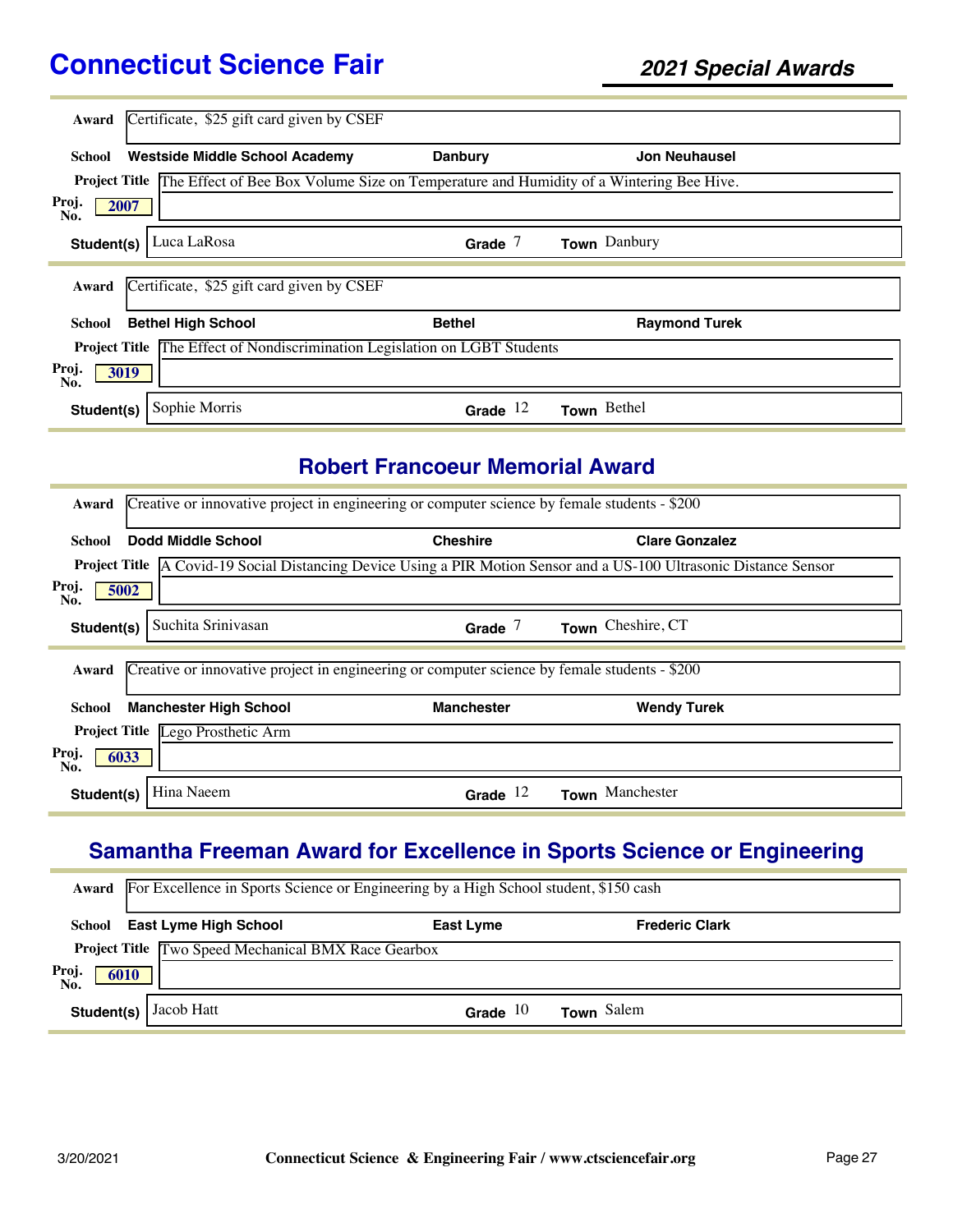|                                              | <b>Award</b> For Excellence in Sports Science or Engineering by a Middle School student, \$100 cash |                  |  |  |  |
|----------------------------------------------|-----------------------------------------------------------------------------------------------------|------------------|--|--|--|
| <b>Talcott Mountain Academy</b><br>School    | Avon                                                                                                | John Pellino     |  |  |  |
| <b>Project Title Tennis Ball Disinfector</b> |                                                                                                     |                  |  |  |  |
| Proj.<br>No.<br>5014                         |                                                                                                     |                  |  |  |  |
| Sia Reddy<br>Student(s)                      | Grade                                                                                               | <b>Town</b> Avon |  |  |  |

# **Schoepfer Award for Excellence in Local Aquatic Science**

|            | Award For excellence in a local water quality study, \$100 cash                                                     |                 |                         |  |  |
|------------|---------------------------------------------------------------------------------------------------------------------|-----------------|-------------------------|--|--|
| School     | <b>Environmental Sciences Magnet School</b>                                                                         | <b>Hartford</b> | Mrs. Hays               |  |  |
| Proj.      | <b>Project Title COVID-19's Impact on Water Quality in Recreational Areas Along the Long Island Sound Coastline</b> |                 |                         |  |  |
| 2510       |                                                                                                                     |                 |                         |  |  |
| Student(s) | Isabella D'Agostino                                                                                                 | Grade $8$       | <b>Town</b> New Brittan |  |  |

## **Society for In Vitro Biology**

| Award         | Certificate and \$25 gift card given by CSEF                                                                      |                 |                                                                                                                                     |
|---------------|-------------------------------------------------------------------------------------------------------------------|-----------------|-------------------------------------------------------------------------------------------------------------------------------------|
| <b>School</b> | <b>Joel Barlow High School</b>                                                                                    | Redding         | <b>Paul Testa</b>                                                                                                                   |
|               | <b>Project Title The Use of Pleurotus Ostreatus As Mycoremediation for Poly-Lactic Acid Plastic In Landfills.</b> |                 |                                                                                                                                     |
| Proj.<br>No.  | 3004                                                                                                              |                 |                                                                                                                                     |
| Student(s)    | Alexis Ogrinz                                                                                                     | Grade $11$      | Town Easton                                                                                                                         |
| Award         | Certificate and \$25 gift card given by CSEF                                                                      |                 |                                                                                                                                     |
| <b>School</b> | <b>King School</b>                                                                                                | <b>Stamford</b> | Victoria Schulman                                                                                                                   |
|               | <b>Project Title Non-Canonical Base Pairing in Self-Assembling DNA Crystals</b>                                   |                 |                                                                                                                                     |
| Proj.<br>No.  | 3084                                                                                                              |                 |                                                                                                                                     |
| Student(s)    | William Bernfeld                                                                                                  | Grade $11$      | Town Stamford                                                                                                                       |
| Award         | Certificate and \$25 gift card given by CSEF                                                                      |                 |                                                                                                                                     |
| <b>School</b> | <b>Kent School</b>                                                                                                | Kent            | <b>Jesse Klingebiel</b>                                                                                                             |
|               |                                                                                                                   |                 | <b>Project Title</b> Examining the energy efficiency of variations of Synechocystis nigrescens and Shewanella oneidensis bioinks in |
| Proj.<br>No.  | biophotovoltaic cells<br>3086                                                                                     |                 |                                                                                                                                     |
| Student(s)    | Youngju Jang                                                                                                      | Grade $11$      | Town Holbrook                                                                                                                       |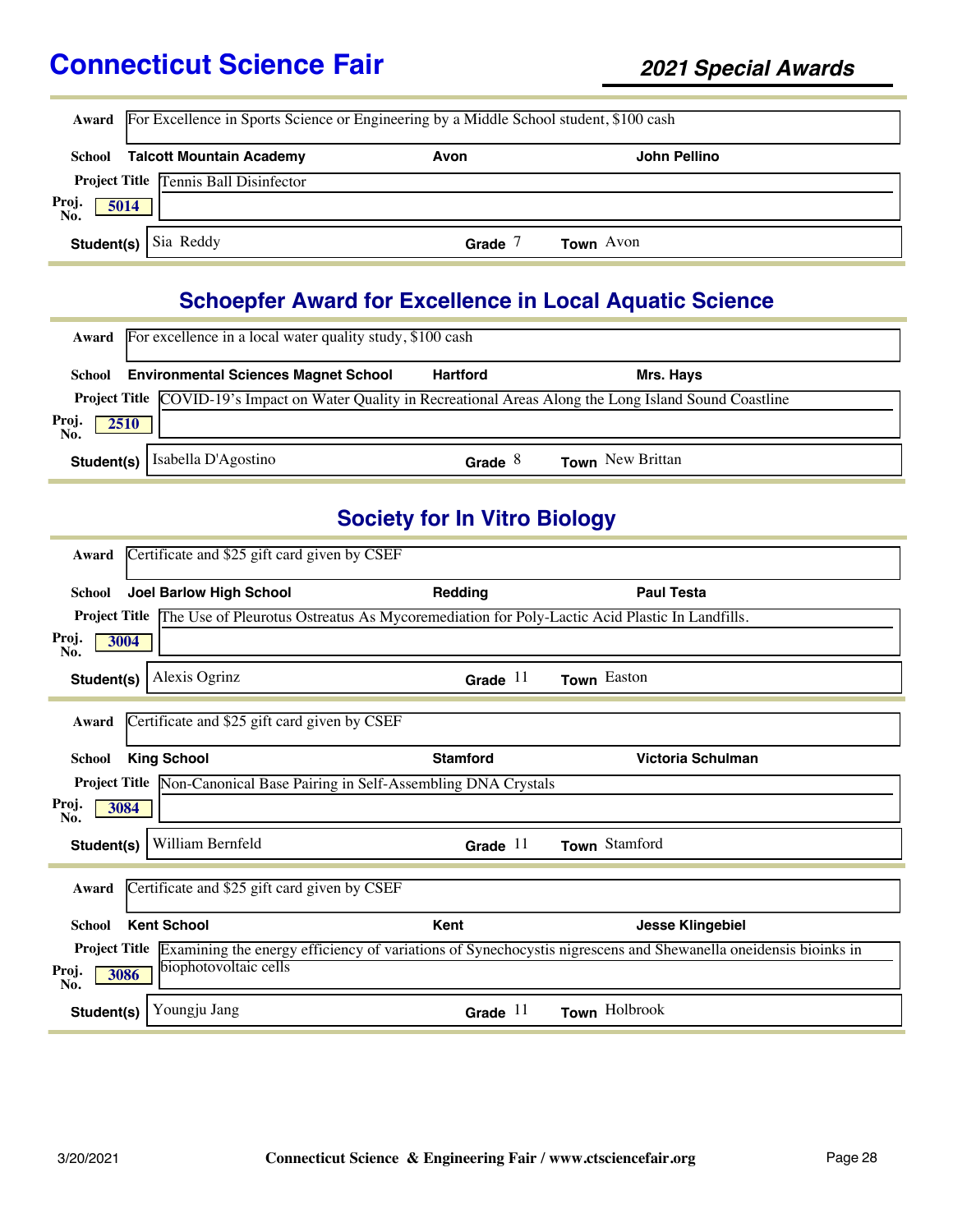#### **Society of Women Engineers - Hartford Section**

| Award         | Scientific Calculator                                                              |                  |                                                                                                                                      |
|---------------|------------------------------------------------------------------------------------|------------------|--------------------------------------------------------------------------------------------------------------------------------------|
| School        | <b>Westside Middle School Academy</b>                                              | <b>Danbury</b>   | <b>Jon Neuhausel</b>                                                                                                                 |
|               | Project Title Thermoelastic energy generation using variable temperature gradients |                  |                                                                                                                                      |
| Proj.<br>No.  | 5006                                                                               |                  |                                                                                                                                      |
| Student(s)    | Kiran Suri                                                                         | Grade $7$        | Town Danbury                                                                                                                         |
| Award         | Scientific Calculator                                                              |                  |                                                                                                                                      |
| School        | <b>Engineering &amp; Science University Magnet</b>                                 | <b>New Haven</b> | <b>Roger Rushworth</b>                                                                                                               |
|               |                                                                                    |                  | Project Title <i>Implementation</i> of Metal-Oxide-Induced Agglomeration and Electromagnetic Filtration for Removal of Microplastics |
| Proj.<br>No.  | 5501                                                                               |                  |                                                                                                                                      |
| Student(s)    | Snigtha Mohanraj                                                                   | Grade $8$        | Town Ansonia                                                                                                                         |
|               |                                                                                    |                  |                                                                                                                                      |
| Award         | Scientific Calculator                                                              |                  |                                                                                                                                      |
| <b>School</b> | <b>Westside Middle School Academy</b>                                              | <b>Danbury</b>   | <b>Jon Neuhausel</b>                                                                                                                 |
|               | Project Title The Effect of River Medium on River Erosion                          |                  |                                                                                                                                      |
| Proj.<br>No.  | 5512                                                                               |                  |                                                                                                                                      |
| Student(s)    | Benjamin Chaleski                                                                  | Grade $8$        | Town Danbury                                                                                                                         |
| Award         | Scientific Calculator                                                              |                  |                                                                                                                                      |
| <b>School</b> | <b>Christian Heritage School</b>                                                   | <b>Trumbull</b>  | <b>Daniel Cote</b>                                                                                                                   |
|               | Project Title Renewable Energy: Converting Vibrational Motion                      |                  |                                                                                                                                      |
| Proj.<br>No.  | 6014<br>from a Bridge into Electrical Energy                                       |                  |                                                                                                                                      |
| Student(s)    | Natania Muriel                                                                     | Grade $11$       | Town Shelton                                                                                                                         |

# **Southeastern New England Marine Educators (SENEME)**

|                      | <b>Award</b> $$100$ award and membership in SENEME - 1st Place Junior & T-Shirt                                     |                 |                         |  |  |
|----------------------|---------------------------------------------------------------------------------------------------------------------|-----------------|-------------------------|--|--|
| School               | <b>Environmental Sciences Magnet School</b>                                                                         | <b>Hartford</b> | Mrs. Hays               |  |  |
|                      | <b>Project Title</b> COVID-19's Impact on Water Quality in Recreational Areas Along the Long Island Sound Coastline |                 |                         |  |  |
| Proj.<br>2510<br>No. |                                                                                                                     |                 |                         |  |  |
| Student(s)           | Isabella D'Agostino                                                                                                 | Grade $8$       | <b>Town</b> New Brittan |  |  |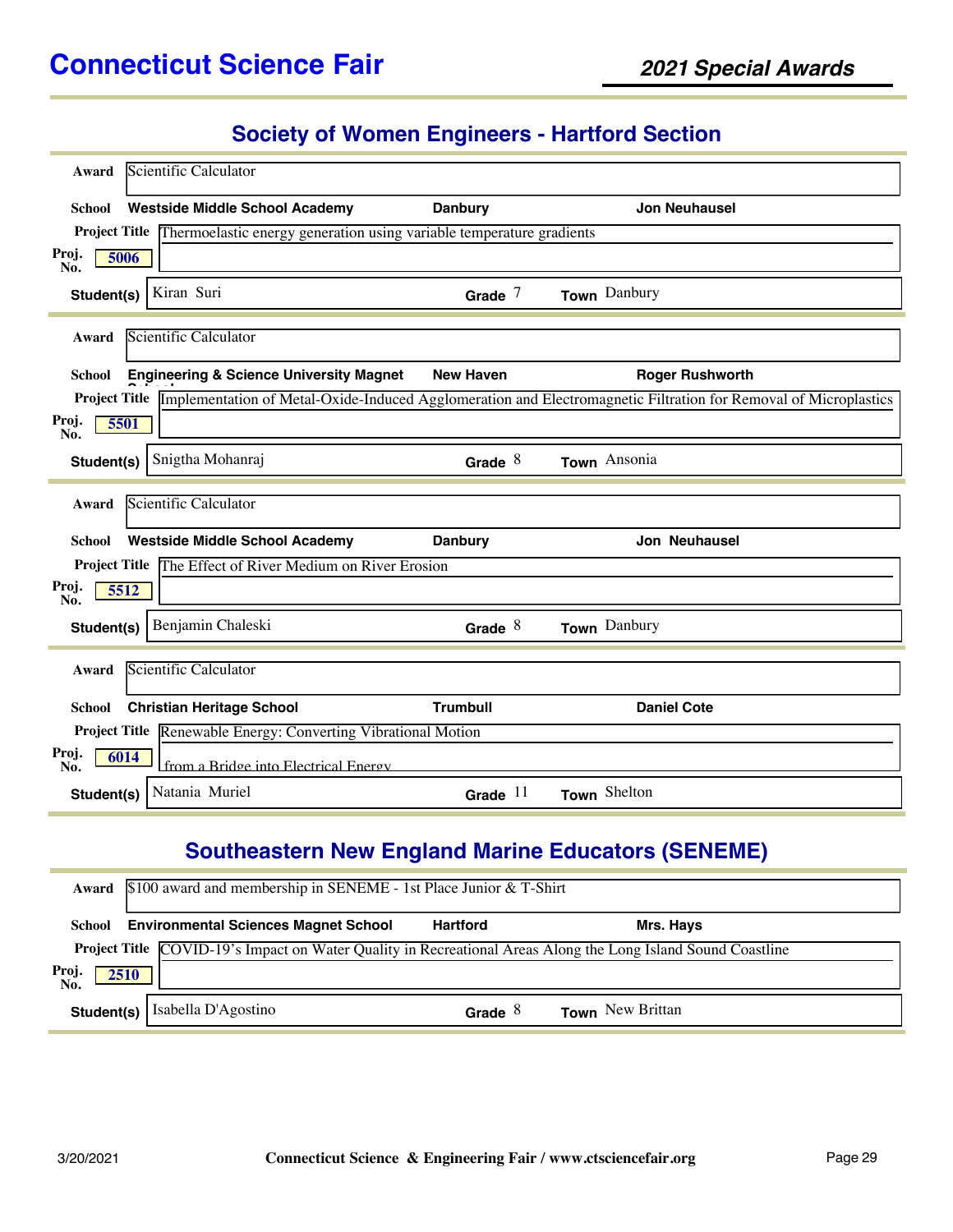|                      | Award \$100 award and membership in SENEME - 1st Place Senior & T-Shirt                                                |            |                        |  |  |
|----------------------|------------------------------------------------------------------------------------------------------------------------|------------|------------------------|--|--|
| School               | <b>Greens Farms Academy</b>                                                                                            | Westport   | <b>Mathieu Freeman</b> |  |  |
|                      | <b>Project Title The Effect of pH on Chlorophyll-a Concentration and the Net Primary Productivity of Phytoplankton</b> |            |                        |  |  |
| Proj.<br>No.<br>6026 |                                                                                                                        |            |                        |  |  |
|                      | <b>Student(s)</b> Lucy Nelson                                                                                          | Grade $12$ | <b>Town</b> Westport   |  |  |

## **Stockholm Junior Water Prize**

| Award                                                                                                                                | Certificate, \$25 gift card by CSEF, possible advance to further competition |                                                                                                      |                                                                                                                                   |  |  |
|--------------------------------------------------------------------------------------------------------------------------------------|------------------------------------------------------------------------------|------------------------------------------------------------------------------------------------------|-----------------------------------------------------------------------------------------------------------------------------------|--|--|
| School                                                                                                                               | <b>Choate Rosemary Hall</b>                                                  | Wallingford                                                                                          | Jan Cook                                                                                                                          |  |  |
|                                                                                                                                      |                                                                              | <b>Project Title Combatting Nitrogen Pollution and Eutrophication Using Denitrifying Bioreactors</b> |                                                                                                                                   |  |  |
| Proj.<br>No.                                                                                                                         | 3014                                                                         |                                                                                                      |                                                                                                                                   |  |  |
| Student(s)                                                                                                                           | Jessica Wu                                                                   | Grade $11$                                                                                           | Town Wilton                                                                                                                       |  |  |
|                                                                                                                                      |                                                                              |                                                                                                      |                                                                                                                                   |  |  |
| Award                                                                                                                                |                                                                              | Certificate, \$25 gift card by CSEF, possible advance to further competition                         |                                                                                                                                   |  |  |
| School                                                                                                                               | <b>Greenwich High School</b>                                                 | Greenwich                                                                                            | <b>Andrew Bramante</b>                                                                                                            |  |  |
|                                                                                                                                      |                                                                              |                                                                                                      | <b>Project Title</b> Eco-friendly Remediation of Arsenic from Contaminated Water Resources Using Iron Fortified Spinach Roots and |  |  |
| Proj.<br>No.                                                                                                                         | Biochar<br>6018                                                              |                                                                                                      |                                                                                                                                   |  |  |
| Student(s)                                                                                                                           | Elizabeth Wallace                                                            | Grade $10$                                                                                           | Town Greenwich                                                                                                                    |  |  |
|                                                                                                                                      |                                                                              |                                                                                                      |                                                                                                                                   |  |  |
| Award                                                                                                                                |                                                                              | Certificate, \$25 gift card by CSEF, possible advance to further competition                         |                                                                                                                                   |  |  |
| School                                                                                                                               | <b>Sacred Heart Greenwich</b>                                                | Greenwich                                                                                            | Joan Fei                                                                                                                          |  |  |
| <b>Project Title</b> Testing an Activated Carbon Cloth Filter to Reduce the Prevalence of Phosphates and Nitrates in the Long Island |                                                                              |                                                                                                      |                                                                                                                                   |  |  |
| Proj.<br>No.                                                                                                                         | Sound<br>6041                                                                |                                                                                                      |                                                                                                                                   |  |  |
| Student(s)                                                                                                                           | Abby Barnett                                                                 | Grade $11$                                                                                           | Town Darien                                                                                                                       |  |  |

# **Susan and Stanley Lessoff Memorial Award**

| Award               | Susan and Stanley Lessoff Memorial Award - \$250 Cash and Plaque HS                                       |                |                     |  |  |
|---------------------|-----------------------------------------------------------------------------------------------------------|----------------|---------------------|--|--|
| School              | <b>Danbury High School</b>                                                                                | <b>Danbury</b> | Karen Lamb          |  |  |
|                     | Project Title <i>Utilizing Machine learning to Analyze Twitter posts and Predict the Election Outcome</i> |                |                     |  |  |
| Proj<br>6079<br>No. |                                                                                                           |                |                     |  |  |
|                     | Student(s)   Shriya Jonnalagadda                                                                          | Grade $9$      | <b>Town</b> Danbury |  |  |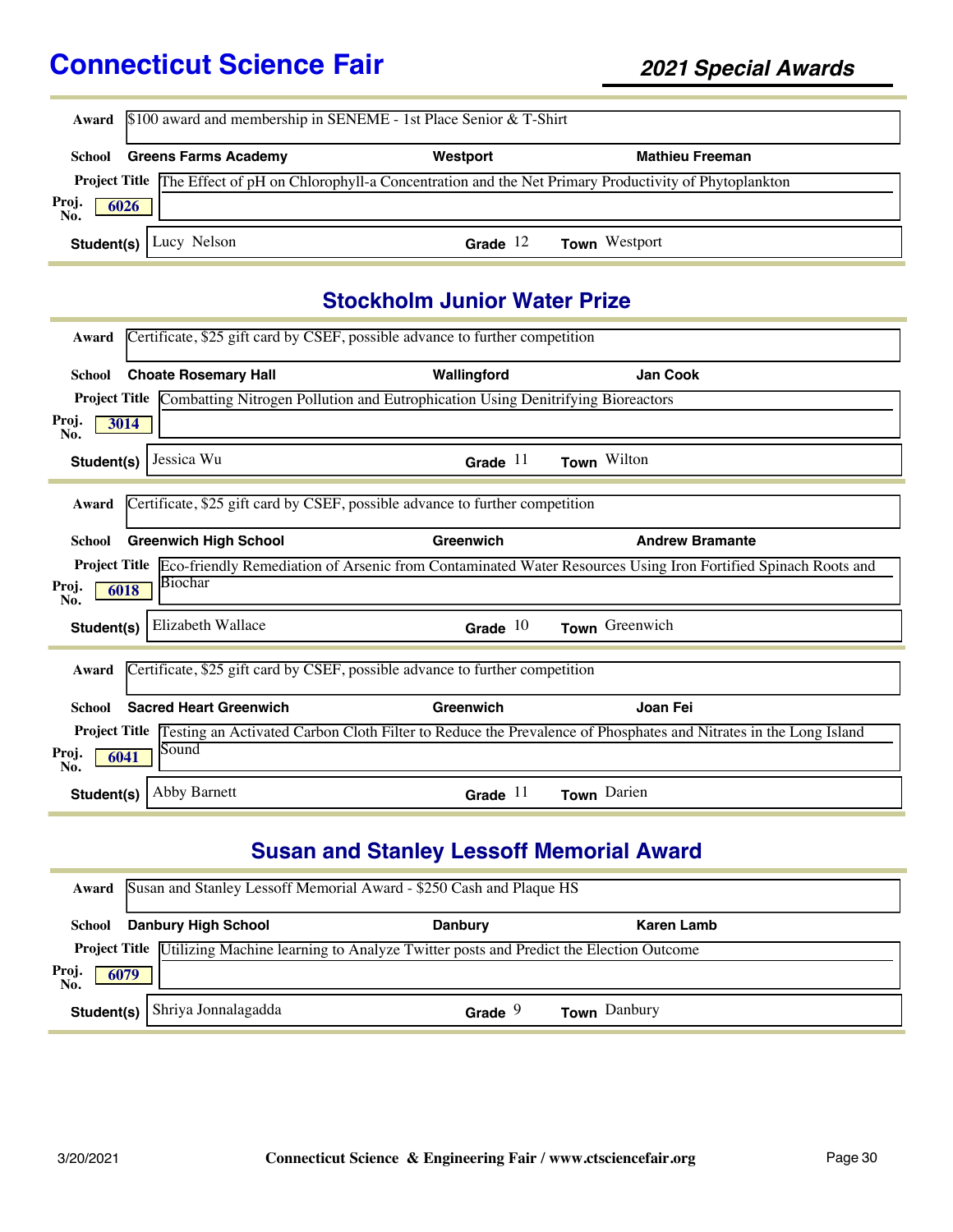|                      | Award Susan and Stanley Lessoff Memorial Award - \$250 Cash and Plaque MS |                  |                                  |  |  |
|----------------------|---------------------------------------------------------------------------|------------------|----------------------------------|--|--|
| School               | <b>St. Michael School</b>                                                 | <b>Pawcatuck</b> | <b>Anna-Helene Grossomanides</b> |  |  |
|                      | Project Title Remote Learning on a Budget                                 |                  |                                  |  |  |
| Proj.<br>No.<br>5008 |                                                                           |                  |                                  |  |  |
|                      | <b>Student(s)</b> $\int$ Joseph Benin                                     | Grade            | <b>Town</b> Pawcatuck            |  |  |

# **Susan Lessoff Award for Excellence In Chemistry**

| Award                                                                                                                                | Susan Lessoff Excellence In Chemstry Award -\$100 Cash and Plaque- Middle School |               |                        |  |
|--------------------------------------------------------------------------------------------------------------------------------------|----------------------------------------------------------------------------------|---------------|------------------------|--|
| School                                                                                                                               | <b>Fields Memorial School</b>                                                    | <b>Bozrah</b> | Mrs. Brown             |  |
|                                                                                                                                      | <b>Project Title Electrical Testing Board For Energy Consumption</b>             |               |                        |  |
| Proj.<br>5007<br>No.                                                                                                                 |                                                                                  |               |                        |  |
| Student(s)                                                                                                                           | Andrew Pagnotta                                                                  | Grade $7$     | Town Bozrah            |  |
| Award                                                                                                                                | Susan Lessoff Excellence In Chemstry Award -\$200 Cash and Plaque - High School  |               |                        |  |
| School                                                                                                                               | <b>Greenwich High School</b>                                                     | Greenwich     | <b>Andrew Bramante</b> |  |
| Rapid, Noninvasive, Fluorescence-Based Detection for Elevated Levels of Nitric Oxide in Exhaled Breath, As a<br><b>Project Title</b> |                                                                                  |               |                        |  |
| Proj.<br>3037<br>No.                                                                                                                 | Marker for Hazardous PM2.5 Exposure                                              |               |                        |  |
| Student(s)                                                                                                                           | Ambika Grover                                                                    | Grade $10$    | Town Riverside         |  |

### **Talcott Mountain Science Center & Academy**

| Award                | Founder's Award - \$450 Saturday Mentorship Course at TMSC - Middle School Life Science |                 |                            |  |  |
|----------------------|-----------------------------------------------------------------------------------------|-----------------|----------------------------|--|--|
| School               | <b>Madina Academy</b>                                                                   | Windsor         | <b>Mr. Timothy Coleman</b> |  |  |
| <b>Project Title</b> | Building and Testing a Simple Portable Constructed Wetland to Purify Greywater          |                 |                            |  |  |
| Proj.<br>2515<br>No. |                                                                                         |                 |                            |  |  |
| Student(s)           | Tasneem Zoghol                                                                          | Grade $8$       | Town Enfield               |  |  |
| Award                | Founder's Award - \$450 Saturday Mentorship Course at TMSC - Middle School Phys Science |                 |                            |  |  |
| School               | Dodd Middle School                                                                      | <b>Cheshire</b> | <b>Clare Gonzalez</b>      |  |  |
|                      | <b>Project Title Separation of Food Dyes Via Column Chromatography</b>                  |                 |                            |  |  |
| Proj.<br>5005<br>No. |                                                                                         |                 |                            |  |  |
| Student(s)           | Adwitha Gadhachanda                                                                     | Grade $7$       | Town Cheshire              |  |  |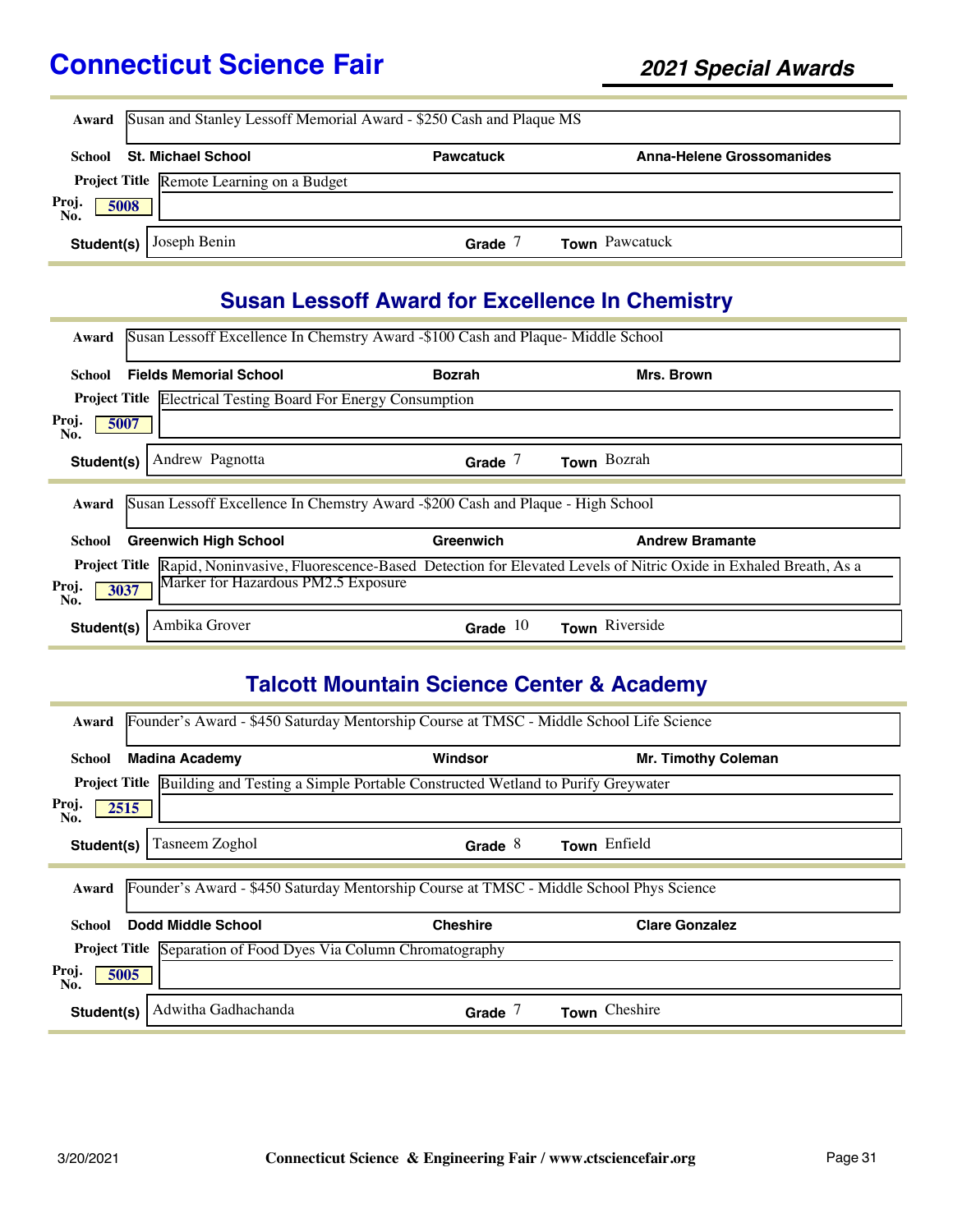#### **The Goodwin-Niering Center for the Environment**

| Award                                                                                                                                                        | \$100 for "Excellence in Environmental Conservation Studies"        |            |                       |  |  |
|--------------------------------------------------------------------------------------------------------------------------------------------------------------|---------------------------------------------------------------------|------------|-----------------------|--|--|
| School                                                                                                                                                       | <b>Greenwich High School</b><br>Greenwich<br><b>Andrew Bramante</b> |            |                       |  |  |
| Project Title Design of a MFe2O4/Bentonite/Graphite Coated Polyurethane Sponge for Economical and Eco-Friendly Oil Spill<br>Recovery<br>Proj.<br>6058<br>No. |                                                                     |            |                       |  |  |
| Student(s)                                                                                                                                                   | Autumn Kim                                                          | Grade $12$ | <b>Town</b> Greenwich |  |  |

## **TurnKey Compliance Solutions Environmental Awards**

| \$200 Cash Award Middle School- For excellence in environmental sciences<br>Award                          |                  |                                                                                                                                      |  |  |
|------------------------------------------------------------------------------------------------------------|------------------|--------------------------------------------------------------------------------------------------------------------------------------|--|--|
| <b>Engineering &amp; Science University Magnet</b><br>School                                               | <b>New Haven</b> | <b>Roger Rushworth</b>                                                                                                               |  |  |
|                                                                                                            |                  | <b>Project Title</b> Implementation of Metal-Oxide-Induced Agglomeration and Electromagnetic Filtration for Removal of Microplastics |  |  |
| Proj.<br>5501<br>No.                                                                                       |                  |                                                                                                                                      |  |  |
| Snigtha Mohanraj<br>Student(s)                                                                             | Grade $8$        | Town Ansonia                                                                                                                         |  |  |
| \$300 Cash Award High School- For excellence in environmental sciences<br>Award                            |                  |                                                                                                                                      |  |  |
| <b>Greenwich High School</b><br>School                                                                     | Greenwich        | <b>Andrew Bramante</b>                                                                                                               |  |  |
| <b>Project Title Low-Pressure Application of Metal Nanoparticles to Soybean Seeds to Provide Increased</b> |                  |                                                                                                                                      |  |  |
| Proj.<br>3025<br>Resistance to Fusarium virguliforme<br>No.                                                |                  |                                                                                                                                      |  |  |
| Uma Pendkar<br>Student(s)                                                                                  | Grade $12$       | Town Old Greenwich                                                                                                                   |  |  |

#### **U.S. Agency for International Development (USAID)**

| Certificate and \$25 gift card given by CSEF<br>Award                                                                            |                                              |                        |  |  |
|----------------------------------------------------------------------------------------------------------------------------------|----------------------------------------------|------------------------|--|--|
| <b>Fields Memorial School</b><br>School                                                                                          | <b>Bozrah</b>                                | <b>Evelyn Brown</b>    |  |  |
| Project Title How efficient is aquaponics compared to traditional soil-based farming?                                            |                                              |                        |  |  |
| Proj.<br>2004<br>No.                                                                                                             |                                              |                        |  |  |
| Sarah Martin<br>Student(s)                                                                                                       | Grade $7$                                    | Town Bozrah            |  |  |
| Award                                                                                                                            | Certificate and \$25 gift card given by CSEF |                        |  |  |
| <b>Bridgeport Regional Aquaculture Center</b><br>School                                                                          | <b>Bridgeport</b>                            | <b>Mr. Kirk Shadle</b> |  |  |
| <b>Project Title</b> Developing an Adhesive Constructed from a Maize starch-based matrix Mixed with Chondrus crispus Carrageenan |                                              |                        |  |  |
| and Determining the Biodegradability of the Adhesive<br>Proj.<br>3024<br>No.                                                     |                                              |                        |  |  |
| <b>Matthew Duffy</b><br>Student(s)                                                                                               | Grade $12$                                   | Town Fairfield         |  |  |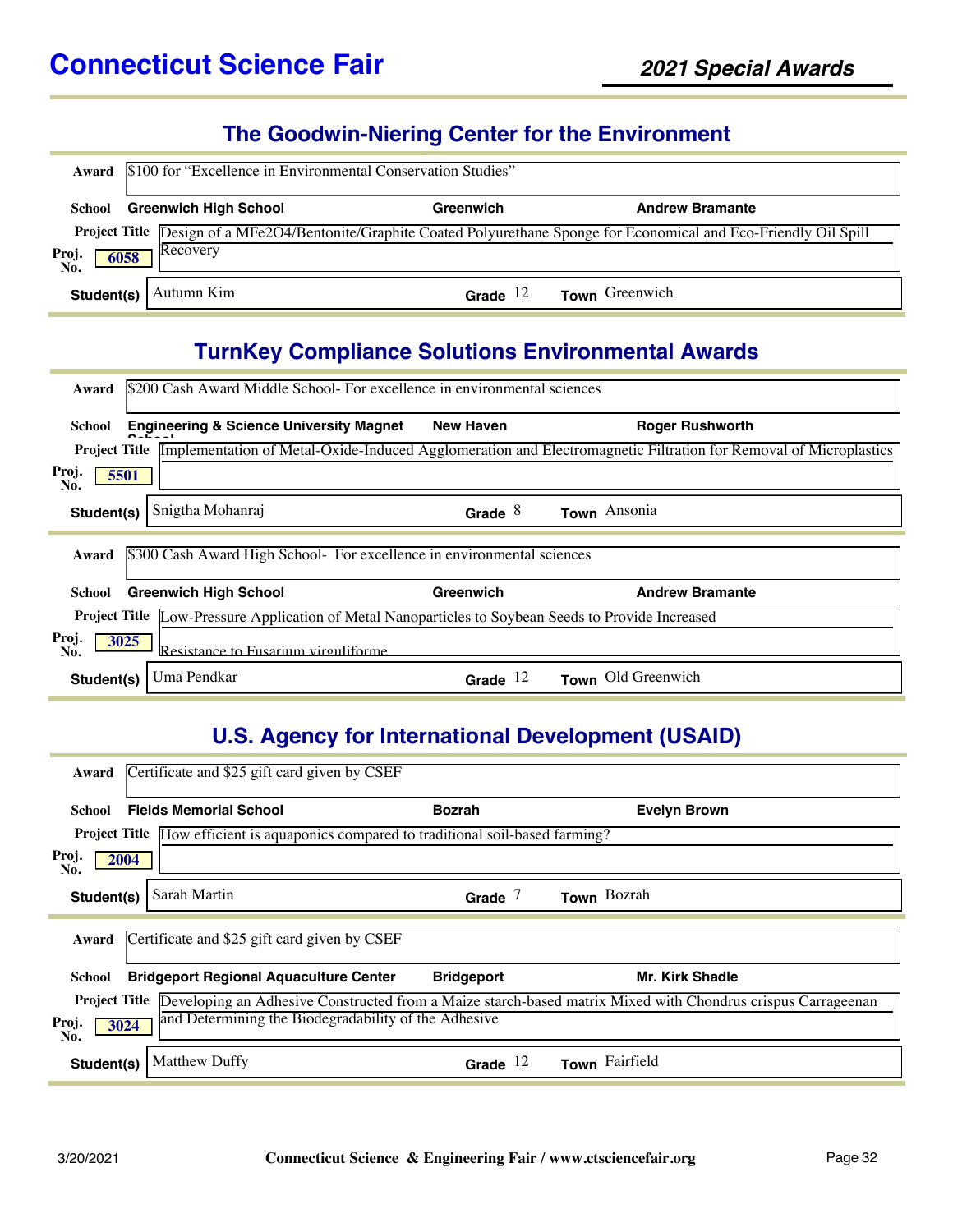| Award                | Certificate and \$25 gift card given by CSEF                                       |                       |                                                                                                                               |
|----------------------|------------------------------------------------------------------------------------|-----------------------|-------------------------------------------------------------------------------------------------------------------------------|
| School               | <b>Canton High School</b>                                                          | Canton                | Marsha Jorgensen                                                                                                              |
|                      |                                                                                    |                       | Project Title Allelopathic Effects of Invasive Species Garlic Mustard (Alliaria petiolata) on Germination of Black Eyed Susan |
| Proj.<br>3044<br>No. | (Rudbeckia hirta)                                                                  |                       |                                                                                                                               |
| Student(s)           | Lauren Marze                                                                       | Grade $9$             | Town Canton                                                                                                                   |
|                      |                                                                                    | <b>U.S. Air Force</b> |                                                                                                                               |
| Award                | Certificate & \$25 gift card from CSEF                                             |                       |                                                                                                                               |
| <b>School</b>        | <b>Westside Middle School Academy</b>                                              | <b>Danbury</b>        | <b>Jon Neuhausel</b>                                                                                                          |
|                      | Project Title Thermoelastic energy generation using variable temperature gradients |                       |                                                                                                                               |
| Proj.<br>5006<br>No. |                                                                                    |                       |                                                                                                                               |
| Student(s)           | Kiran Suri                                                                         | Grade $7$             | Town Danbury                                                                                                                  |
| Award                | Certificate & \$25 gift card from CSEF                                             |                       |                                                                                                                               |
| <b>School</b>        | <b>Fields Memorial School</b>                                                      | <b>Bozrah</b>         | Mrs. Brown                                                                                                                    |
|                      | <b>Project Title Electrical Testing Board For Energy Consumption</b>               |                       |                                                                                                                               |
| Proj.<br>5007<br>No. |                                                                                    |                       |                                                                                                                               |
| Student(s)           | Andrew Pagnotta                                                                    | Grade $7$             | Town Bozrah                                                                                                                   |
| Award                | Certificate & \$25 gift card from CSEF                                             |                       |                                                                                                                               |
| School               | <b>Amity Regional High School</b>                                                  | Woodbridge            | <b>Catherine Piscitelli</b>                                                                                                   |
| Proj.<br>6057<br>No. | Engine Aircraft                                                                    |                       | Project Title Designing a Ground Collision Avoidance System to Inhibit Controlled Flight Into Terrain Accidents For Single    |
| Student(s)           | <b>Mason Beaudette</b>                                                             | Grade $11$            | Town Orange                                                                                                                   |

## **U.S. Metric Association**

|                     | <b>Award</b> Certificate $\&$ \$25 gift card given by CSEF                                           |                |                     |  |
|---------------------|------------------------------------------------------------------------------------------------------|----------------|---------------------|--|
|                     | School Westside Middle School Academy                                                                | <b>Danbury</b> | Jonathan Neuhausel  |  |
|                     | <b>Project Title The Effects of Concentrations of Acetone on the Tensile Strength of Bioplastics</b> |                |                     |  |
| Proj<br>5511<br>No. |                                                                                                      |                |                     |  |
| Student(s)          | Eric Guo                                                                                             | Grade $8$      | <b>Town</b> Danbury |  |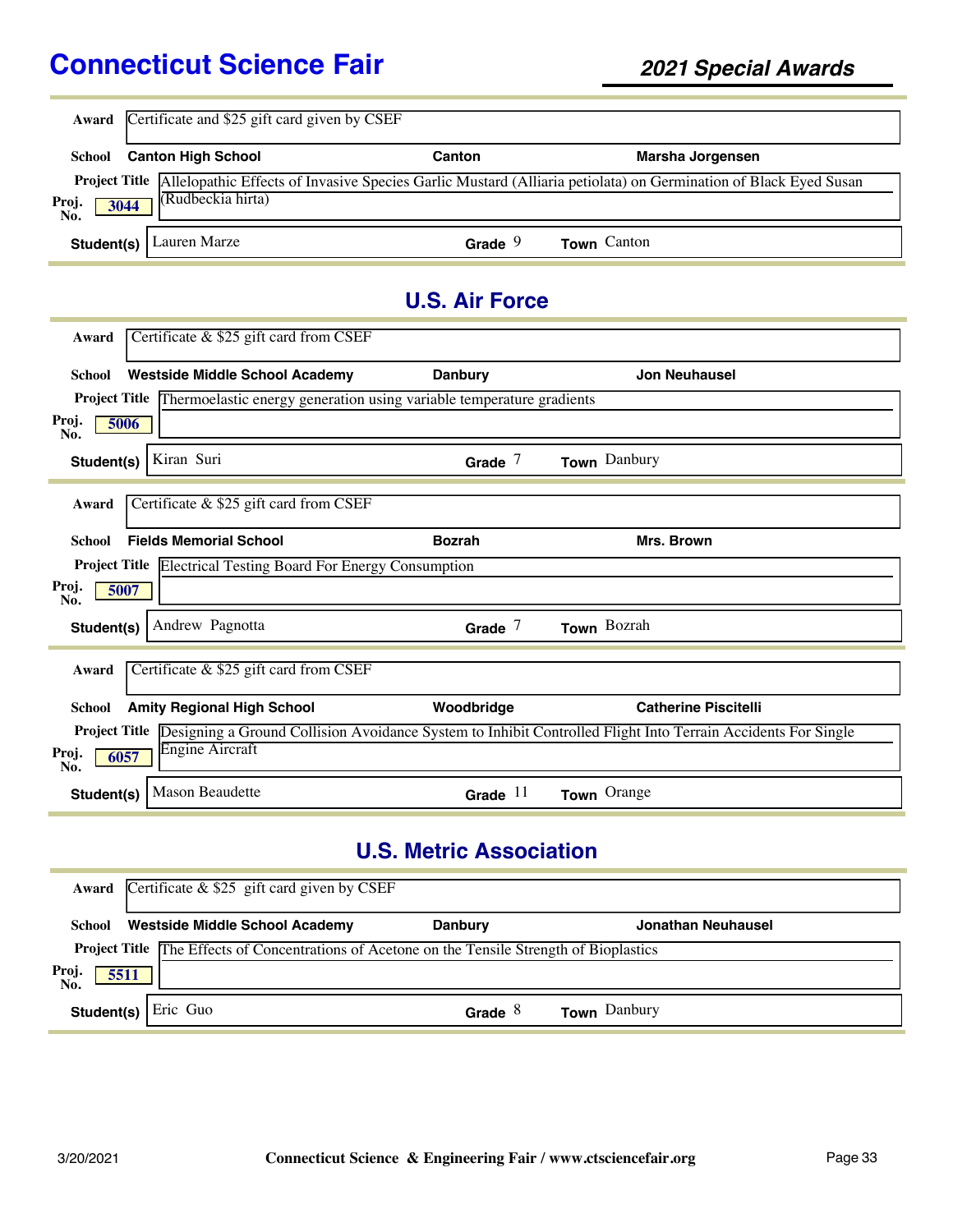| Award                                                                                                                              | Certificate $\&$ \$25 gift card given by CSEF |            |                                                                                                                  |  |
|------------------------------------------------------------------------------------------------------------------------------------|-----------------------------------------------|------------|------------------------------------------------------------------------------------------------------------------|--|
| School                                                                                                                             | <b>Brunswick School</b>                       | Greenwich  | Dana Montanez                                                                                                    |  |
| <b>Project Title</b>                                                                                                               |                                               |            | Towards Clean Energy via Radioactivity: An Investigation of the Dissipation of Electrons in an Ultra High Vacuum |  |
| Proj.<br>6044<br>No.                                                                                                               | Environment                                   |            |                                                                                                                  |  |
| Student(s)                                                                                                                         | Luke Apostolides                              | Grade $11$ | Town Greenwich                                                                                                   |  |
| Award                                                                                                                              | Certificate $\&$ \$25 gift card given by CSEF |            |                                                                                                                  |  |
| School                                                                                                                             | <b>Greenwich High School</b>                  | Greenwich  | <b>Andrew Bramante</b>                                                                                           |  |
| Design of a Wearable, Self-Powered, and Supercapacitor Energy-Storing Biosensor for Non-invasive Real Time<br><b>Project Title</b> |                                               |            |                                                                                                                  |  |
| Blood Alcohol Monitoring via Sweat<br>Proj.<br>6070<br>No.                                                                         |                                               |            |                                                                                                                  |  |
| Student(s)                                                                                                                         | Madeline Minichetti                           | Grade $10$ | Town Greenwich                                                                                                   |  |

# **University of Connecticut - Early College Experience**

| Award         | UCONN Early College Experience Program: Frontiers in Science - Co-Op \$100 Gift Certificate |                                                                                         |                                                                                                                                   |
|---------------|---------------------------------------------------------------------------------------------|-----------------------------------------------------------------------------------------|-----------------------------------------------------------------------------------------------------------------------------------|
| <b>School</b> | <b>Kent School</b>                                                                          | Kent                                                                                    | <b>Michael Green</b>                                                                                                              |
|               |                                                                                             |                                                                                         | <b>Project Title</b> Influence of magnetic field on the viscosity of fluids doped with conducting and non-conducting particulates |
| Proj.<br>No.  | 6089                                                                                        |                                                                                         |                                                                                                                                   |
| Student(s)    | Shaun Gu                                                                                    | Grade $11$                                                                              | Town Beijing                                                                                                                      |
| Award         |                                                                                             | UCONN Early College Experience Program: Life Sciences - Co-Op \$100 Gift Certificate    |                                                                                                                                   |
| <b>School</b> | <b>Fishers Island School</b>                                                                | <b>Fishers Island</b>                                                                   | <b>Carol Giles</b>                                                                                                                |
|               |                                                                                             | <b>Project Title Exploring Earthworm Ecotypes: Carbon Source or Sink?</b>               |                                                                                                                                   |
| Proj.<br>No.  | 3009                                                                                        |                                                                                         |                                                                                                                                   |
| Student(s)    | Lillian Kane                                                                                | Grade $12$                                                                              | Town Groton                                                                                                                       |
| Award         |                                                                                             | UCONN Early College Experience Program: Physical Sciences - Co-Op \$100 Gift Certificat |                                                                                                                                   |
| <b>School</b> | <b>Fairfield College Preparatory School</b>                                                 | Fairfield                                                                               | <b>Anthony Dotolo</b>                                                                                                             |
|               |                                                                                             | <b>Project Title Natural Lubricant Substitute for Railroad Applications.</b>            |                                                                                                                                   |
| Proj.<br>No.  | 6042                                                                                        |                                                                                         |                                                                                                                                   |
| Student(s)    | David Boudreau                                                                              | Grade $11$                                                                              | Town Ansonia                                                                                                                      |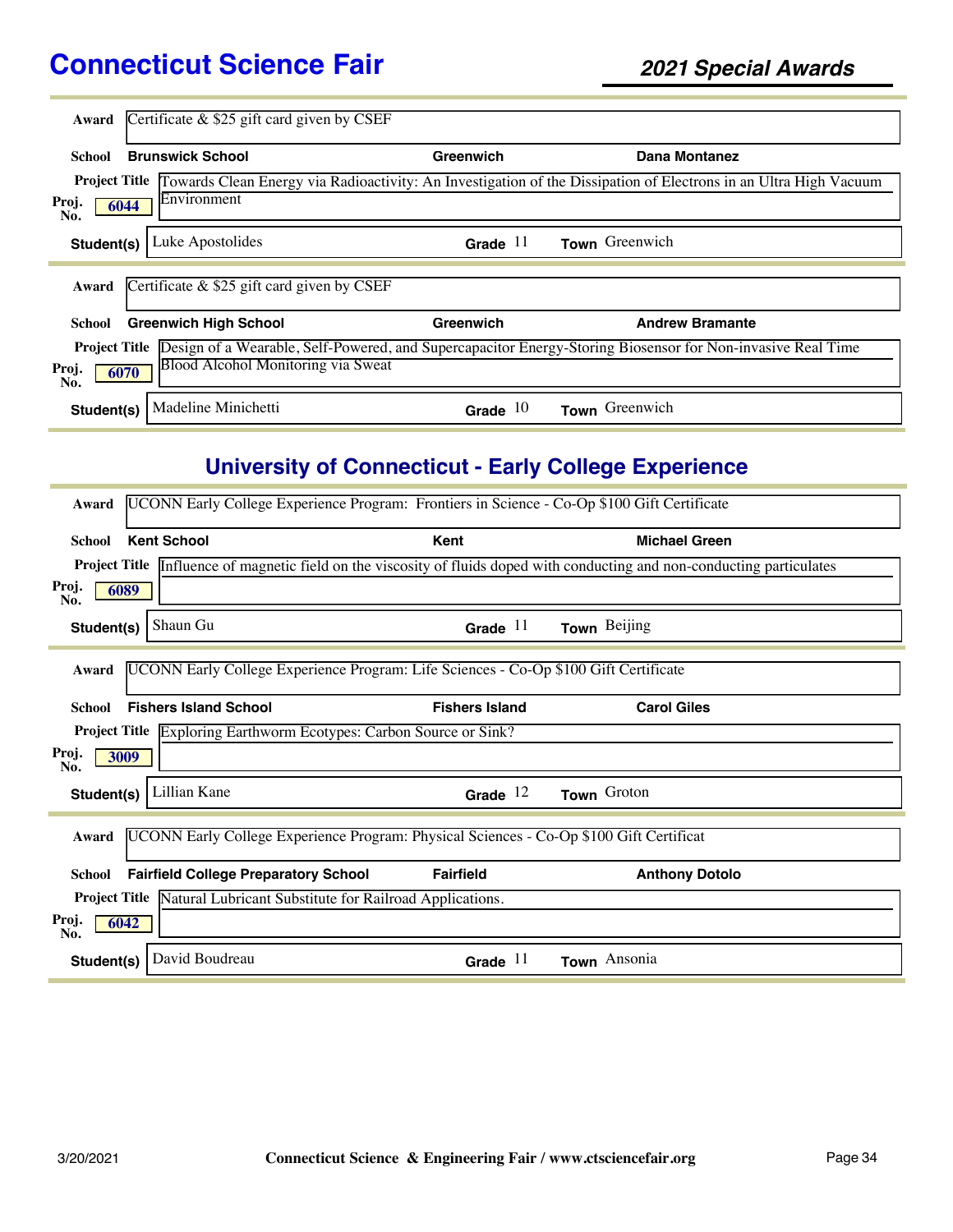#### **University of Connecticut Academic Excellence Scholarship**

|                      | Award   Academic Excellence Physical Sci. scholarship - \$7,500 /year, four academic years- (\$30,000 total) |            |                                                                                                                            |
|----------------------|--------------------------------------------------------------------------------------------------------------|------------|----------------------------------------------------------------------------------------------------------------------------|
|                      | School Amity Regional High School                                                                            | Woodbridge | <b>Catherine Piscitelli</b>                                                                                                |
|                      |                                                                                                              |            | <b>Project Title</b> Development of a Low-Cost, Expandable Boot Aimed to Adjust to Multiple Sizes and Last Multiple Years. |
| Proj.<br>No.<br>6024 |                                                                                                              |            |                                                                                                                            |
| Student(s)           | Aditi Chalasani                                                                                              | Grade $11$ | <b>Town</b> Orange                                                                                                         |

#### **University of Hartford Scholarships**

| Award         |                                  | University of Hartford Scholarship-For Excellence in Engineering, or Technology, \$27,000            |                                                                                                                                       |
|---------------|----------------------------------|------------------------------------------------------------------------------------------------------|---------------------------------------------------------------------------------------------------------------------------------------|
| <b>School</b> | <b>Christian Heritage School</b> | <b>Trumbull</b>                                                                                      | Dan Cote                                                                                                                              |
|               |                                  |                                                                                                      | <b>Project Title</b> Design and Fabrication of a Thermoelectric Generator to Charge a Phone Using Simple Fuels for Remote Areas       |
| Proj.<br>No.  | 6020                             |                                                                                                      |                                                                                                                                       |
| Student(s)    | Nathan Nagel                     | Grade $11$                                                                                           | Town Caucasian/White                                                                                                                  |
| Award         |                                  | University of Hartford Scholarship-For Excellence in Engineering, or Technology, \$27,000            |                                                                                                                                       |
| School        | <b>Sacred Heart Greenwich</b>    | Greenwich                                                                                            | Joan Fei                                                                                                                              |
|               |                                  |                                                                                                      | <b>Project Title</b> Testing an Activated Carbon Cloth Filter to Reduce the Prevalence of Phosphates and Nitrates in the Long Island  |
| Proj.<br>No.  | Sound<br>6041                    |                                                                                                      |                                                                                                                                       |
| Student(s)    | Abby Barnett                     | Grade $11$                                                                                           | Town Darien                                                                                                                           |
|               |                                  |                                                                                                      |                                                                                                                                       |
| Award         |                                  | University of Hartford Scholarship- For Excellence in Science or Mathematics \$27,000                |                                                                                                                                       |
| <b>School</b> | <b>Greenwich High School</b>     | Greenwich                                                                                            | <b>Andrew Bramante</b>                                                                                                                |
|               |                                  |                                                                                                      | <b>Project Title</b> Role of ICAM-1 in Facilitating Leukocyte Migration Across the Blood-Brain Barrier in the Progression of Multiple |
| Proj.<br>No.  | Sclerosis<br>3085                |                                                                                                      |                                                                                                                                       |
| Student(s)    | Prathit Kurup                    | Grade $11$                                                                                           | Town Riverside                                                                                                                        |
| Award         |                                  | University of Hartford Scholarship- For Excellence in Science or Mathematics \$27,000                |                                                                                                                                       |
| <b>School</b> | <b>Choate Rosemary Hall</b>      | Wallingford                                                                                          | Jan Cook                                                                                                                              |
|               |                                  | <b>Project Title</b> Combatting Nitrogen Pollution and Eutrophication Using Denitrifying Bioreactors |                                                                                                                                       |
| Proj.<br>No.  | 3014                             |                                                                                                      |                                                                                                                                       |
| Student(s)    | Jessica Wu                       | Grade $11$                                                                                           | Town Wilton                                                                                                                           |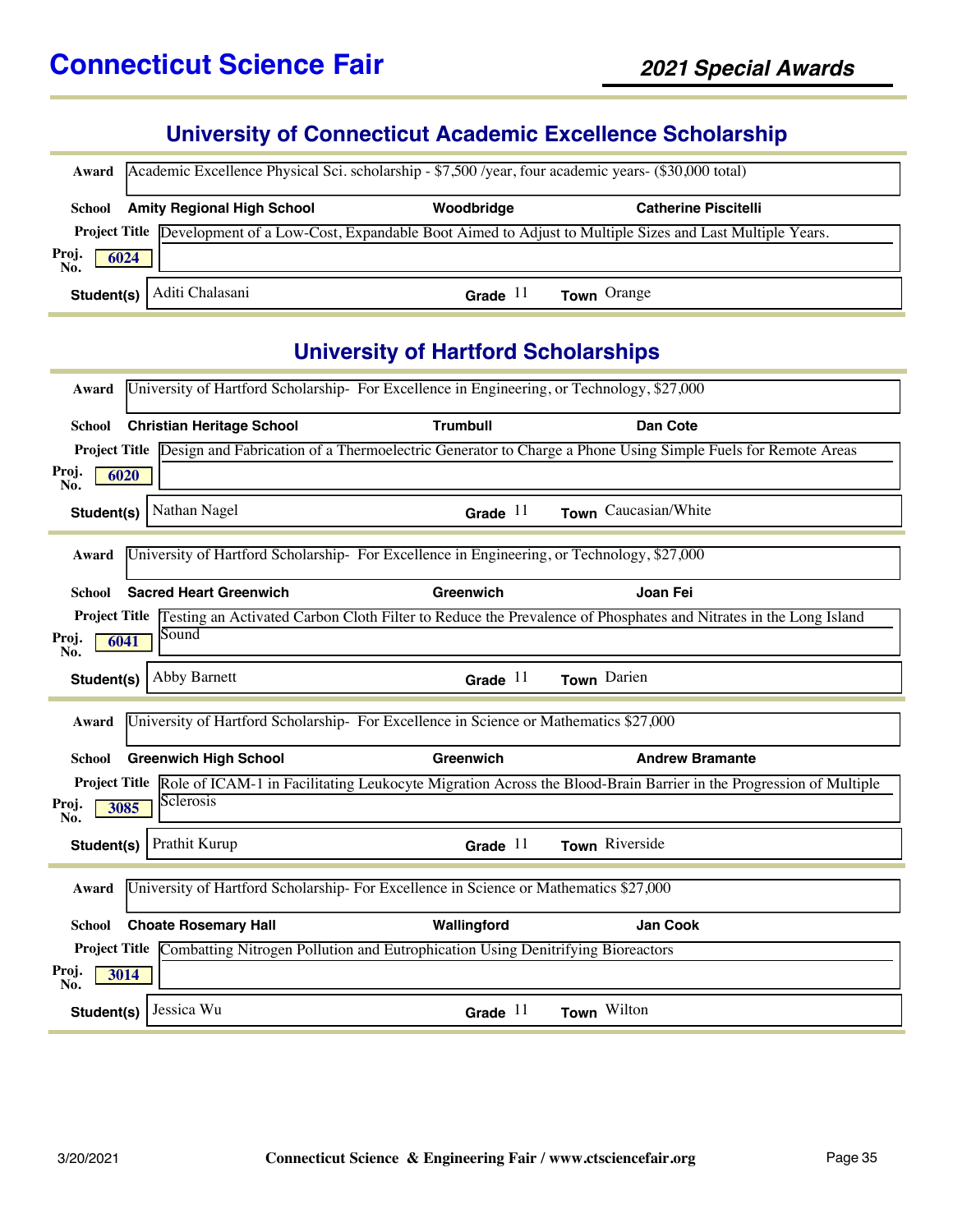#### **University of New Haven Scholarship Awards**

| University of New Haven 4 year scholarship - \$80,000 (\$20,000 per year)<br>Award                                                   |                                                                                               |                        |  |
|--------------------------------------------------------------------------------------------------------------------------------------|-----------------------------------------------------------------------------------------------|------------------------|--|
| <b>Manchester High School</b><br>School                                                                                              | <b>Manchester</b>                                                                             | <b>Wendy Turek</b>     |  |
|                                                                                                                                      | <b>Project Title</b> The Effects of Bacillus and Trichoderma Inoculant and Lepidum Sativum on |                        |  |
| Proj.<br>3032<br>No.                                                                                                                 | the nH and Microbial Recolonization of Low Intensity Burned Soil                              |                        |  |
| Alexandra Hamza<br>Student(s)                                                                                                        | Grade $11$                                                                                    | Town Manchester        |  |
| Award                                                                                                                                | University of New Haven 4 year scholarship - \$80,000, \$20,000 per year)                     |                        |  |
| <b>Engineering &amp; Science University Magnet</b><br>School                                                                         | <b>New Haven</b>                                                                              | <b>Roger Rushworth</b> |  |
| Gravity-Assisted Energy Conversion: Improving the Feasibility of Mechanically Powered Electricity Generators<br><b>Project Title</b> |                                                                                               |                        |  |
| Proj.<br>6032<br>No.                                                                                                                 |                                                                                               |                        |  |
| Aiman-Imran Anuar<br>Student(s)                                                                                                      | Grade $11$                                                                                    | Town West Haven        |  |

### **Urban School Challenge 1st Place Middle School Awards**

| USC Highest Placing 7th grader-Project Oceanology's Ocean Camp<br>Award                                                                 |                                                                                      |                  |                           |  |  |  |
|-----------------------------------------------------------------------------------------------------------------------------------------|--------------------------------------------------------------------------------------|------------------|---------------------------|--|--|--|
| School                                                                                                                                  | <b>Westside Middle School Academy</b>                                                | <b>Danbury</b>   | <b>Jonathan Neuhausel</b> |  |  |  |
|                                                                                                                                         | <b>Project Title</b> Using Snell's Law to Calculate Index of Refraction of Solutions |                  |                           |  |  |  |
| Proj.<br>No.                                                                                                                            | 5009                                                                                 |                  |                           |  |  |  |
| Student(s)                                                                                                                              | Sydney Borst                                                                         | Grade $7$        | Town Danbury              |  |  |  |
| USC Highest Placing 8th grader-Project Oceanology's Ocean Camp<br>Award                                                                 |                                                                                      |                  |                           |  |  |  |
| School                                                                                                                                  | <b>Engineering &amp; Science University Magnet</b>                                   | <b>New Haven</b> | <b>Roger Rushworth</b>    |  |  |  |
| Implementation of Metal-Oxide-Induced Agglomeration and Electromagnetic Filtration for Removal of Microplastics<br><b>Project Title</b> |                                                                                      |                  |                           |  |  |  |
| Proj.<br>5501<br>No.                                                                                                                    |                                                                                      |                  |                           |  |  |  |
| Student(s)                                                                                                                              | Snigtha Mohanraj                                                                     | Grade $8$        | Town Ansonia              |  |  |  |

#### **Vanderbilt Chemicals, LLC**

|               | <b>Award</b> Vanderbilt Chemicals Award for Excellence in Tribology and Sustainable Lubrication |                  |                       |  |
|---------------|-------------------------------------------------------------------------------------------------|------------------|-----------------------|--|
|               | <b>School Fairfield College Preparatory School</b>                                              | <b>Fairfield</b> | <b>Anthony Dotolo</b> |  |
|               | Project Title Natural Lubricant Substitute for Railroad Applications.                           |                  |                       |  |
| Proj.<br>6042 |                                                                                                 |                  |                       |  |
|               | <b>Student(s)</b>   David Boudreau                                                              | Grade $11$       | <b>Town</b> Ansonia   |  |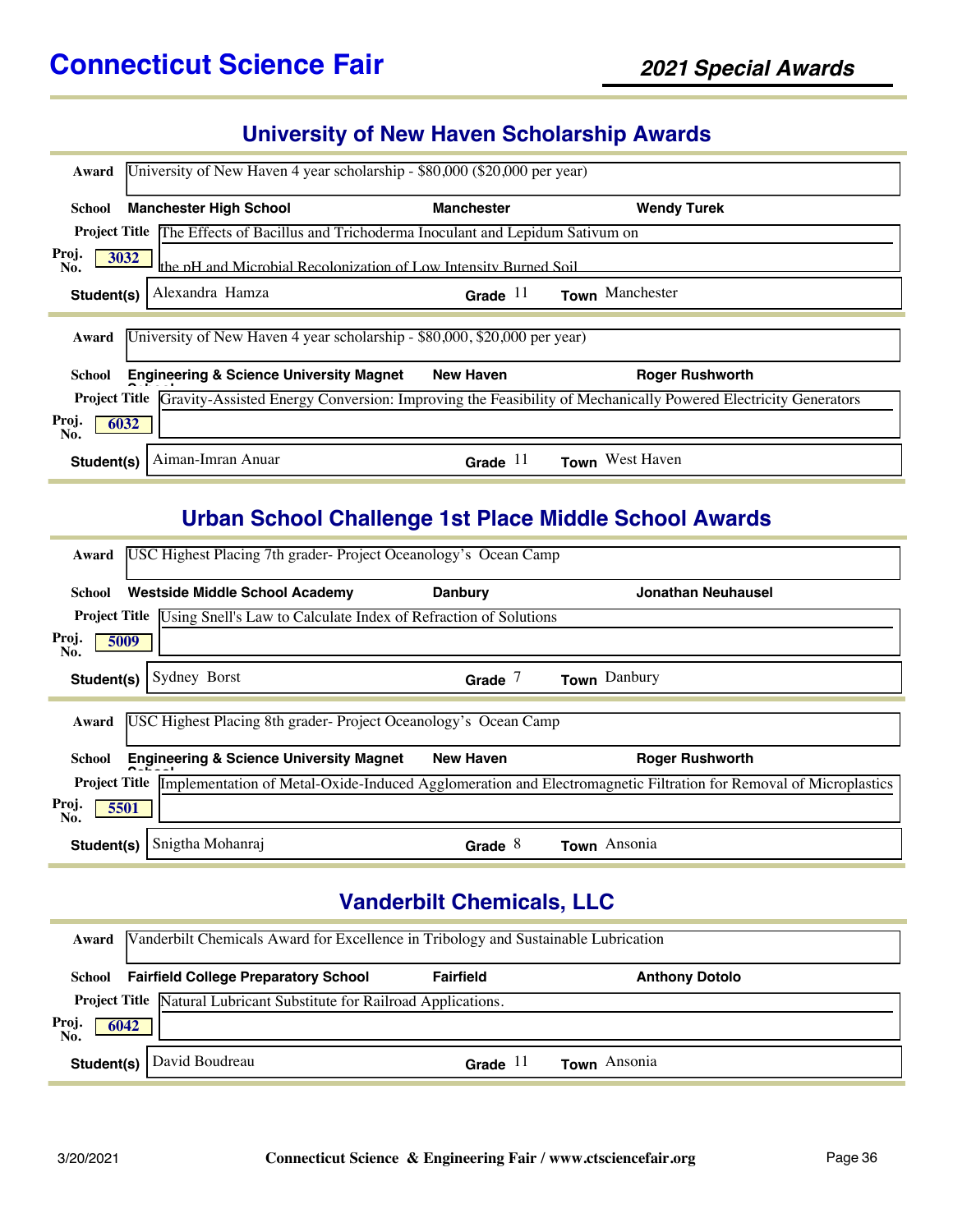### **Westinghouse Electric Company/New England Chapter of North American Young**

| Award                                                                                                                                                                        | 1st place, Excellence in Energy Research, \$100 cash award |                  |                |  |  |
|------------------------------------------------------------------------------------------------------------------------------------------------------------------------------|------------------------------------------------------------|------------------|----------------|--|--|
| <b>School</b>                                                                                                                                                                | <b>Brunswick School</b>                                    | <b>Greenwich</b> | Dana Montanez  |  |  |
| <b>Project Title</b> Towards Clean Energy via Radioactivity: An Investigation of the Dissipation of Electrons in an Ultra High Vacuum<br>Environment<br>Proj.<br>6044<br>No. |                                                            |                  |                |  |  |
|                                                                                                                                                                              | <b>Student(s)</b>   Luke Apostolides                       | -11<br>Grade     | Town Greenwich |  |  |

#### **Wisner Chairman's Award**

| Award                                                                                        | \$500 cash & plaque HS                                                                                                                                              |            |                             |  |  |  |
|----------------------------------------------------------------------------------------------|---------------------------------------------------------------------------------------------------------------------------------------------------------------------|------------|-----------------------------|--|--|--|
| School                                                                                       | <b>Amity Regional High School</b>                                                                                                                                   | Woodbridge | <b>Catherine Piscitelli</b> |  |  |  |
| Proj.<br>No.                                                                                 | <b>Project Title</b> Designing a Ground Collision Avoidance System to Inhibit Controlled Flight Into Terrain Accidents For Single<br><b>Engine Aircraft</b><br>6057 |            |                             |  |  |  |
| Student(s)                                                                                   | <b>Mason Beaudette</b>                                                                                                                                              | Grade $11$ | Town Orange                 |  |  |  |
| Award                                                                                        | $$500$ cash & plaque MS                                                                                                                                             |            |                             |  |  |  |
| School                                                                                       | Westside Middle School Academy                                                                                                                                      | Danbury    | <b>Jon Neuhausel</b>        |  |  |  |
| Thermoelastic energy generation using variable temperature gradients<br><b>Project Title</b> |                                                                                                                                                                     |            |                             |  |  |  |
| Proj.<br>5006<br>No.                                                                         |                                                                                                                                                                     |            |                             |  |  |  |
| Student(s)                                                                                   | Kiran Suri                                                                                                                                                          | Grade      | Town Danbury                |  |  |  |

#### **Wisner Memorial Award**

|                                                                                              | Award $$1,000$ cash + Silver Bowl (\$2,000 cash if a team) High School |                   |                    |  |  |
|----------------------------------------------------------------------------------------------|------------------------------------------------------------------------|-------------------|--------------------|--|--|
| School                                                                                       | <b>Bridgeport Regional Aquaculture Center</b>                          | <b>Bridgeport</b> | <b>Kirk Shadle</b> |  |  |
| <b>Project Title Harnessing Bio-Kinetic Energy Through A Wearable Non-Invasive Generator</b> |                                                                        |                   |                    |  |  |
| Proj.<br>6016<br>No.                                                                         |                                                                        |                   |                    |  |  |
| Student(s)                                                                                   | Alexander Vassallo                                                     | Grade $12$        | Town Fairfield     |  |  |

# **Yale Science & Engineering Association, Inc.**

| Award                | 1 Certificate, Medallion and 1-\$25 gift card given by CSEF |            |                                                                                                                             |  |
|----------------------|-------------------------------------------------------------|------------|-----------------------------------------------------------------------------------------------------------------------------|--|
| School               | <b>Greenwich High School</b>                                | Greenwich  | <b>Andrew Bramante</b>                                                                                                      |  |
|                      |                                                             |            | <b>Project Title</b> Inhibition of Covid-19 Respiratory Complications Via an R-954 Peptide Bradykinin 1 Receptor Antagonist |  |
| Proj.<br>3107<br>Nŏ. |                                                             |            |                                                                                                                             |  |
| Student(s)           | Ella Moore                                                  | Grade $11$ | <b>Town</b> Greenwich                                                                                                       |  |